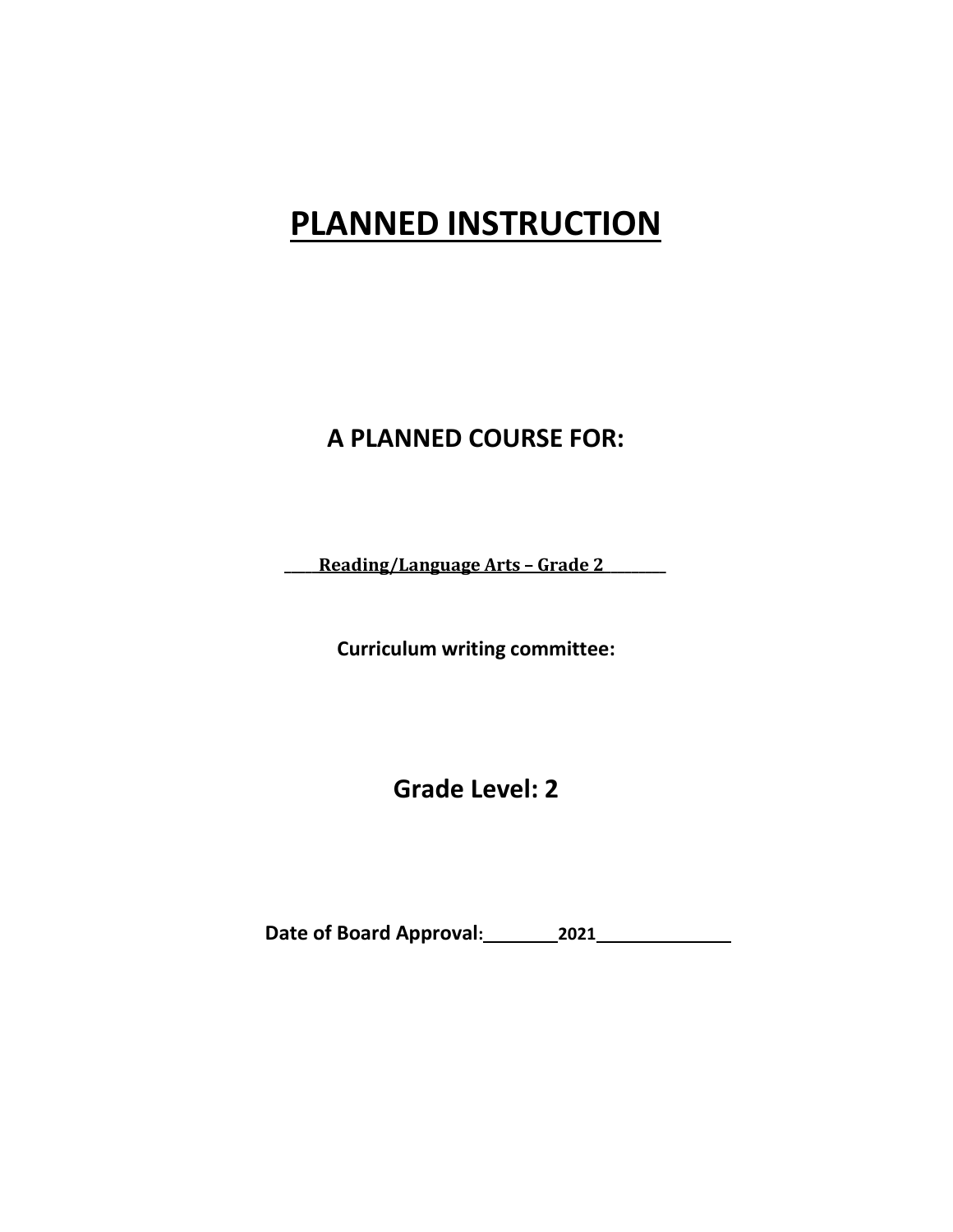**Example of course weighting to be listed on each curriculum and uniform throughout the district.**

| LAGINDIC UNIV. COUISE VICISIIUIIS. AISCUI 4 1 |      |
|-----------------------------------------------|------|
| <b>Chapter Tests</b>                          | 40%  |
| <b>Mid-Chapter Check Point</b>                | 30%  |
| Homework/Classwork                            | 10%  |
| <b>Quizzes</b>                                | 20%  |
| Total                                         | 100% |

# **Example only: Course Weighting: Algebra 1**

# **Curriculum Map**

**Overview:**

**Goals:**

# **Big Ideas:**

Effective readers use appropriate strategies to construct meaning.

Active listeners make meaning from what they hear by questioning, reflecting, responding and evaluating.

Effective speakers prepare and communicate messages to address the audience and purpose Effective speakers prepare and communicate messages to address the audience and purpose. Effective speakers prepare and communicate messages to address the audience and purpose

Effective readers use appropriate strategies to construct meaning.

An expanded vocabulary enhances one's ability to express ideas and information.

Effective readers use appropriate strategies to construct meaning.

Critical thinkers actively and skillfully interpret, analyze, evaluate, and synthesize information.

Effective readers use appropriate strategies to construct meaning.

**Critical thinkers actively and skillfully interpret, analyze, evaluate, and synthesize information.**

Effective readers use appropriate strategies to construct meaning

An expanded vocabulary enhances one's ability to express ideas and information

An expanded vocabulary enhances one's ability to express ideas and information.

Critical thinkers actively and skillfully interpret, analyze, evaluate, and synthesize information. An expanded vocabulary enhances one's ability to express ideas and information.

Audience and purpose influence the writer's choice of organizational pattern, language, and literacy techniques.

Rules of grammar and convention of language support clarity of communications between writers/speakers, and readers/listeners.

Effective research requires multiple sources of information to gain or expand knowledge.

**Textbook and Supplemental Resources:** Reading Wonders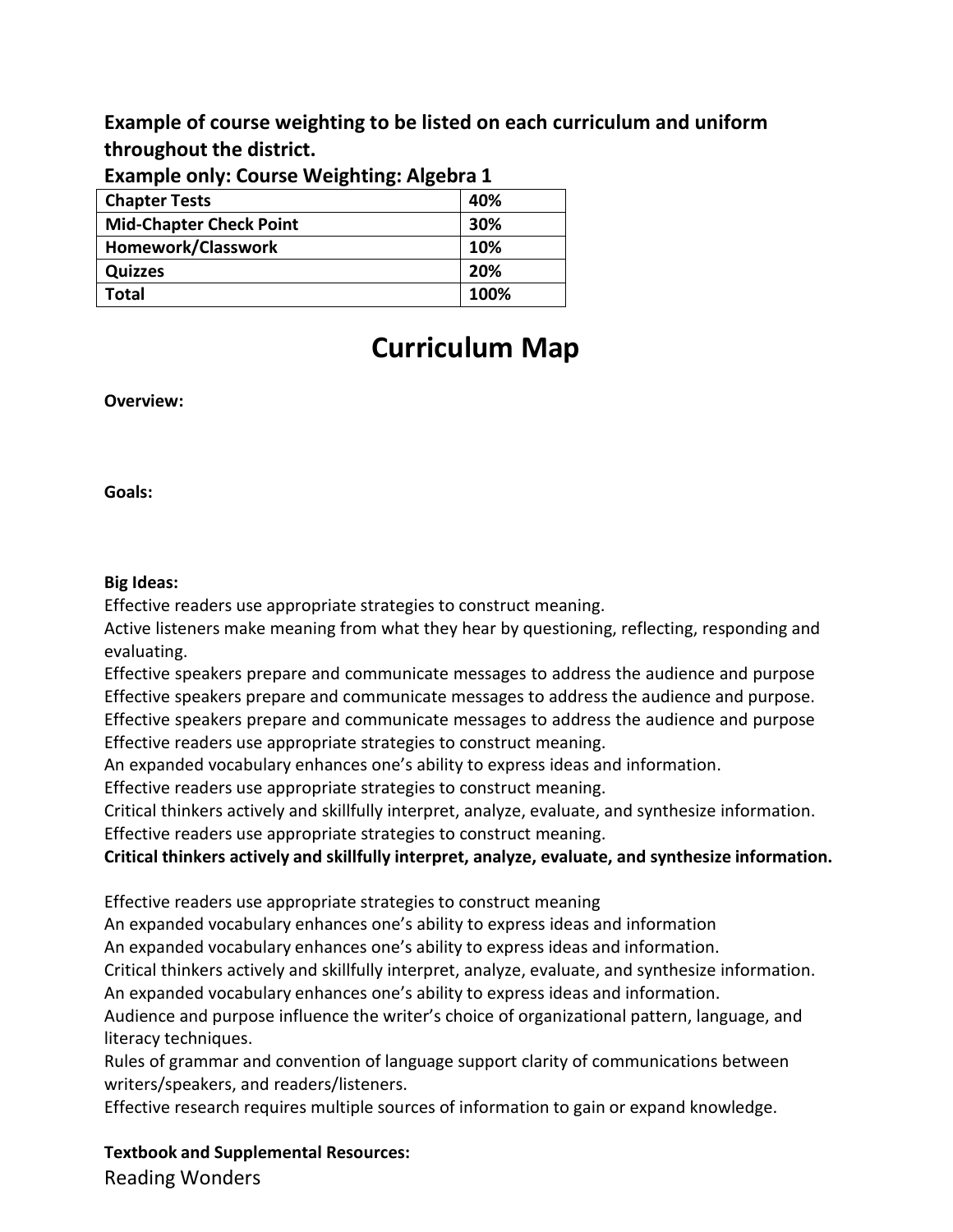# **Curriculum Plan**

**Time/Days**

# **BY unit list**

• **Standards (by number):** CC.1.1.2.D CC.1.1.2.E CC.1.2.2.A CC.1.2.2.B CC.1.2.2.C CC.1.2.2.G CC.1.2.2.H CC.1.2.2.I CC.1.2.2.J CC.1.2.2.G CC.1.2.2.H CC.1.2.2.I CC.1.2.2.J CC.1.3.2.A CC.1.3.2.B CC.1.3.2.C CC.1.3.2.D CC.1.3.2.H CC.1.3.2.J CC.1.4.2.B CC.1.4.2.C CC.1.4.2.D CC.1.4.2.E CC.1.4.2.F CC.1.4.2.H CC.1.4.2.I CC.1.4.2.J CC.1.4.2.K CC.1.4.2.L CC.1.4.2.N CC.1.4.2.O CC.1.4.2.P CC.1.4.2.Q CC.1.4.2.R CC.1.4.2.T CC.1.4.2.V CC.1.5.2.D

# • **Anchors: (Grade 3)**

E03.A-K.1 Key Ideas and Details E03.A-C.2 Craft and Structure E03.A-C.3 Integration of Knowledge and Ideas E03.A-V.4 Vocabulary Acquisition and Use E03.B-K.1 Key Ideas and Details E03.B-C.2 Craft and Structure E03.B-C.3 Integration of Knowledge and Ideas E03.B-V.4 Vocabulary Acquisition and Use

E03.D.1 Conventions of Standard English

E03.D.1 Conventions of Standard English

E03.D.2 Knowledge of Language

# • **Eligible Content: (Grade 3)**

E03.A-K.1.1.1 Ask and answer questions to demonstrate understanding of a text, referring explicitly to the text as the basis for the answers.

E03.A-K.1.1.2 Recount poems, dramas, or stories, including fables, folktales, and myths from diverse cultures; determine the central message, lesson, or moral and explain how it is conveyed through key details in the text.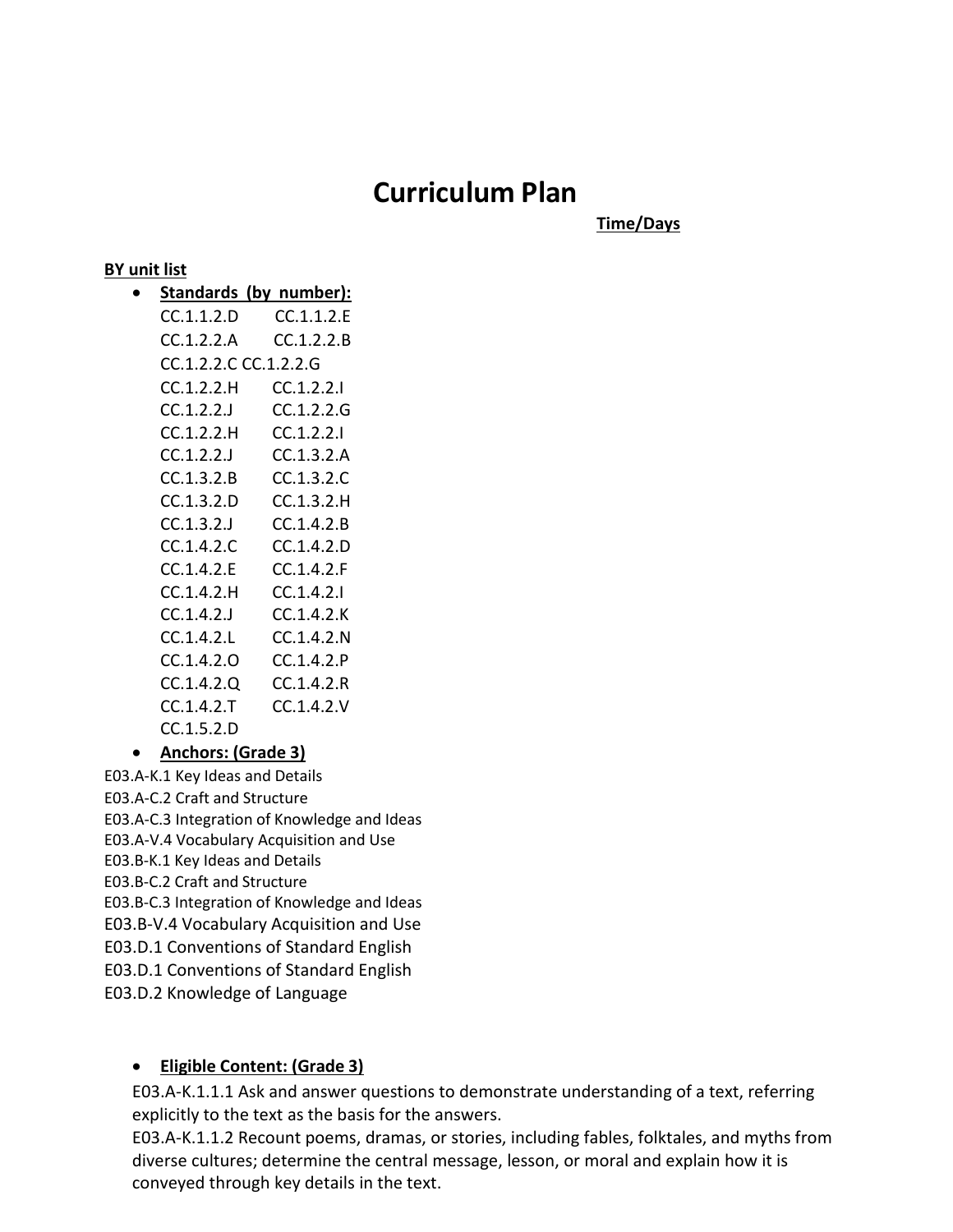E03.A-K.1.1.3 Describe characters in a story (e.g., their traits, motivations, feelings) and explain how their actions contribute to the sequence of events.

E03.A-C.2.1.1 Explain the point of view from which a story is narrated, including the difference between first and third-person narrations.

E03.A-C.3.1.1 Compare and contrast the themes, settings, and plots of stories written by the same author about the same or similar characters (e.g., in books from a series).

E03.A-V.4.1.1 Determine or clarify the meaning of unknown and multiple-meaning words and phrases based on grade 3 reading and content, choosing flexibly from a range of strategies.

a. Use context as a clue to the meaning of a word or phrase.

b. Determine the meaning of the new word formed when a known affix is added to a known word (e.g., agreeable/disagreeable, comfortable/uncomfortable, care/careless, heat/preheat).

c. Use a known root word as a clue to the meaning of an unknown word with the same root (e.g., company, companion).

E03.A-V.4.1.2 Demonstrate understanding of word relationships and nuances in word meanings.

a. Distinguish the literal and nonliteral meanings of words and phrases in context (e.g., take steps).

b. Distinguish shades of meaning among related words (e.g., knew, believed, suspected, heard, wondered).

E03.B-K.1.1.1 Answer questions to demonstrate understanding of a text, referring explicitly to the text as the basis for the answers.

E03.B-K.1.1.2 Determine the main idea of a text; recount the key details and explain how they support the main idea.

E03.B-K.1.1.3 Describe the relationship between a series of historical events, scientific ideas or concepts, or steps in technical procedures in a text, using language that pertains to time, sequence, and cause/effect.

E03.B-C.2.1.1 Explain the point of view from which a text is written.

E03.B-C.2.1.2 Use text features (e.g., headings, graphics, charts) and search tools (e.g., key words, sidebars, hyperlinks) to efficiently locate information relevant to a given topic.

E03.B-C.3.1.1 Describe the logical connection between particular sentences and paragraphs to support specific points in a text (e.g., comparison, cause/effect, first/second/third in a sequence). E03.B-C.3.1.2 Compare and contrast the most important points and key details presented in two texts on the same topic.

E03.B-C.3.1.3 Use information gained from illustrations, maps, photographs, and the words in a text to demonstrate understanding of the text (e.g., where, when, why, and how key events occur).

E03.B-V.4.1.1 Determine or clarify the meaning of unknown and multiple-meaning words and phrases based on grade 3 reading and content, choosing flexibly from a range of strategies.

a. Use context as a clue to the meaning of a word or phrase.

b. Determine the meaning of the new word formed when a known affix is added to a known word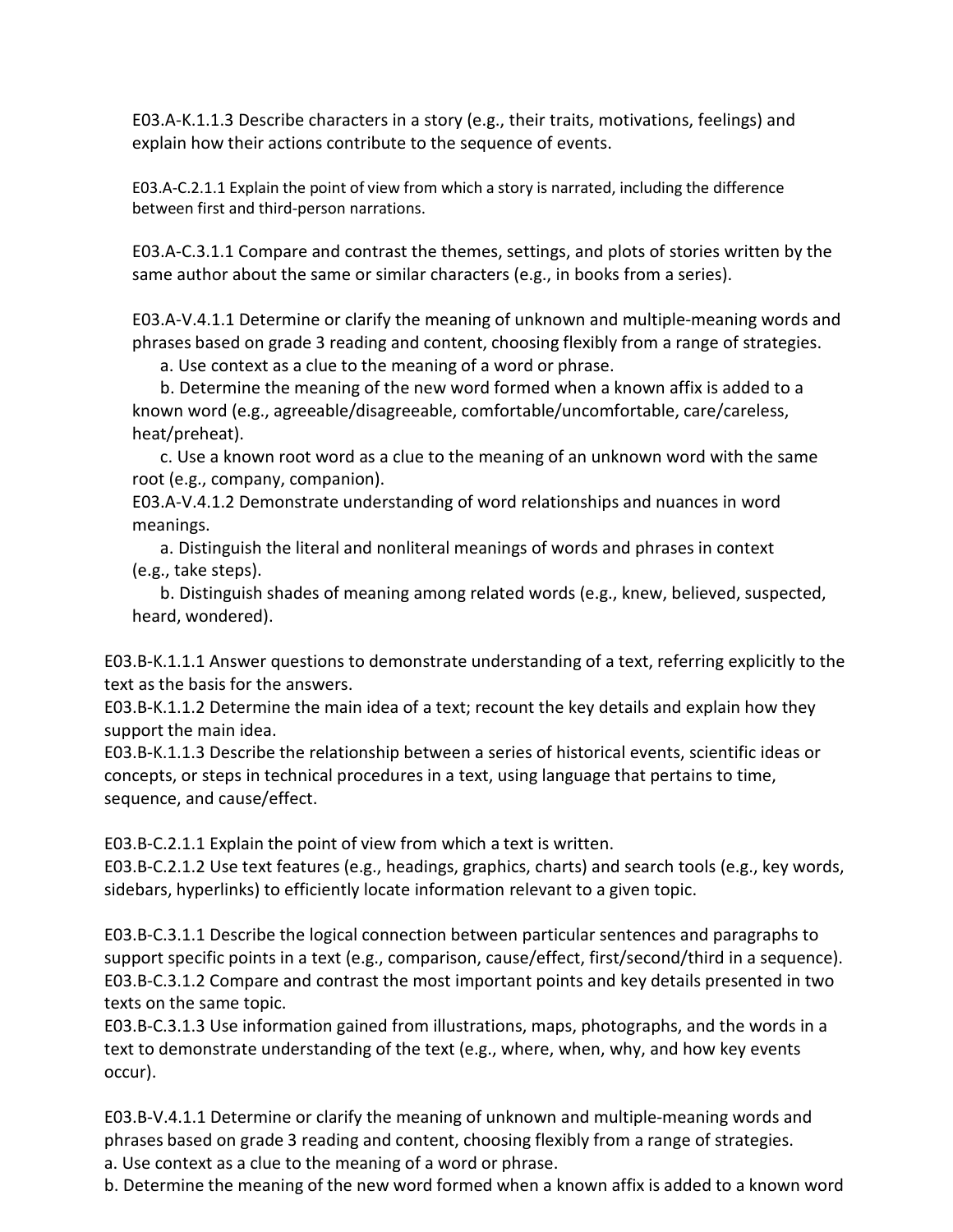(e.g., agreeable/disagreeable, comfortable/uncomfortable, care/careless, heat/preheat).

c. Determine the meaning of general academic and domain-specific words and phrases used in a text.

d. Use a known root word as a clue to the meaning of an unknown word with the same root (e.g., company, companion).

E03.B-V.4.1.2 Demonstrate understanding of word relationships and nuances in word meanings. a. Distinguish the literal and nonliteral meanings of words and phrases in context (e.g., take steps).

b. Distinguish shades of meaning among related words (e.g., knew, believed, suspected, heard, wondered).

E03.D.1.1.1 Explain the function of nouns, pronouns, verbs, adjectives, and adverbs in general and their functions in particular sentences.

E03.D.1.1.2 Form and use regular and irregular plural nouns.

E03.D.1.1.3 Use abstract nouns (e.g., childhood).

E03.D.1.1.4 Form and use regular and irregular verbs.

E03.D.1.1.5 Form and use the simple verb tenses (e.g., I walked; I walk; I will walk).

E03.D.1.1.6 Ensure subject-verb and pronoun-antecedent agreement. \*

E03.D.1.1.7 Form and use comparative and superlative adjectives and adverbs, and choose between them depending on what is to be modified.

E03.D.1.1.8 Use coordinating and subordinating conjunctions.

E03.D.1.1.9 Produce simple, compound, and complex sentences.

E03.D.1.2.1 Capitalize appropriate words in titles.

E03.D.1.2.2 Use commas in addresses.

E03.D.1.2.3 Use commas and quotation marks in dialogue.

E03.D.1.2.4 Form and use possessives.

E03.D.1.2.5 Use conventional spelling for high-frequency and other studied words and for adding suffixes to base words (e.g., sitting, smiled, cries, happiness).

E03.D.1.2.6 Use spelling patterns and generalizations (e.g., word families, position-based spellings, syllable patterns, ending rules, meaningful word parts) in writing words

E03.D.2.1.1 Choose words and phrases for effect.\*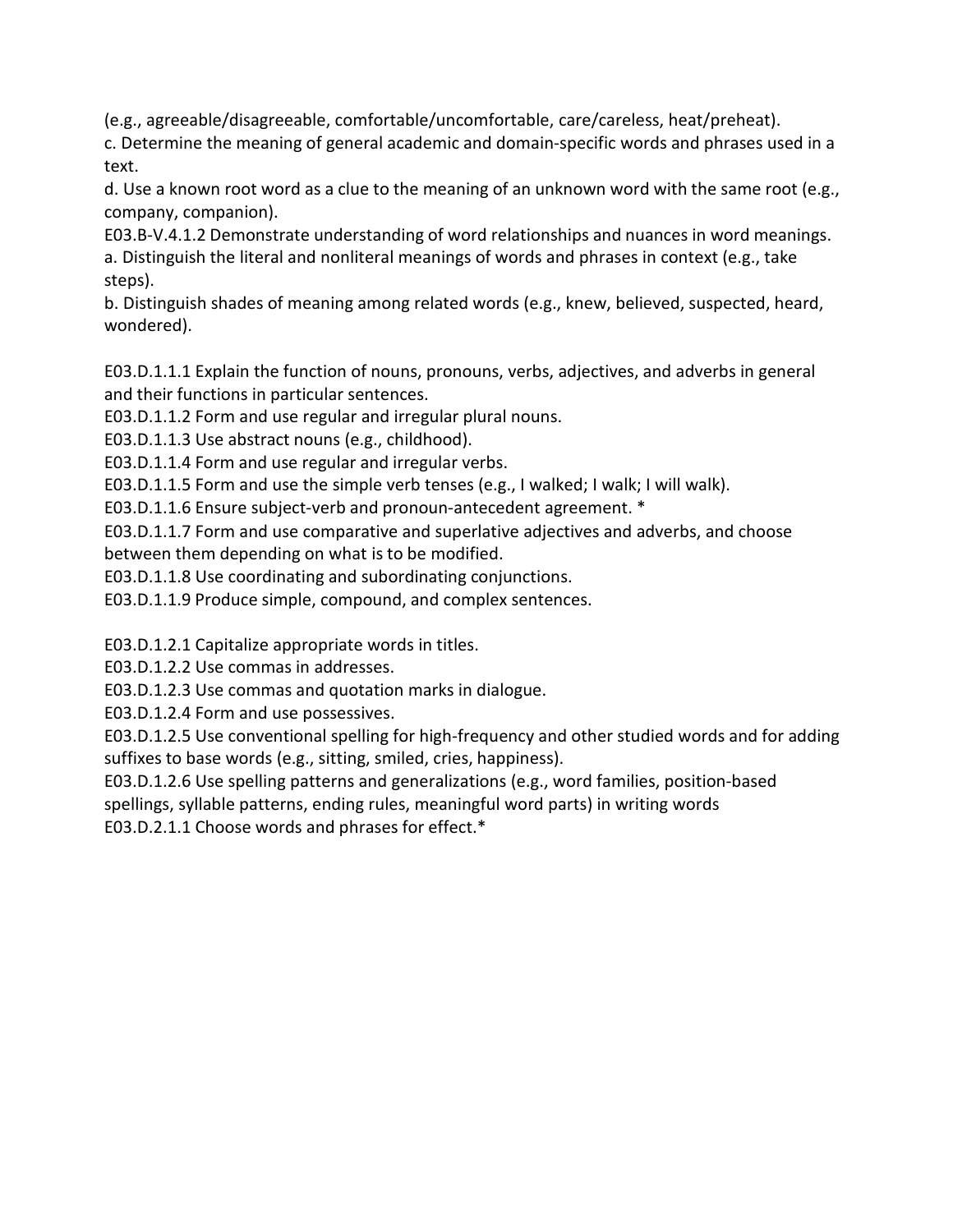#### **Instructional Methods**

Flexible small group differentiated instruction will occur based on student need. Teachers will utilize direct instruction and may also use workstations, independent practice and/or partner or group work options during small group instruction. Suggested materials and resources for use during small group instruction include: Differentiated Workstation Activity Cards, Practice Book, Process Writing, Research and Inquiry Projects, Leveled Readers/Activities, Rereading of Reading/Writing Companion Text and Decodable Readers, Self-Selected Reading, Self-Selected Writing.

# **Unit 1 Weeks 1-2 Genre Study: Realistic Fiction Corresponding Novel Studies:**

#### **Essential Question:**

How are families around the world the same and different? Students read and write about how families around the world are the same and different.

# **Comprehension/Genre/Author's Craft**

# **Student Outcomes**

Cite relevant evidence from text. Make inferences to support understanding. Understand author's use of character, setting, and events. Visualize scenes in a realistic fiction story. Demonstrate understanding of author's use of illustrations. Identify the beginning, middle, and end of a story

# **Core Activities/Instructional Methods**

Introduce the concept of families through collaborative conversations. Introduce the genre realistic fiction read aloud "Maria Celebrates Brazil" and "Big Red Lollipop".

Use the close reading routine to read "A Look at Families".

Practice using ACT and Close Read questioning:

Vocabulary Strategy: Inflectional Endings Comprehension Strategy: Visualize Text Feature OR Literary Elements: Character, Setting, Events Grammar Skill: Statements & Questions/ Commands& Exclamations Author's Craft: Captions

Components of Social and Emotional Learning

#### **Writing**

# **Writing Process**

#### **Student Outcomes**

Utilize Writer's Notebook activities in Reading/Writing Companion Plan and draft a realistic fiction story.

# **Core Activities/Instructional Methods**

Study the expert model "Maria Celebrates Brazil".

Discuss the features of personal narratives.

Discussthe "Shared Read Response to Reading".

Plan the personal narrative using graphic organizers.

Choose the topic.

Discuss character, setting, and events.

Discuss sequence.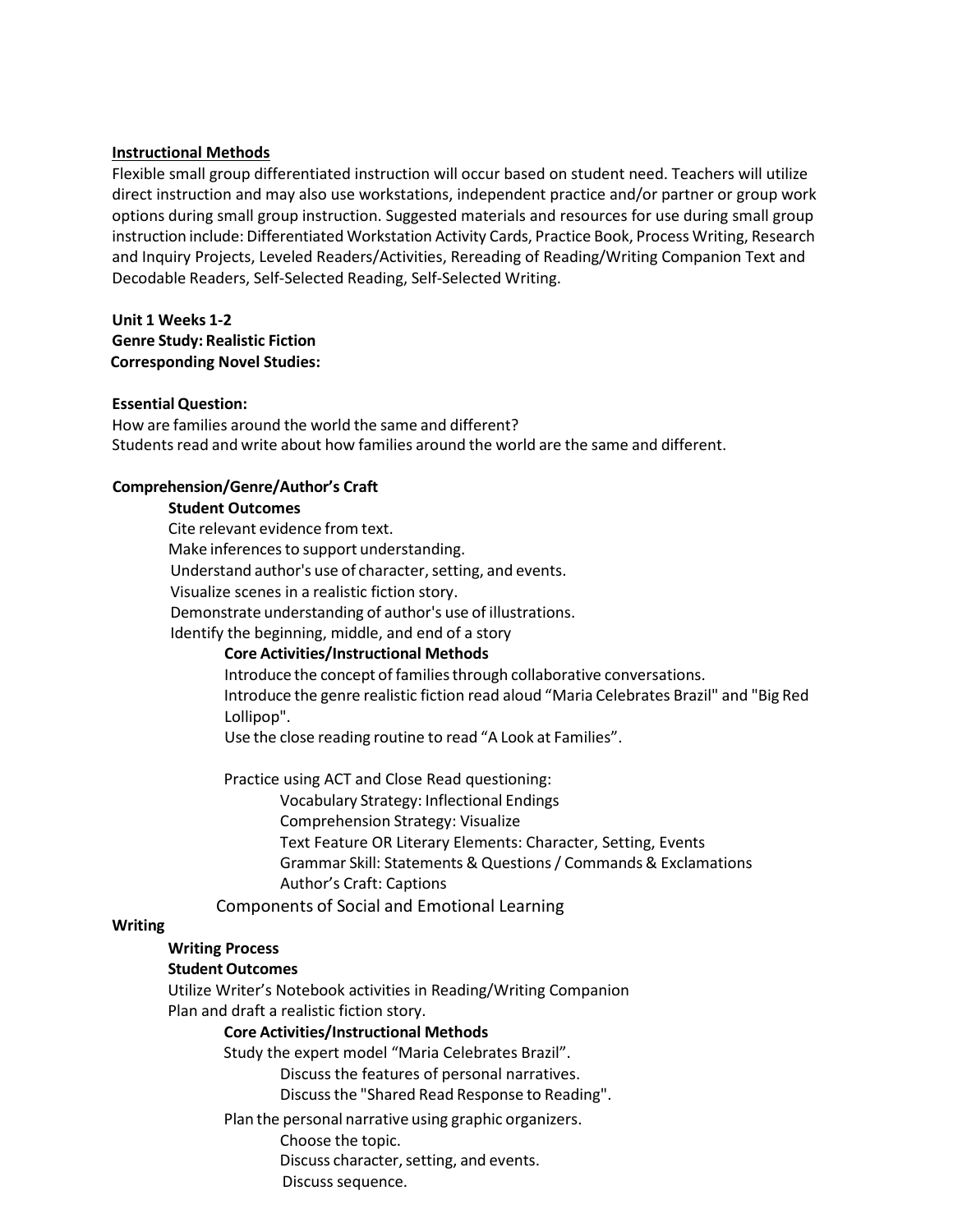Use a chart to plan the narrative. Write a draft including beginning, middle, and end. Discuss sentence structure. Write the draft. Components of Social and Emotional Learning

#### **Analytical Writing**

# **Student Outcomes**

Write responses that demonstrate understanding. **Core Activities/Instructional Methods** Analyze a prompt using text structure sequence. Cite text evidence using chart. Use sentence frames to organize text evidence. Respond using text evidence. Components of Social and Emotional Learning

#### **Speaking and Listening**

Intonation and expression

#### **Student Outcomes**

Engage in collaborative conversations.

#### **Language Development**

#### **Vocabulary Acquisition**

# **Student Outcomes**

Acquire and use academic vocabulary.

#### **Core Activities/Instructional Methods**

Discuss Visual Vocabulary Cards.

Respond to questions using vocabulary

Vocabulary Practice in Reading/Writing Companion

Utilize Writer's Notebook to write a chose definition.

Components of Social and Emotional Learning

#### **Vocabulary Strategy**

#### **Student Outcomes**

**I**nflectional endings-ed and -ing

#### **Core Activities/Instructional Methods**

Identify and discuss the meaning of inflectional endings on words in context. Components of Social and Emotional Learning

# **Grammar**

#### **Student Outcomes**

Identify Statements/Questions and Commands/Exclamations. Use capitalization and punctuation correctly.

#### **Core Activities/Instructional Methods**

Distinguish between statements, questions, commands, and exclamations Capitalize and punctuate sentences correctly.

Proofread sentences for capitalization and punctuation errors.

Identify types of sentences.

# **Foundational Skills**

# **See OG Curriculum**

Components of Social and Emotional Learning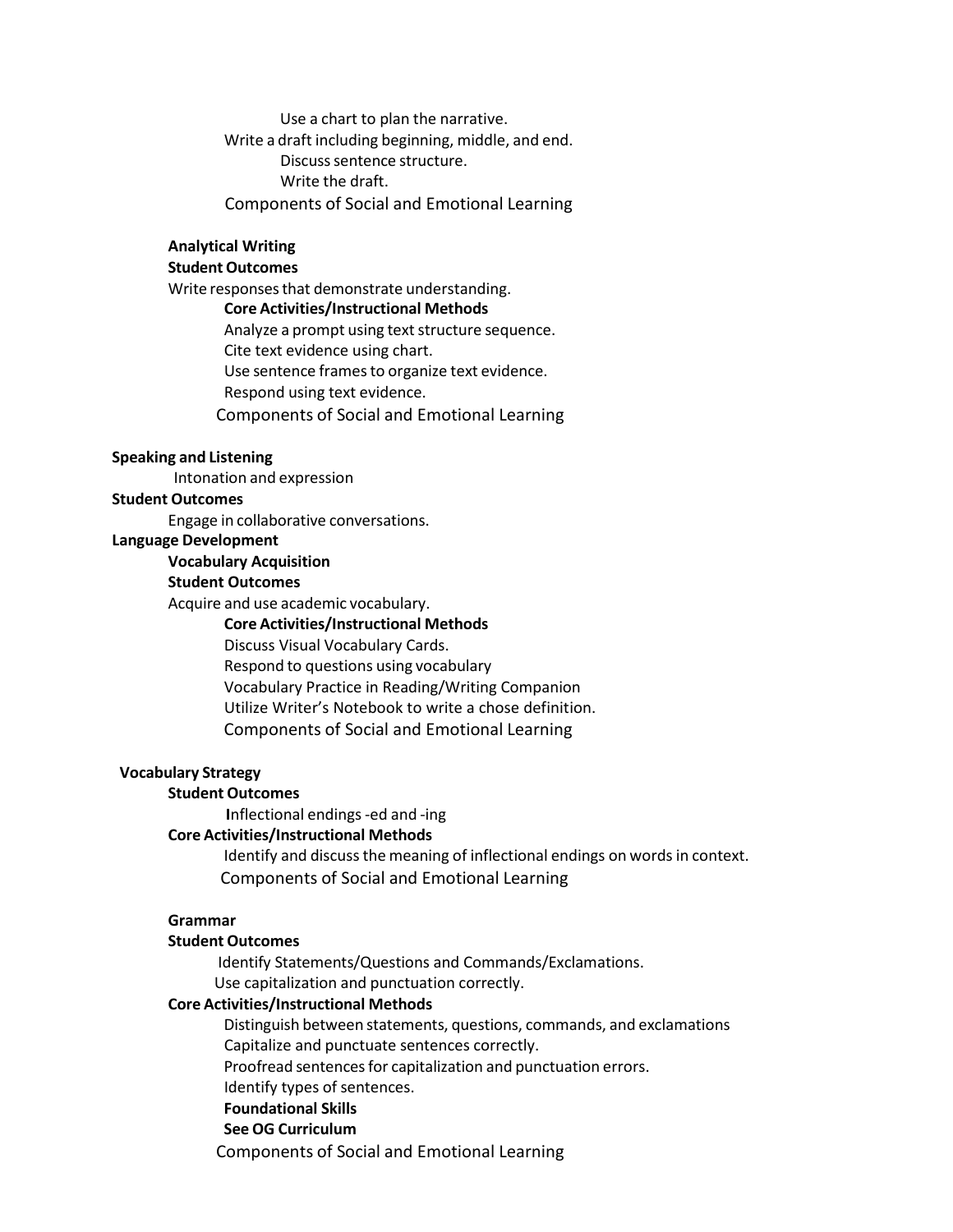#### **Differentiation: Extensions/Correctives**

Approaching, On, Beyond, Leveled Readers: "Music in My Family", "Happy New Year", "I'm Down Under"

**Assessments:** All formative and summative assessments will be read by students unless otherwise noted in IEP documentation

Summative Progress Monitoring Assessment

Grammar and Vocabulary Quizzes

IXL

\*On the second to last day (Day 9) of the two-week cycle, test the two short reading passages and grammar. On the final day (Day 10) of the two-week cycle test the long reading passage and the vocabulary.

Unit 1 Weeks 3-4

#### **Genre Study: Fantasy**

Corresponding novel studies:

#### **Essential Question:**

How do friends depend on each other? Students read and write about how friends depend on each other.

# **Comprehension/Genre/Author's Craft**

#### **Student Outcomes**

Cite relevant evidence from text. Make inferences to support understanding. Understand visualizing, key details, and theme. Demonstrate understanding of author's use of illustrations. Identify details in a story.

# **Core Activities/Instructional Methods**

Introduce the concept of families through collaborative conversations. Introduce the genre fantasy read aloud "Little Flap Learnsto Fly" and "Help! A Story of "Friendship". Use the close reading routine to read "The Enormous Turnip". Practice using ACT and Close Read questioning: Vocabulary Strategy: Root Words Comprehension Strategy: Visualize, Key Details, Theme Text Feature OR Literary Elements: Illustrations and Details Grammar Skill: Subjects and Predicates

Author's Craft: Theme

Components of Social and Emotional Learning

# **Writing**

Writing Process Student Outcomes Utilize Writer's Notebook activities in the Reading/Writing Companion Plan and draft a story using details from illustrations

#### **Core Activities/Instructional Methods**

Study the expert model "Little Flap Learns to Fly". Discussthe key details using the Detail Graphic Organizer". Discuss the "Shared Read Response to Reading".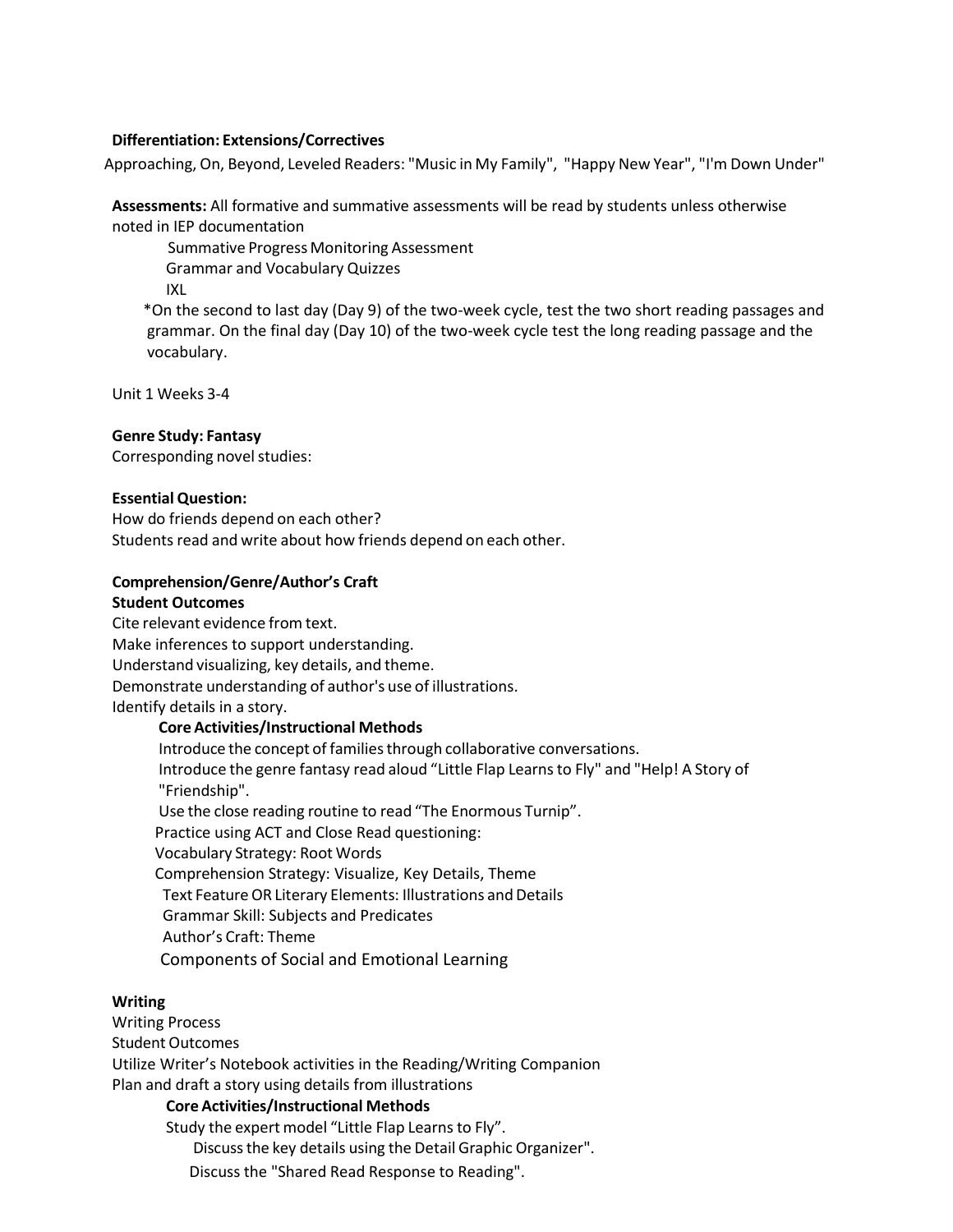Use details and illustrations to complete the writing Discuss details and illustrations.

Use a chart to organize details.

Write a draft including details based on illustrations to answer the question.

Discuss sentence structure.

Write the draft.

Components of Social and Emotional Learning

# **Analytical Writing**

# **Student Outcomes**

Write responses that demonstrate understanding.

#### **Core Activities/Instructional Methods**

Analyze a prompt using text structure sequence.

Cite text evidence using chart and "Quick Tips"

Use sentence frames to organize text evidence.

# **Respond using text evidence.**

Components of Social and Emotional Learning

#### **Speaking and Listening**

Expression and Intonation

# St**udent Outcomes**

Engage in collaborative conversations.

#### **Language Development**

#### **Vocabulary Acquisition**

# **Student Outcomes**

Acquire and use academic vocabulary.

Core Activities/Instructional Methods

Discuss Visual Vocabulary Cards.

Respond to questions using vocabulary

Vocabulary Practice in Reading/Writing Companion

Utilize Writer's Notebook to write a chosen definition.

# **Vocabulary Strategy**

# **Student Outcomes**

**R**oot Words

# **Core Activities/Instructional Methods**

**Identify and discuss the meaning of root words in context.** Components of Social and Emotional Learning

# **Grammar**

# **Student Outcomes**

Identify subjects and predicates. Use quotation marks with dialogue.

# **Core Activities/Instructional Methods**

Distinguish between subjects and predicates. Use quotation marks with dialogue. Components of Social and Emotional Learning

# **Foundational Skills**

# **See OG Curriculum**

# **Differentiation: Extensions/Correctives**

Approaching, On, Beyond, Leveled Readers: "Cat and Dog", "Ha The Quest", "Class Pets"  **Assessments: All formative and summative assessments will be read by students unless otherwise**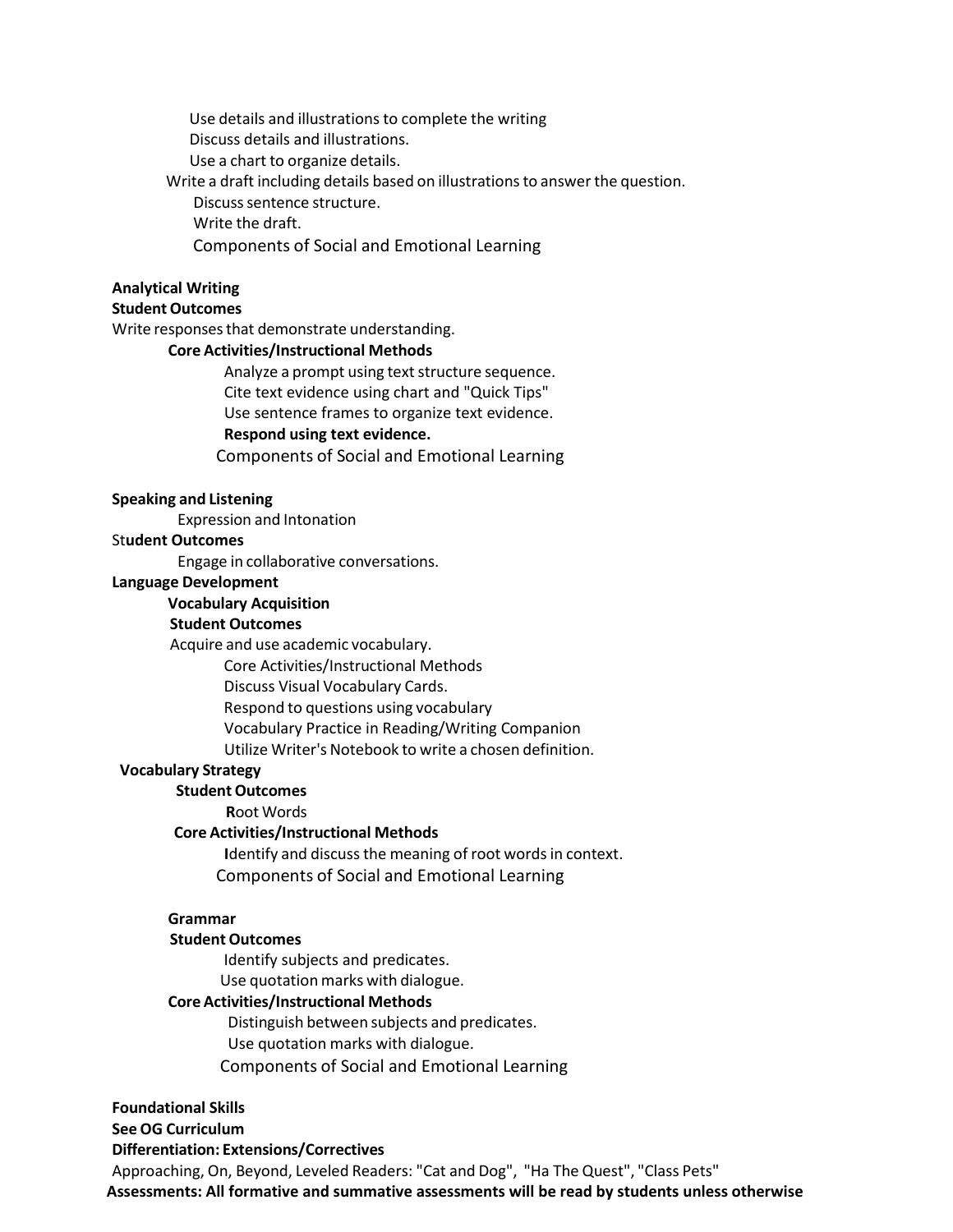#### **noted in IEP documentation.**

Summative Progress Monitoring AssessmentGrammar and Vocabulary Quizzes IXL

**\*On the second to last day (Day 9) of the two-week cycle, test the two short reading passages and grammar. On the final day (Day 10) of the two-week cycle test the long reading passage and the vocabulary.**

Unit 1 Week 5

# **Genre Study: Expository Informational Text**

Corresponding novel studies:

#### **Essential Question:**

What happens when families work together? Students read and write about how families work together.

#### **Comprehension/Genre/Author's Craft**

#### **Student Outcomes**

Cite relevant evidence from text.

Ask and answer questions. Understand key details.

Photos and Captions

Identify details in a story.

#### **Core Activities/Instructional Methods**

Introduce the concept of families working together through collaborative conversations. Introduce the genre expository informational text read aloud "Families Work" and "Families Working Together". Practice using ACT and Close Read questioning: Vocabulary Strategy: Synonyms Comprehension Strategy: Ask & AnswerQuestions, Key Details, Photos & Captions Text Feature OR Literary Elements: Charts Grammar Skill: Expanding and combining sentences Commas in a Series Author's Craft: Photos and Captions Components of Social and Emotional Learning

# **Writing**

Writing Process

Student Outcomes

Utilize Writer's Notebook activities in the Reading/Writing Companion Respond to a question using text evidence.

# **Core Activities/Instructional Methods**

Study the expert model "Families Work".

Discussthe key details using the Detail Graphic Organizer".

Discuss the "Shared Read Response to Reading".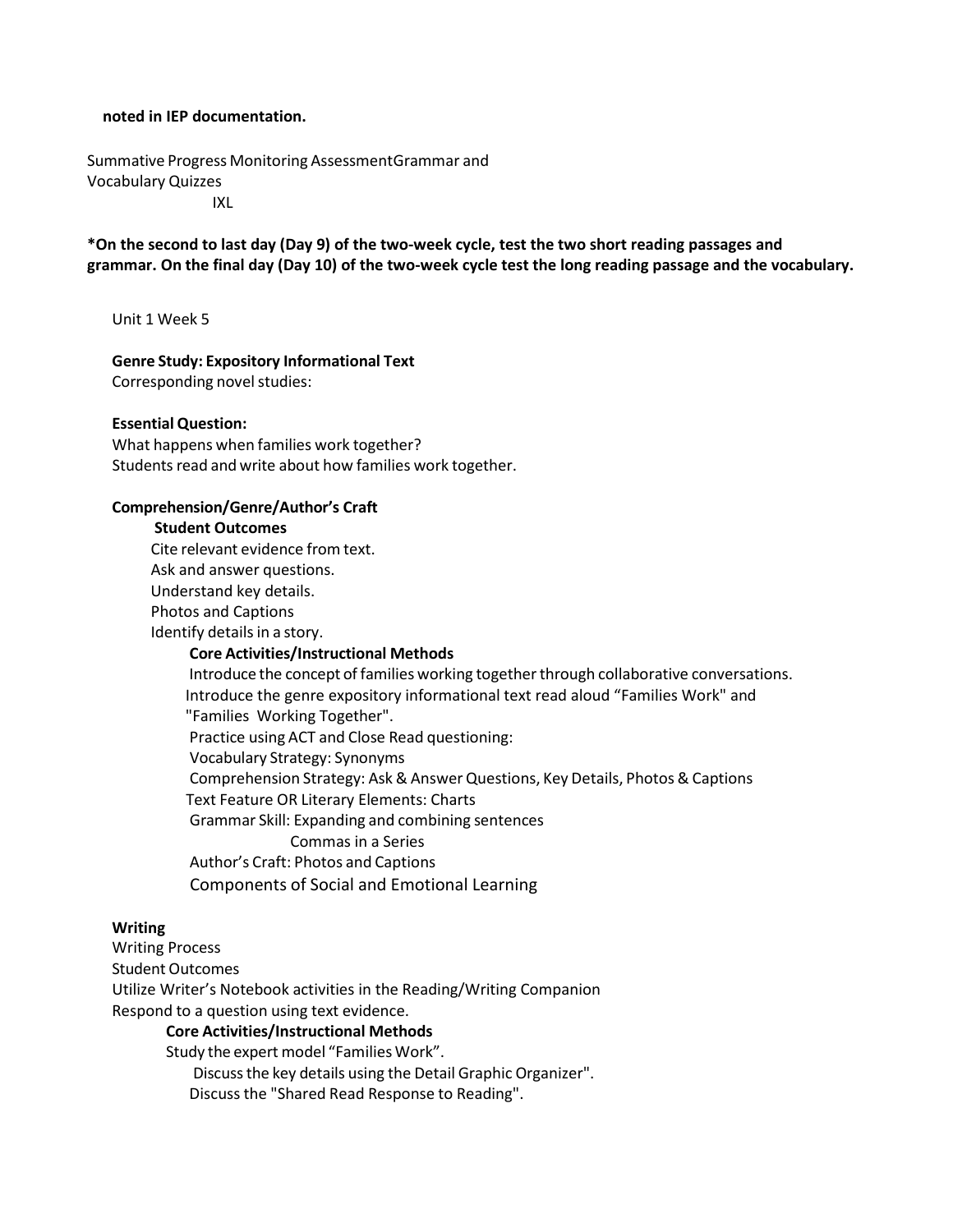Use details to complete the writing. Discuss details. Use a chart to organize details. Write a draft including details based on text to answer the question. Discuss sentence structure. Write the draft. Components of Social and Emotional Learning

# **Analytical Writing**

# **Student Outcomes**

Write responses that demonstrate understanding.

# **Core Activities/Instructional Methods**

Analyze a prompt using text structure sequence. Cite text evidence using chart and "Quick Tips" Use sentence frames to organize text evidence. Respond using text evidence. Components of Social and Emotional Learning

#### **Speaking and Listening**

Phrasing

#### **Student Outcomes**

Engage in collaborative conversations.

#### **Language Development**

#### **Vocabulary Acquisition**

#### **Student Outcomes**

Acquire and use academic vocabulary.

#### **Core Activities/Instructional Methods**

Discuss Visual Vocabulary Cards.

Respond to questions using vocabulary

Vocabulary Practice in Reading/Writing Companion

Utilize Writer's Notebook to write a chosen definition.

Components of Social and Emotional Learning

#### **Vocabulary Strategy**

# **Student Outcomes**

# **Synonyms**

# **Core Activities/Instructional Methods**

Identify and discuss the meaning of synonyms in context. Components of Social and Emotional Learning

# **Grammar**

#### **Student Outcomes**

Expanding and combining sentences Use Commas in a series.

# **Core Activities/Instructional Methods**

Expanding and combining sentences Use Commas in a series. Components of Social and Emotional Learning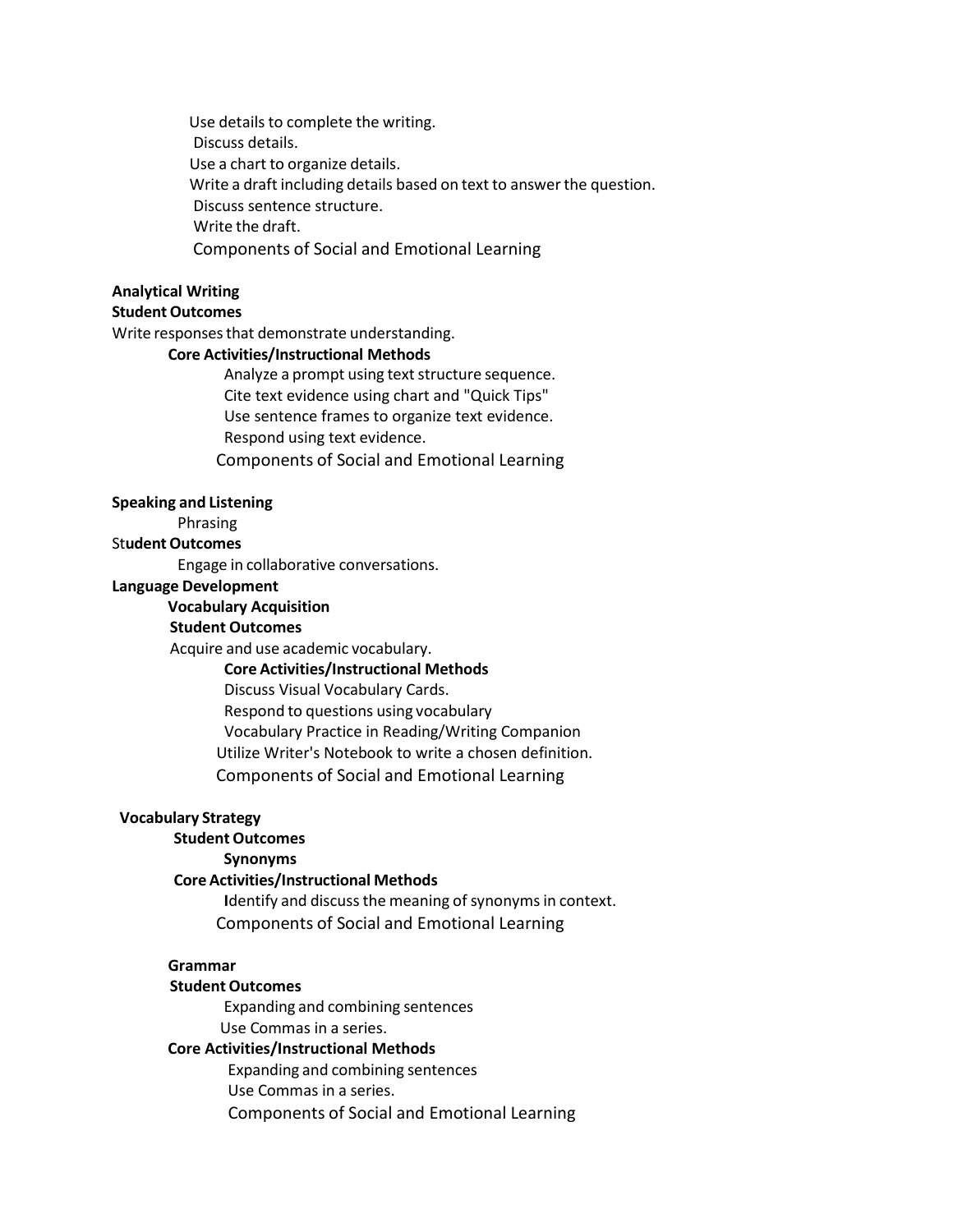**Foundational Skills See OG Curriculum Differentiation: Extensions/Correctives** Approaching, On, Beyond, Leveled Readers: "Families at Work", "Families at Work", "Families at Work"

# **Assessments: All formative and summative assessments will be read by students unless otherwise noted in IEP documentation.**

Summative Progress Monitoring Assessment Grammar and Vocabulary Quizzes **IXL**

#### **Unit 1 Week 6**

**Follow the "Spiral Review' in the Reading/Writing Companion beginning on page 94.**

**Unit 2 Weeks 1-2 Genre Study: Expository Informational Test Corresponding novel studies:**

#### **Essential Question:**

How are offspring like their parents? Students read and write about how offspring are like their parents.

## **Comprehension/Genre/Author's Craft**

**Student Outcomes** Cite relevant evidence from text. Make inferences to support understanding. Understand author's use of rereading, main topic, key details, and diagrams. Use facts to answer questions. Demonstrate understanding of author's use of diagrams. Identify the main idea and details. **Core Activities/Instructional Methods** Introduce the concept of offspring through collaborative conversations. Introduce the genre expository informational text read aloud "Eagles and Eaglets" and "Baby Bears". Use the close reading routine to read "From Caterpillar to Butterfly". Practice using ACT and Close Read questioning: Vocabulary Strategy: Homographs Comprehension Strategy: Reread, Main Topic, Key Details, Diagrams Text Feature OR Literary Elements: Diagrams and Labels Grammar Skill: Singular & Plural Nouns Commas in a Series Abbreviations Author's Craft: Diagrams Components of Social and Emotional Learning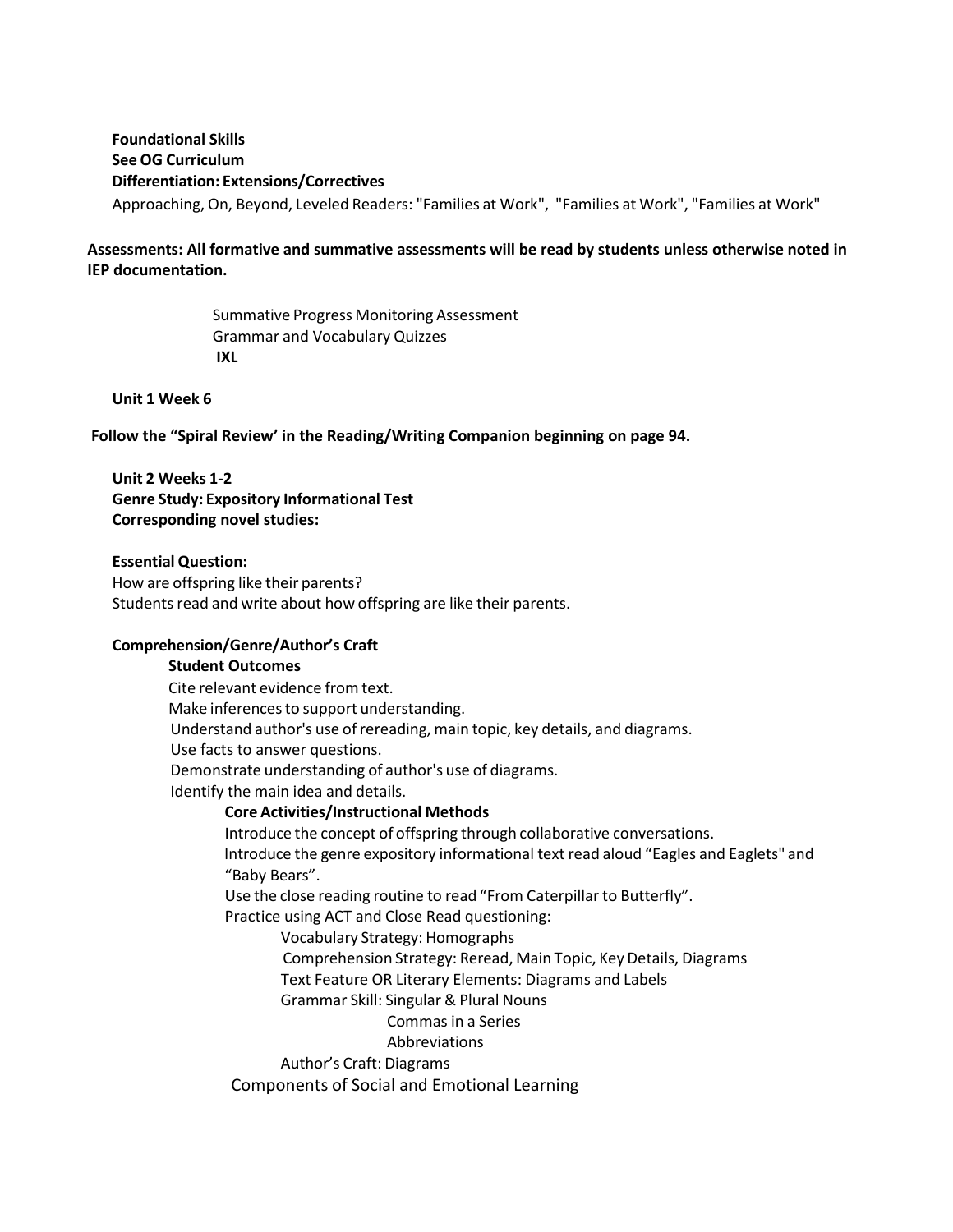#### **Writing Process**

#### **Student Outcomes**

Utilize Writer's Notebook activities in the Reading/Writing Companion Use facts from a story to answer a given question.

#### **Core Activities/Instructional Methods**

Study the expert model "Eagles and Eaglets".

Discuss how an eaglet becomes an eagle.

Discussthe "Shared Read Response to Reading".

Use amain topic/detail graphic organizer.

Identify main idea.

Identify details

Use a chart to plan the narrative.

Discuss sentence structure.

Write the draft

Components of Social and Emotional Learning

#### **Analytical Writing**

#### **Student Outcomes**

Write responses that demonstrate understanding.

#### **Core Activities/Instructional Methods**

Analyze a prompt using text structure sequence. Cite text evidence using a sequence chart Respond using text evidence. Components of Social and Emotional Learning

#### **Speaking and Listening**

Intonation and phrasing

#### **Student Outcomes**

Engage in collaborative conversations.

# **Language Development**

#### **Vocabulary Acquisition**

#### **Student Outcomes**

Acquire and use academic vocabulary.

#### **Core Activities/Instructional Methods**

Discuss Visual Vocabulary Cards. Respond to questions using vocabulary Vocabulary Practice in Reading/Writing Companion Utilize Writer's Notebook to write a chosen definition. Components of Social and Emotional Learning

#### **Vocabulary Strategy**

#### **Student Outcomes**

Homographs

#### **Core Activities/Instructional Methods**

Identify and discuss the meaning of homographs in context. Components of Social and Emotional Learning

#### **Grammar**

#### **Student Outcomes**

Identify Singular/Plural Nouns Commas in a Series Abbreviations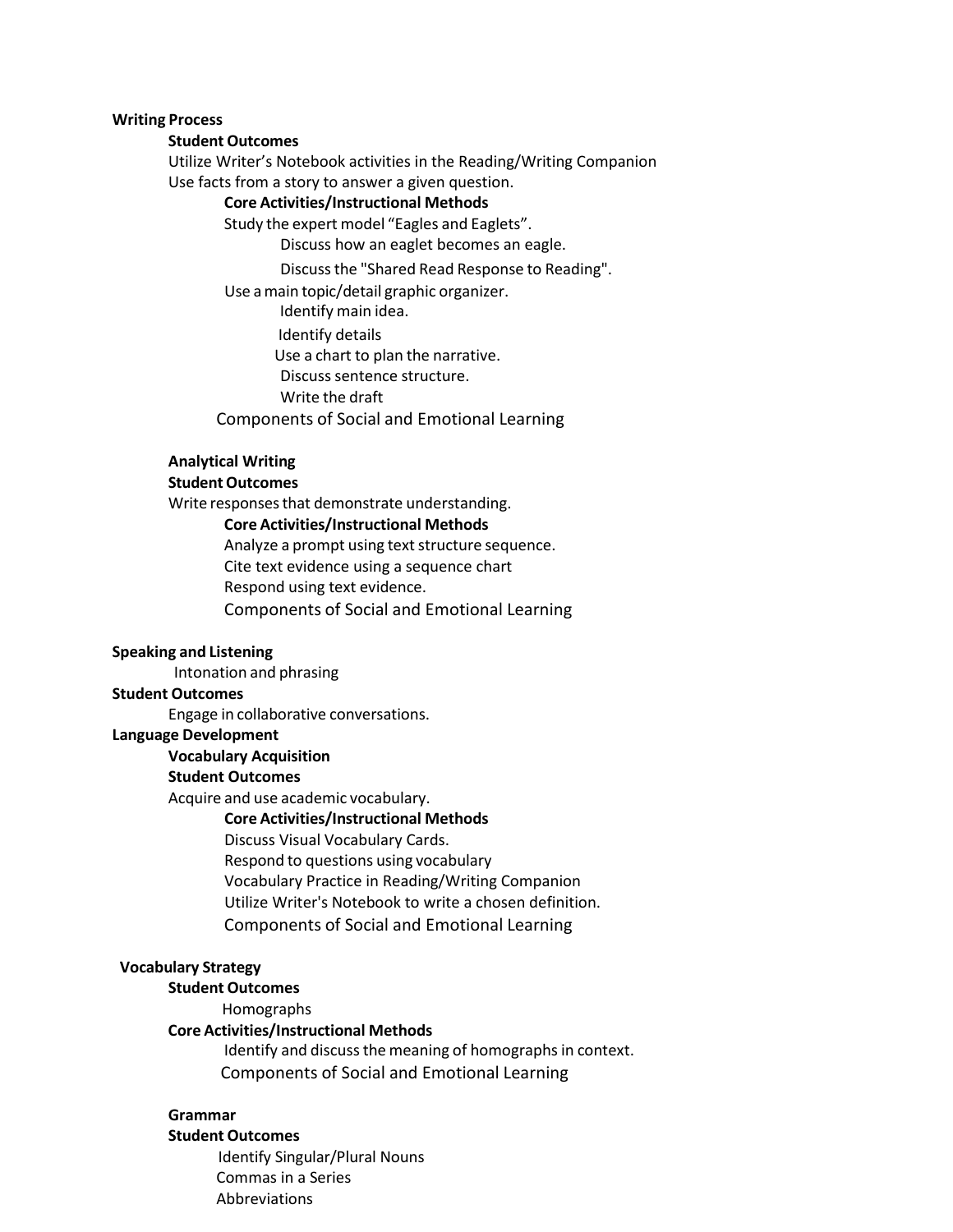Use capitalization and punctuation correctly.

# **Core Activities/Instructional Methods**

Distinguish between single and plural nouns Capitalize and punctuate sentences correctly. Proofread sentences for capitalization and punctuation errors. Identify abbreviations. Components of Social and Emotional Learning

# **Foundational Skills See OG Curriculum**

# **Differentiation: Extensions/Correctives**

Approaching, On, Beyond, Leveled Readers: "Animal Families", "Animal Families", "I Animal Families"

# **Assessments: All formative and summative assessments will be read by students unless otherwise noted in IEP documentation.**

Summative Progress Monitoring Assessment Grammar and Vocabulary Quizzes IXL

\*On the second to last day (Day 9) of the two-week cycle, test the two short reading passages and grammar. On the final day (Day 10) of the two-week cycle test the long reading passage and the vocabulary.

Unit 2 Weeks 3-4

# **Genre Study: Fables**

Corresponding novel studies:

# **Essential Question:**

What can animals in stories teach us. Students read and write about how animals can teach them lessons

# **Comprehension/Genre/Author's Craft**

# **Student Outcomes**

Cite relevant evidence from text. Make, confirm, and revise predictions. Understand character, setting, plot, problem, and solution. Demonstrate understanding of author's text structure by comparing and contrasting. Identify details in a story.

# **Core Activities/Instructional Methods**

Introduce the concept of fables through collaborative conversations. Introduce the genre fantasy read aloud "The Boy Who Cried Wolf" and "Wolf! Wolf!". Use the close reading routine to read "Cinderella and Friends". Practice using ACT and Close Read questioning: Vocabulary Strategy: Antonyms Comprehension Strategy: Make, Confirm, Revise Predictions, Character, Setting, Plot, Problem, Solution, and Text Structure: Compare and Contrast Text Feature OR Literary Elements: Story Structure: Beginning, Middle, End Grammar Skill: Kinds of Nouns Capital Letters Quotation Marks with Dialogue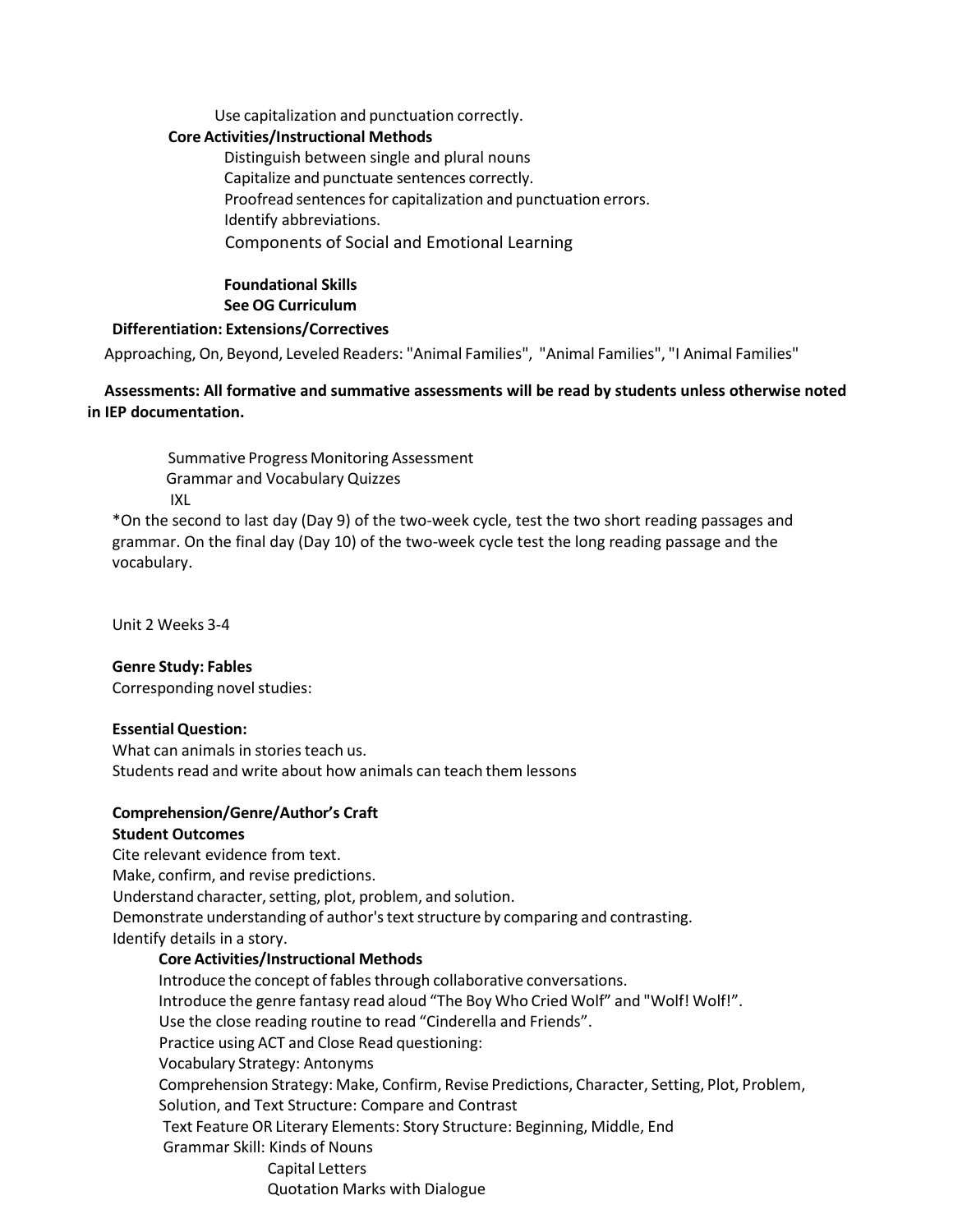Author's Craft: Text Structure: Compare and Contrast Components of Social and Emotional Learning

#### **Writing**

Writing Process Student Outcomes Utilize Writer's Notebook activities in the Reading/Writing Companion

#### Plan and draft a story using details from illustrations

#### **Core Activities/Instructional Methods**

Study the expert model "The Boy Who Cried Wolf". Discuss the key details using the Problem/Solution Organizer". Discuss the "Shared Read Response to Reading". Use details to complete the writing Discuss details to answer a question. Use a chart to organize details. Write a draft including details based on the story to answer the question. Discuss sentence structure. Write the draft.

Components of Social and Emotional Learning

#### **Analytical Writing**

#### **Student Outcomes**

Write responses that demonstrate understanding.

#### **Core Activities/Instructional Methods**

Analyze a prompt using text structure sequence. Cite text evidence using chart and "Quick Tips" Use sentence frames to organize text evidence. **Respond using text evidence.** Components of Social and Emotional Learning

#### **Speaking and Listening**

Expression and Intonation

#### St**udent Outcomes**

Engage in collaborative conversations.

# **Language Development**

# **Vocabulary Acquisition**

# **Student Outcomes**

Acquire and use academic vocabulary.

#### **Core Activities/Instructional Methods**

- Discuss Visual Vocabulary Cards.
- Respond to questions using vocabulary
- Vocabulary Practice in Reading/Writing Companion
- Utilize Writer's Notebook to write a chosen definition.
- Components of Social and Emotional Learning

#### **Vocabulary Strategy**

**Student Outcomes Antonyms Core Activities/Instructional Methods I**dentify and discuss antonyms. Components of Social and Emotional Learning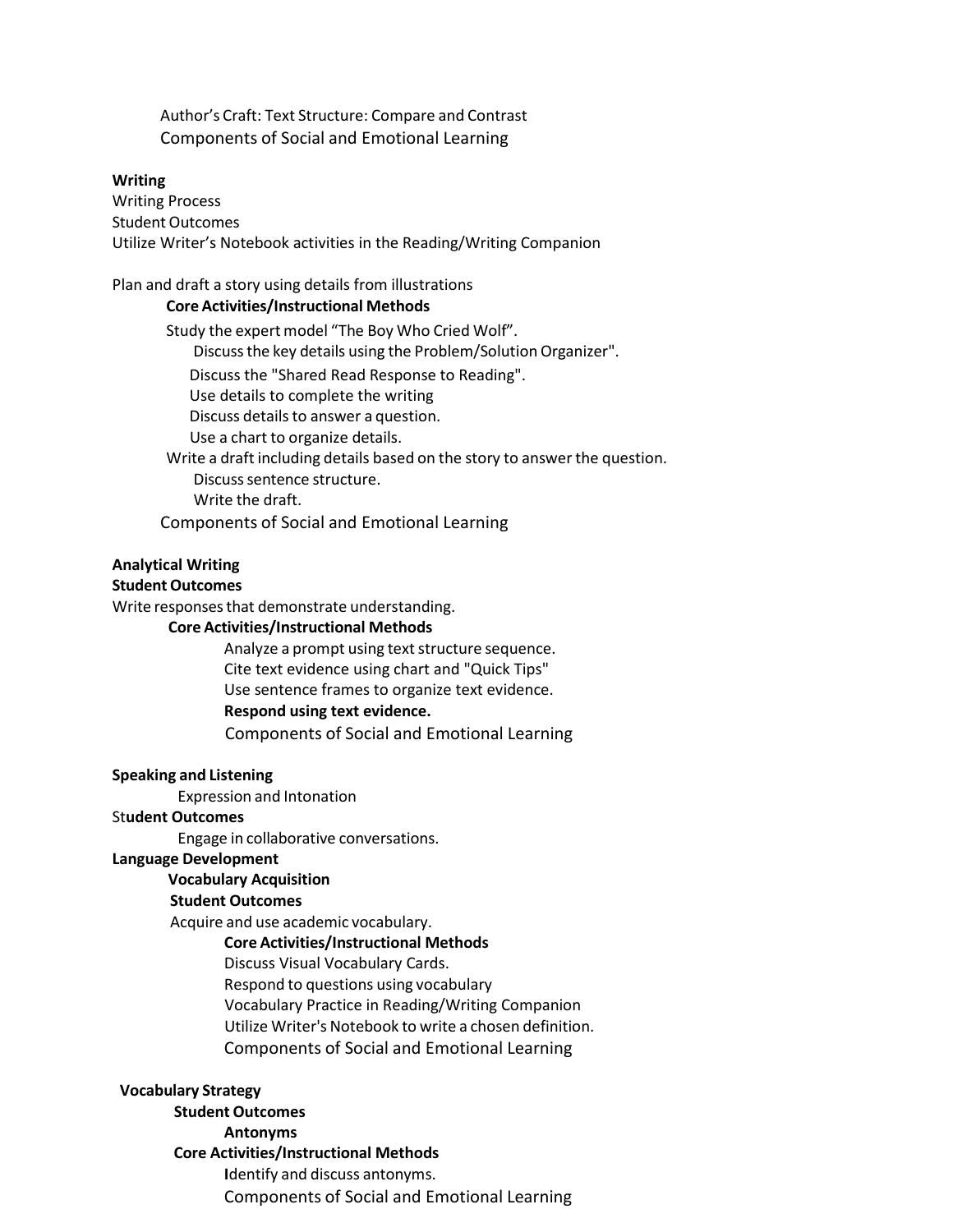# **Grammar Student Outcomes** Identify kinds of nouns. Use quotation marks with dialogue. Use capitalization correctly. **Core Activities/Instructional Methods** Distinguish between common and proper. Use quotation marks with dialogue. Components of Social and Emotional Learning **Foundational Skills See OG Curriculum Differentiation: Extensions/Correctives**

Approaching, On, Beyond, Leveled Readers: "C The Cat and the Mice", "The Dog and the Bone", "The Spider and the Honey Tree"

# **Assessments: All formative and summative assessments will be read by students unless otherwise noted in IEP documentation.**

Summative Progress Monitoring Assessment Grammar and Vocabulary Quizzes **\*On the second to last day (Day 9) of the two-week cycle, test the two short reading passages and grammar. On the final day (Day 10) of the two-week cycle test the long reading passage and the vocabulary.**

IXL

Unit 2 Week 5

# **Genre Study: Poetry**

Corresponding novel studies:

# **Essential Question:**

What do we love about animals? Students read and write about what we love about animals.

# **Comprehension/Genre/Author's Craft**

#### **Student Outcomes**

Cite relevant evidence from text. Ask and answer questions. Understand key details. Rhythm Structure & Details Identify key details in a story.

#### **Core Activities/Instructional Methods**

Introduce the concept of poems about animals through collaborative conversations. Introduce the genre poetry read aloud "Cats and Kittens etc" and "Beetles and the Little Turtle"

Practice using ACT and Close Read questioning:

Vocabulary Strategy: Suffixes -ly and-y

Comprehension Strategy: Key Details, Rhythm Structures and Patterns

Text Feature OR Literary Elements: Rhyme

Grammar Skill: Possessive Nouns

Author's Craft: Structures and Patterns

Components of Social and Emotional Learning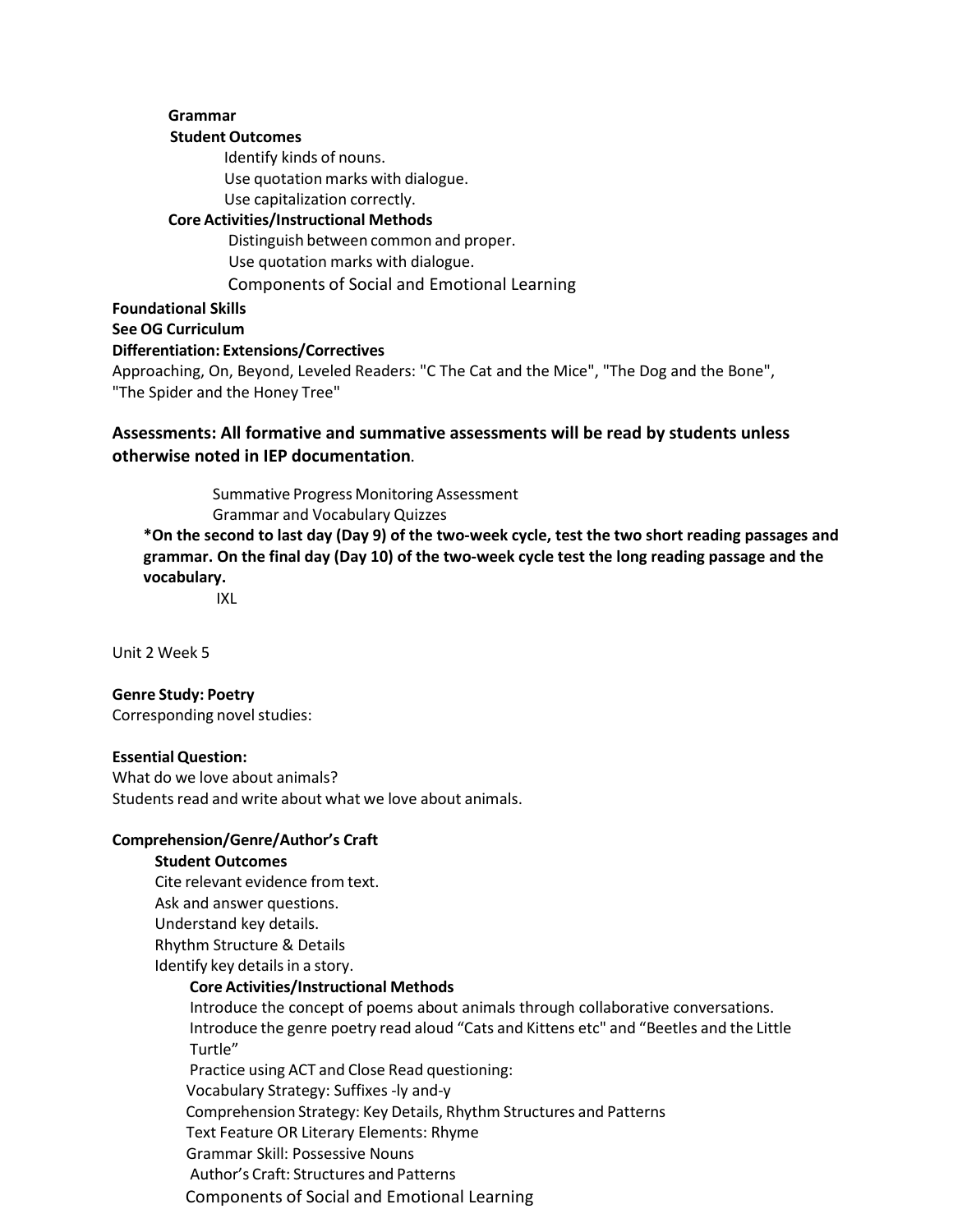#### **Writing**

Writing Process Student Outcomes Utilize Writer's Notebook activities in the Reading/Writing Companion Respond to a question using text evidence.

#### **Core Activities/Instructional Methods**

Study the expert model "Gray Goose".

Discussthe key details using the Detail Graphic Organizer". Discuss the "Shared Read Response to Reading". Use details to complete the writing. Discuss details. Use a chart to organize details. Write a draft including details based on text to answer the question. Discuss sentence structure. Write the draft.

Components of Social and Emotional Learning

# **Analytical Writing**

#### **Student Outcomes**

Write responses that demonstrate understanding.

#### **Core Activities/Instructional Methods**

Analyze a prompt using text structure sequence. Cite text evidence using chart and "Quick Tips" Use sentence frames to organize text evidence. Respond using text evidence. Components of Social and Emotional Learning

#### **Speaking and Listening**

Expression

#### St**udent Outcomes**

Engage in collaborative conversations.

#### **Language Development**

# **Vocabulary Acquisition**

# **Student Outcomes**

Acquire and use academic vocabulary.

#### **Core Activities/Instructional Methods**

Discuss Visual Vocabulary Cards.

Respond to questions using vocabulary

Vocabulary Practice in Reading/Writing Companion

Utilize Writer's Notebook to write a chosen definition.

Components of Social and Emotional Learning

#### **Vocabulary Strategy**

**Student Outcomes**

Suffixes-ly and -y

#### **Core Activities/Instructional Methods**

**I**dentify and discussthe meaning of root words and how they change with suffixes. Components of Social and Emotional Learning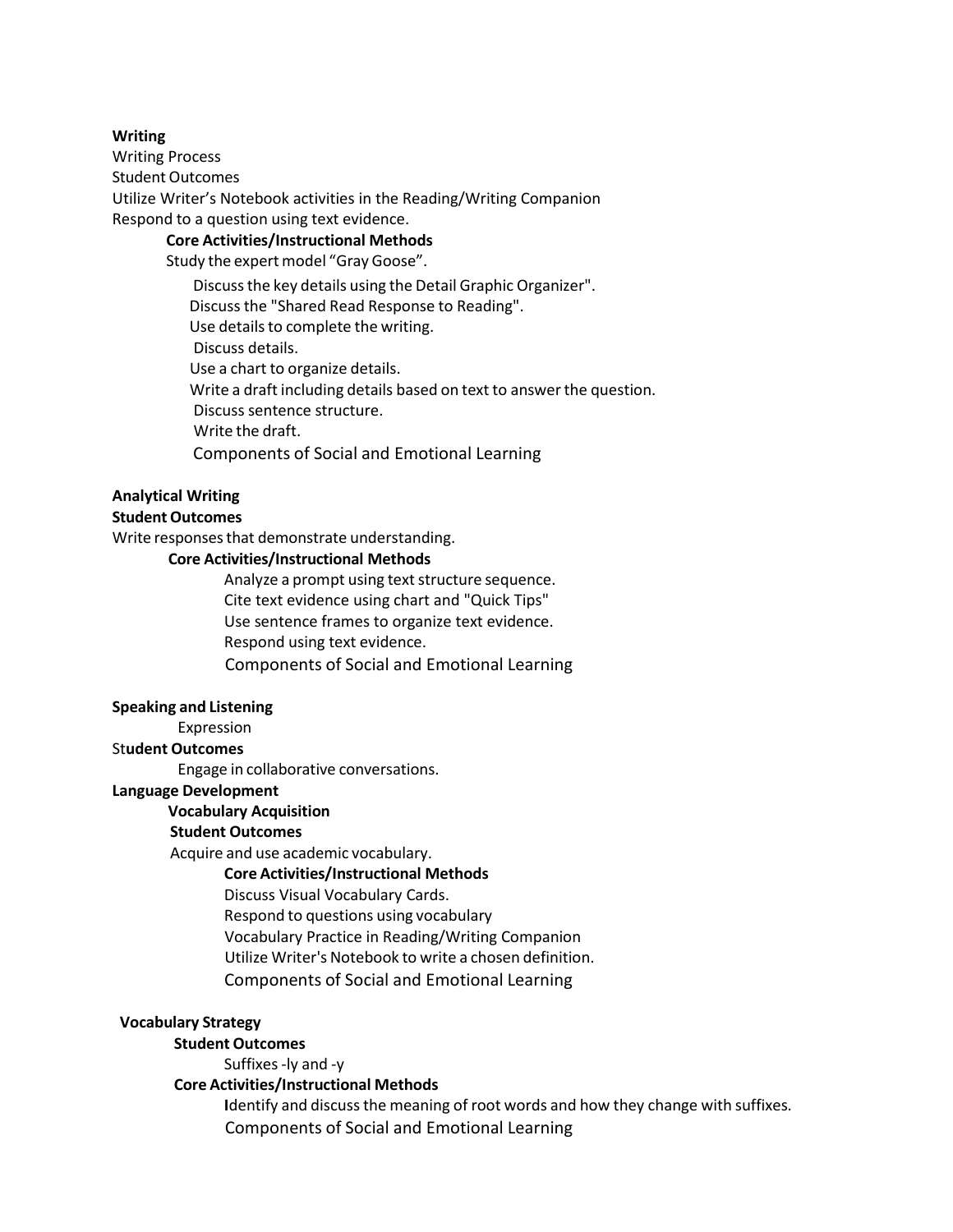**Grammar Student Outcomes** Possessive Nouns Apostrophes **Core Activities/Instructional Methods** Writing possessive nouns correctly. Use apostrophes accurately. Components of Social and Emotional Learning

**Foundational Skills See OG Curriculum Differentiation: Extensions/Correctives** Approaching,On, Beyond, Leveled Readers: "Amira's Petting Zoo", "Alice's New Pet", "Ava's Animals"

**Assessments: All formative and summative assessments will be read by students unless otherwise noted in IEP documentation.**

> Summative Progress Monitoring Assessment IXL

**Unit 2 Week 6 Follow the "Spiral Review' in the Reading/Writing Companion beginning on page 94.**

**Unit 3 Weeks 1-2 Genre Study: Narrative Nonfiction** 

#### **Corresponding novel studies:**

**Essential Question:** How can people help out their community? Students read and write about how people can help out their community.

# **Comprehension/Genre/Author's Craft**

#### **Student Outcomes**

Ask and answer questions. Author's Purpose Time Words: First, next, then, last. Use facts to answer questions. Demonstrate understanding of photos and captions. Identify the author's purpose. **Core Activities/Instructional Methods** Introduce the concept of how people can help out their community through collaborative conversations. Introduce the genre narrative nonfiction read aloud "Lightning Lives" and "Biblioburrow: A True Story from Columbia". Use the close reading routine to read "Landing on Your Feet". Practice using ACT and Close Read questioning: Vocabulary Strategy: Synonyms Comprehension Strategy: Ask/Answer Questions, Author's Purpose, Time Words Text Feature OR Literary Elements: Diagrams and Labels Grammar Skill: Action Verbs Book Titles A Commas in a Series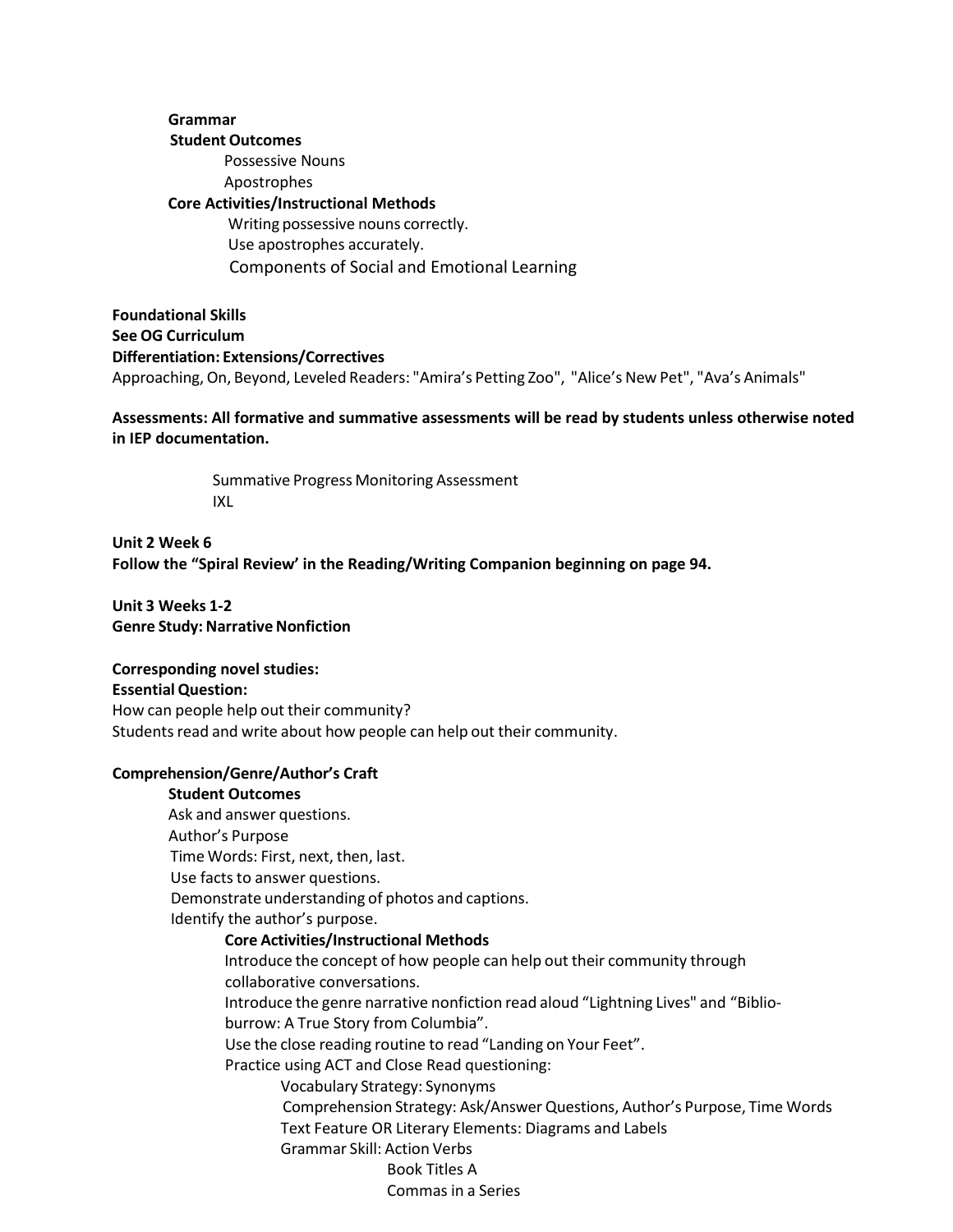Author's Craft: Time Words Components of Social and Emotional Learning

#### **Writing**

#### **Writing Process Student Outcomes**

Utilize Writer's Notebook activities in the Reading/Writing Companion

Use facts from a story to answer a given question.

#### **Core Activities/Instructional Methods**

Study the expert model "Lighting Lives".

Discuss how the character in the story makes an impact on others. Discuss the "Shared Read Response to Reading".

Use an author's purpose chart graphic organizer.

Identify author's purpose.

Identify clues.

Use a chart to plan the narrative.

Discuss sentence structure.

Write the draft.

Components of Social and Emotional Learning

#### **Analytical Writing**

#### **Student Outcomes**

Write responses that demonstrate understanding.

#### **Core Activities/Instructional Methods**

Analyze a prompt using text structure sequence. Cite text evidence using illustrations to answer prompts. Respond using text evidence. Components of Social and Emotional Learning

#### **Speaking and Listening**

Expression and phrasing

#### **Student Outcomes**

Engage in collaborative conversations.

#### **Language Development**

# **Vocabulary Acquisition**

# **Student Outcomes**

Acquire and use academic vocabulary.

#### **Core Activities/Instructional Methods**

Discuss Visual Vocabulary Cards.

Respond to questions using vocabulary

Vocabulary Practice in Reading/Writing Companion

Utilize Writer's Notebook to write a chosen definition.

Components of Social and Emotional Learning

#### **Vocabulary Strategy**

#### **Student Outcomes**

Synonyms

**Core Activities/Instructional Methods**

Identify and discuss the meaning of synonyms in context. Components of Social and Emotional Learning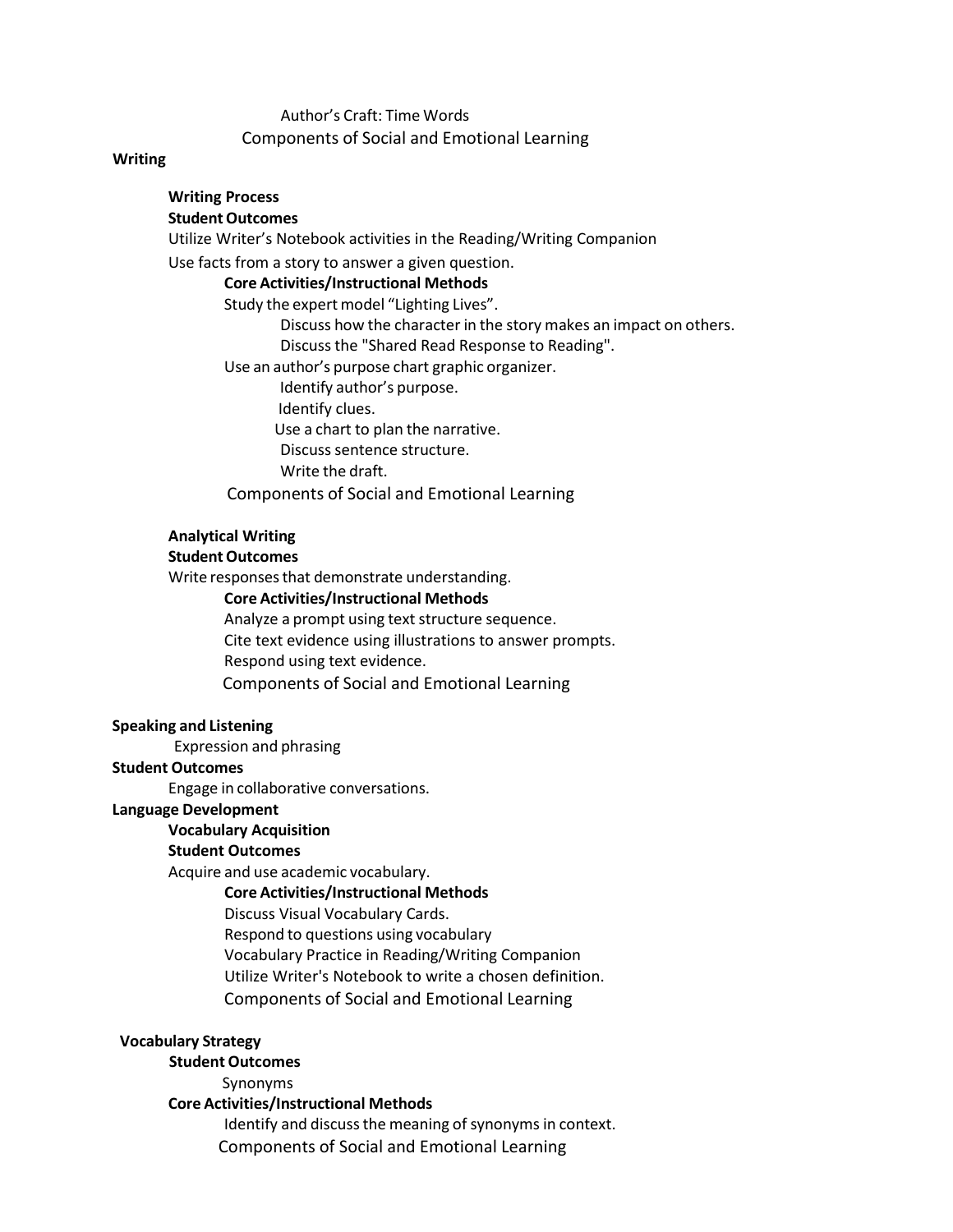# **Grammar**

#### **Student Outcomes**

Identify Action Verbs Commas in a Series Book Titles Use capitalization and punctuation correctly. **Core Activities/Instructional Methods** Distinguish between action and present tense verbs.

Capitalize and punctuate sentences correctly. Proofread sentences for capitalization and punctuation errors. Identify book titles.

Components of Social and Emotional Learning

#### **Foundational Skills**

# **See OG Curriculum**

# **Differentiation: Extensions/Correctives**

Approaching, On, Beyond, Leveled Readers: "City Communities", "City Communities", "City Communities"

**Assessments:** All formative and summative assessments will be read by students unless otherwise noted in IEP documentation.

Summative Progress Monitoring Assessment Grammar and Vocabulary Quizzes IXL \*On the second to last day (Day 9) of the two-week cycle, test the two short reading passages and grammar. On the final day (Day 10) of the two-week cycle test the long reading passage and the vocabulary.

Unit 3 Weeks 3-4

# **Genre Study: Fiction**

Corresponding novel studies:

#### **Essential Question:**

What can we see in the sky? Students read and write about what we can see in the sky.

# **Comprehension/Genre/Author's Craft**

**Student Outcomes** Cite relevant evidence from text. Reread and Sequence Understand sequencing events. Demonstrate understanding of author's text structure by rereading.

Identify details in a story.

# **Core Activities/Instructional Methods**

Introduce the concept of fiction through collaborative conversations. Introduce the genre fiction read aloud "Starry Night" and "Mr. Putter and Tabby See the Stars". Use the close reading routine to read "Cinderella and Friends". Practice using ACT and Close Read questioning: Vocabulary Strategy: Compound Words Comprehension Strategy: Reread and Sequence Text Feature OR Literary Elements: Point of View: Third Person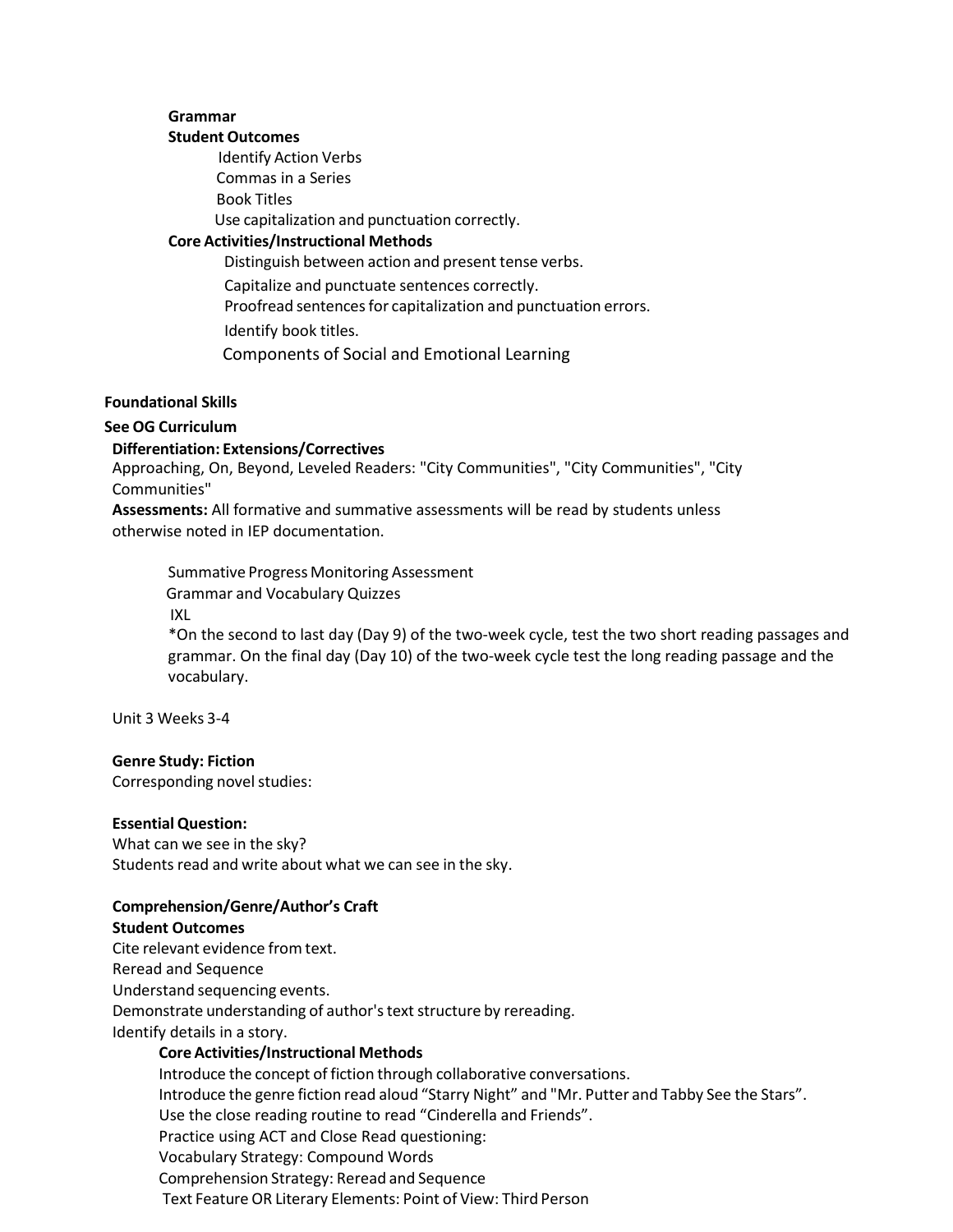### Grammar Skill: Past and Future Tense Verbs Subject Verb Agreement Letter Punctuation

Abbreviations

Author's Craft: Heads

Components of Social and Emotional Learning

# **Writing**

Writing Process

Student Outcomes

Utilize Writer's Notebook activities in the Reading/Writing Companion

Plan and draft a story using details from illustrations

#### **Core Activities/Instructional Methods**

Study the expert model "Starry Night".

Discuss the key details using a Sequencing Organizer".

Discuss the "Shared Read Response to Reading".

Use details to complete the writing

Discuss details to answer a question.

Use a chart to organize details.

Write a draft including details based on the story to answer the question.

Discuss sentence structure.

Write the draft.

Components of Social and Emotional Learning

# **Analytical Writing**

#### **Student Outcomes**

Write responses that demonstrate understanding.

# **Core Activities/Instructional Methods**

Analyze a prompt using text structure sequence. Cite text evidence using chart and "Quick Tips" Use sentence frames to organize text evidence. **Respond using text evidence.** Components of Social and Emotional Learning

#### **Speaking and Listening**

Expression and Intonation

# St**udent Outcomes**

Engage in collaborative conversations.

#### **Language Development**

# **Vocabulary Acquisition**

# **Student Outcomes**

Acquire and use academic vocabulary.

#### **Core Activities/Instructional Methods**

Discuss Visual Vocabulary Cards.

Respond to questions using vocabulary

Vocabulary Practice in Reading/Writing Companion

Utilize Writer's Notebook to write a chosen definition.

Components of Social and Emotional Learning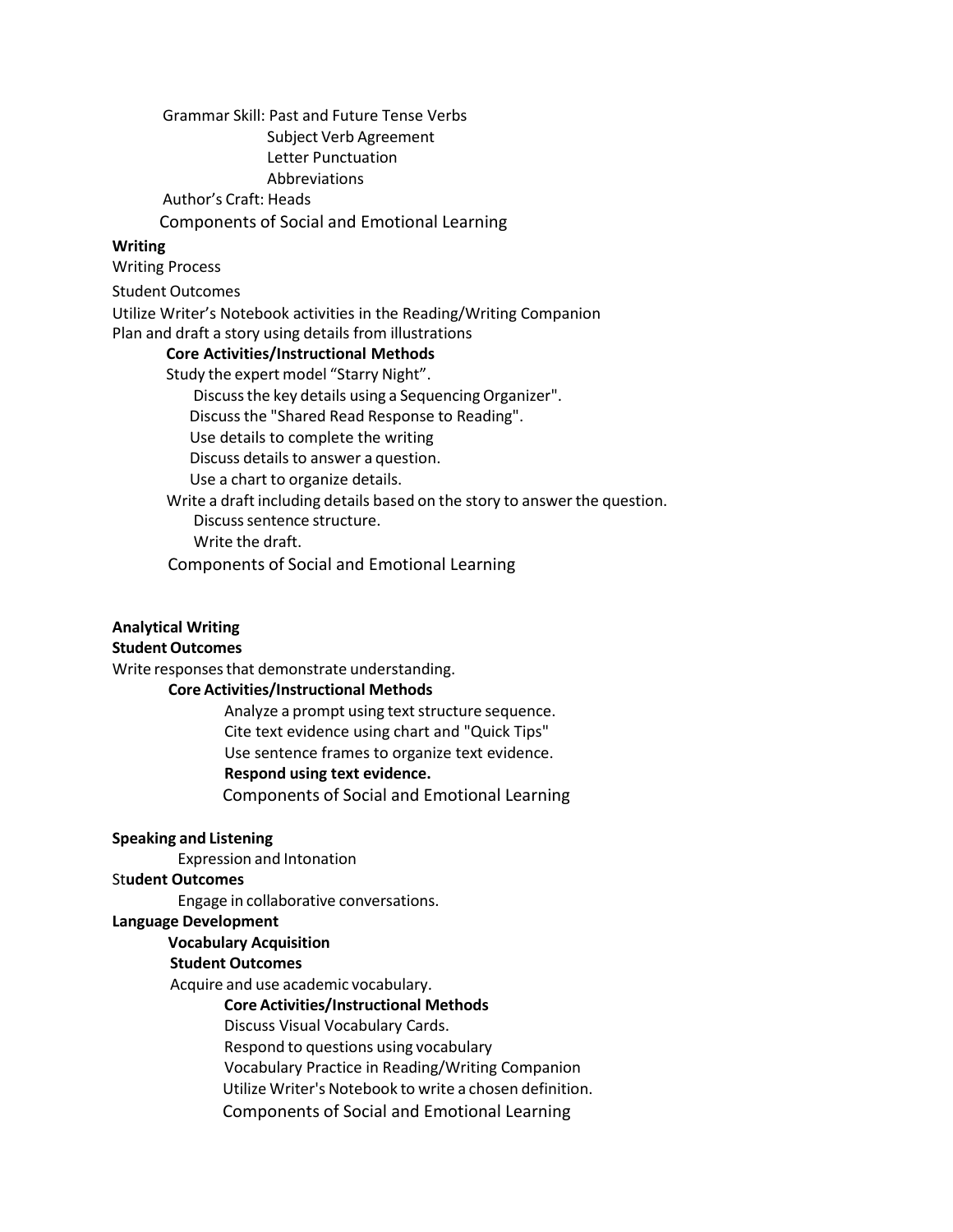#### **Vocabulary Strategy**

#### **Student Outcomes**

Compound Words

# **Core Activities/Instructional Methods**

**I**dentify and discuss a compound words. Components of Social and Emotional Learning

# **Grammar**

# **Student Outcomes**

Identify future and past tense verbs. Use subject verb agreement correctly. Use letter punctuation. Use abbreviations correctly.

# **Core Activities/Instructional Methods**

Distinguish between coast and future tense verbs. Use letter punctuation. Components of Social and Emotional Learning

#### **Foundational Skills**

**See OG Curriculum**

## **Differentiation: Extensions/Correctives**

Approaching, On, Beyond, Leveled Readers: "Special Sunset", "A Different Set of Stars", "Shadows in the Sky"

# **Assessments: All formative and summative assessments will be read by students unless otherwise noted in IEP documentation.**

Summative Progress Monitoring Assessment Grammar and Vocabulary Quizzes IXL

**\*On the second to last day (Day 9) of the two-week cycle, test the two short reading passages and grammar. On the final day (Day 10) of the two-week cycle test the long reading passage and the vocabulary.**

Unit 3 Week 5

**Genre Study: Expository Informational Text** Corresponding novel studies:

#### **Essential Question:**

How do you express yourself? Students read and write about how they express themselves.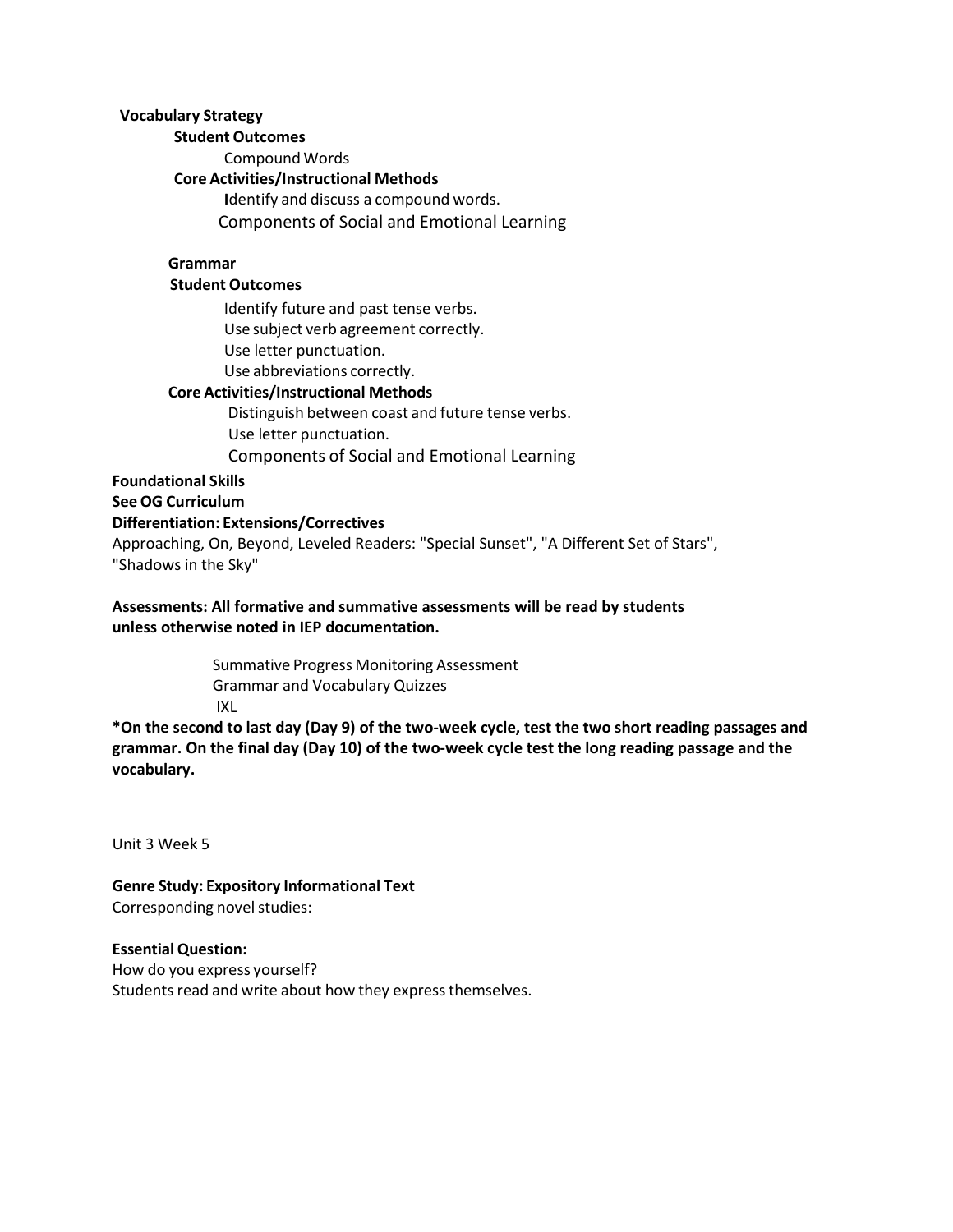#### **Comprehension/Genre/Author's Craft**

# **Student Outcomes**

Cite relevant evidence from text.

Ask and answer questions.

Main idea and key details.

Diagrams

# **Core Activities/Instructional Methods**

Introduce the concept of expository informational text about feelingsthrough collaborative conversations.

Introduce the genre EIT read aloud "They've Got the Beat" and "Many Waysto Enjoy Music". Practice using ACT and Close Read questioning:

Vocabulary Strategy: Prefixes

Comprehension Strategy: Ask & Answer Questions, Main Idea & Key Details, Diagrams

Text Feature OR Literary Elements: Bar Graph

Grammar Skill: Verb "Have" and Sentence Punctuation

Author's Craft: Diagrams

Components of Social and Emotional Learning

#### **Writing**

Writing Process

Student Outcomes

Utilize Writer's Notebook activities in the Reading/Writing Companion Respond to a question using text evidence.

#### **Core Activities/Instructional Methods**

Study the expert model "Gray Goose".

Discussthe key details using the Detail Graphic Organizer".

Discuss the "Shared Read Response to Reading".

Use details to complete the writing.

Discuss details.

Use a chart to organize details.

Write a draft including details based on text to answer the question.

Discuss sentence structure.

Write the draft.

Components of Social and Emotional Learning

# **Analytical Writing**

# **Student Outcomes**

Write responses that demonstrate understanding.

#### **Core Activities/Instructional Methods**

Analyze a prompt using text structure sequence. Cite text evidence using chart and "Quick Tips" Use sentence frames to organize text evidence. Respond using text evidence.

Components of Social and Emotional Learning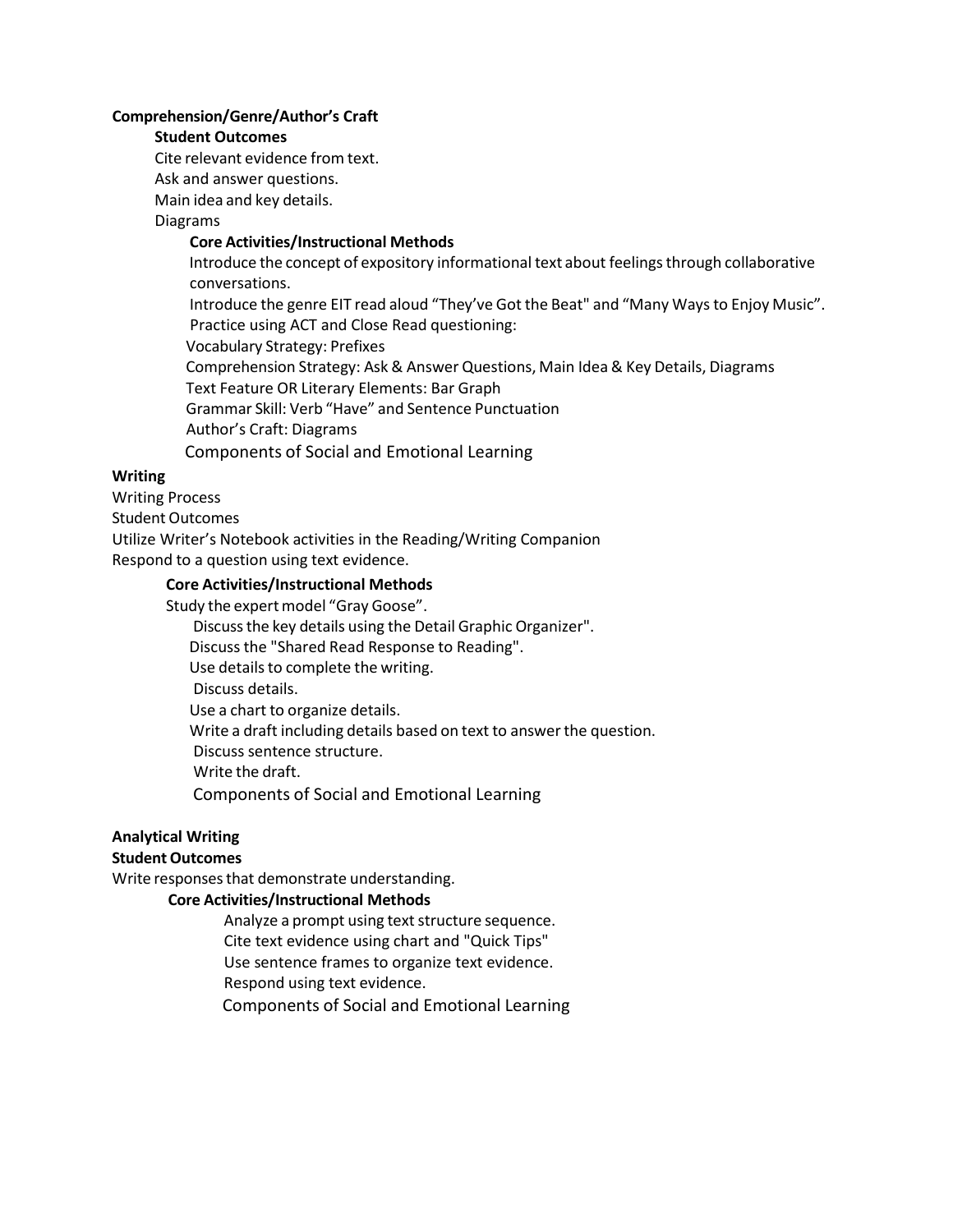#### **Speaking and Listening**

Intonation

# St**udent Outcomes**

Engage in collaborative conversations.

#### **Language Development**

# **Vocabulary Acquisition**

# **Student Outcomes**

Acquire and use academic vocabulary.

#### **Core Activities/Instructional Methods**

Discuss Visual Vocabulary Cards.

Respond to questions using vocabulary Vocabulary Practice in Reading/Writing Companion Utilize Writer's Notebook to write a chosen definition. Components of Social and Emotional Learning

# **Vocabulary Strategy**

# **Student Outcomes**

Prefixes

#### **Core Activities/Instructional Methods**

**I**dentify and discuss the meaning of root words and how they change with prefixes. Components of Social and Emotional Learning

#### **Grammar**

#### **Student Outcomes**

Verb "Have" Sentence Punctuation **Core Activities/Instructional Methods** Writing the verb have correctly. Use punctuation accurately. Components of Social and Emotional Learning

**Foundational Skills See OG Curriculum Differentiation: Extensions/Correctives** Approaching, On, Beyond, Leveled Readers: "Sounds of Trash", "Sounds of Trash", "Sounds of Trash"

**Assessments: All formative and summative assessments will be read by students unless otherwise noted in IEP documentation.**

> Summative Progress Monitoring Assessment IXL

**Unit 3 Week 6 Follow the "Spiral Review' in the Reading/Writing Companion beginning on page 94.**

**Unit 4 Weeks 1-2 Genre Study: Realistic Fiction Corresponding novel studies:**

**Essential Question:** How are kids around the world the same and different?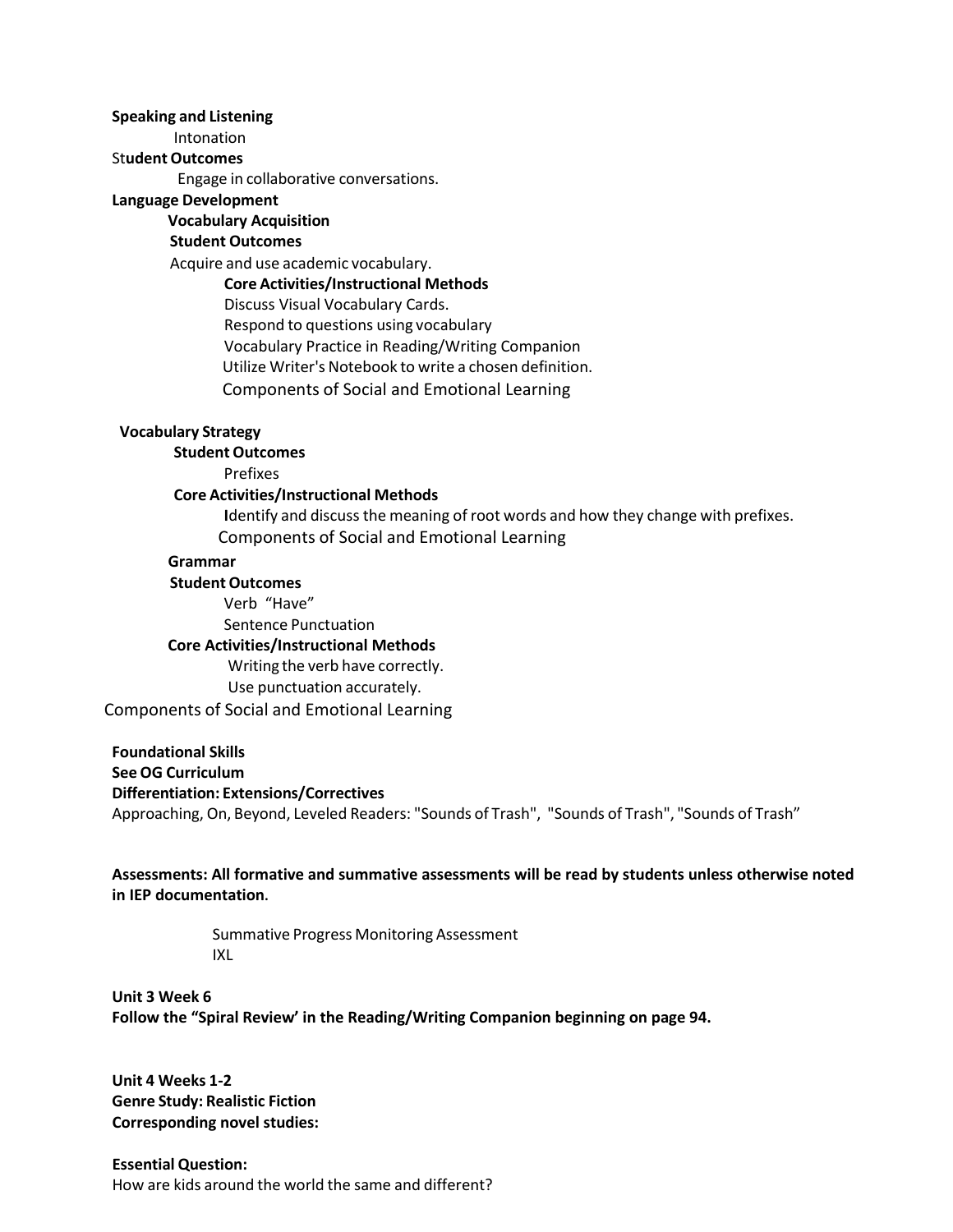Students read and write about how kids are the same and different around the world.

#### **Comprehension/Genre/Author's Craft**

# **Student Outcomes**

Cite relevant evidence from text. Visualize, Compare and contrast, and Ma Use text evidence to answer questions. Demonstrate understanding of author's use of map Understanding compare and contrast.

#### **Core Activities/Instructional Methods**

Introduce the concept of how kids are the same and different through collaborative

#### conversations.

Introduce the genre realistic fiction read aloud "Happy New Year" and "Dear Primo: A Letter to my Cousin". Use the close reading routine to read "Games Around the World". Practice using ACT and Close Read questioning: Vocabulary Strategy: Similes Comprehension Strategy: Visualize, Compare and Contrast, Maps Text Feature OR Literary Elements: D-Point of View Grammar Skill: Linking and Helping Verbs Letter Punctuation Book Titles Author's Craft: Maps

#### **Writing**

#### **Writing Process Student Outcomes**

Utilize Writer's Notebook activities in the Reading/Writing Companion

Use facts from a story to answer a given question.

#### **Core Activities/Instructional Methods**

Study the expert model "Happy New Year".

Discuss how celebrations are different.

Discussthe "Shared Read Response to Reading".

- Identify main idea.
- Identify details

Use a compare and contrast chart.

- Discuss sentence structure.
- Write the draft.

Components of Social and Emotional Learning

# **Analytical Writing**

# **Student Outcomes**

Write responses that demonstrate understanding.

# **Core Activities/Instructional Methods**

Analyze a prompt using text structure sequence.

Cite text evidence using a compare and contrast chart.

- Respond using text evidence.
- Components of Social and Emotional Learning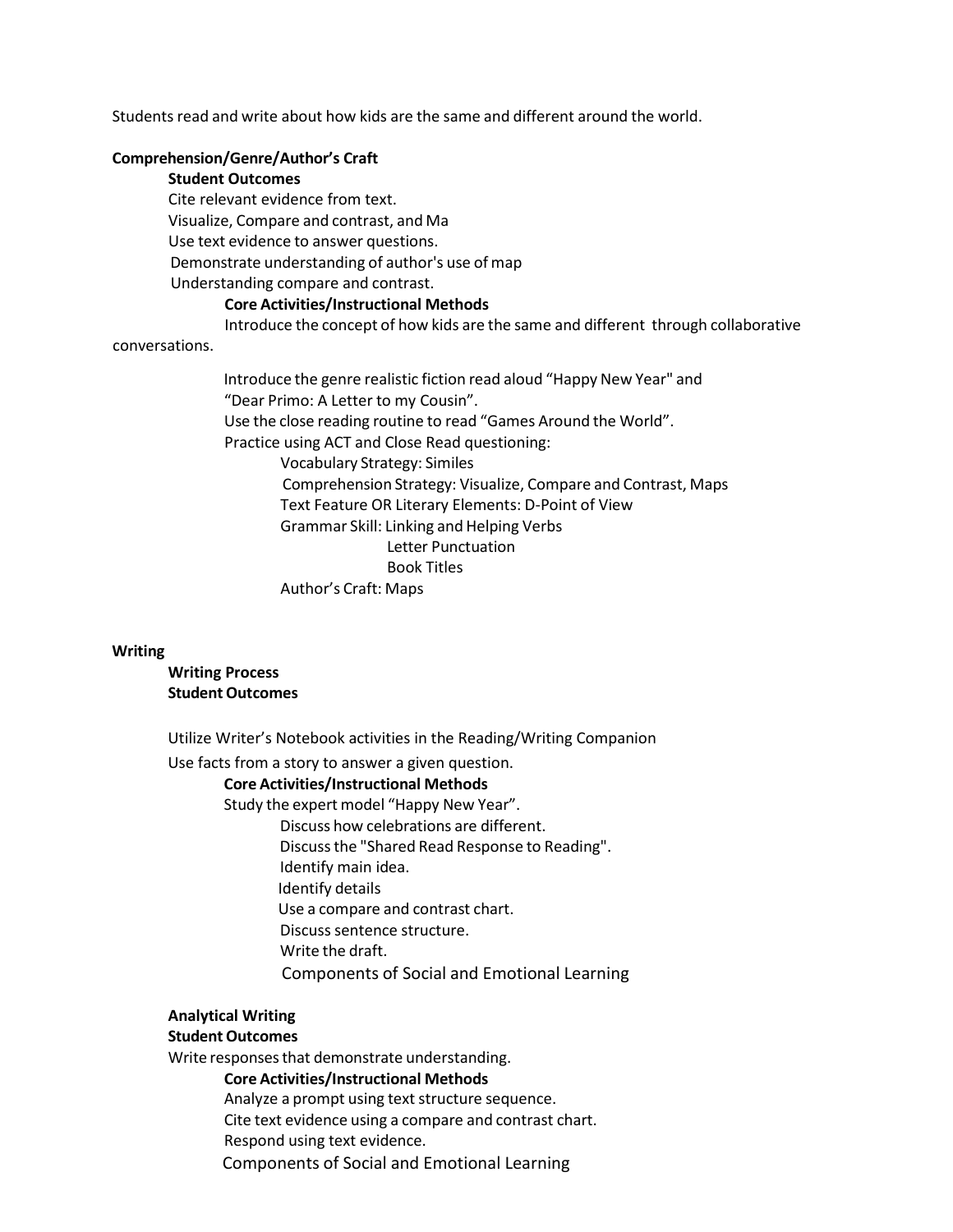#### **Speaking and Listening**

Intonation and expression

#### **Student Outcomes**

Engage in collaborative conversations.

# **Language Development**

# **Vocabulary Acquisition**

# **Student Outcomes**

Acquire and use academic vocabulary.

# **Core Activities/Instructional Methods**

Discuss Visual Vocabulary Cards.

Respond to questions using vocabulary

Vocabulary Practice in Reading/Writing Companion

Utilize Writer's Notebook to write a chosen definition.

Components of Social and Emotional Learning

# **Vocabulary Strategy**

# **Student Outcomes**

Similes

# **Core Activities/Instructional Methods**

Identify and discuss the meaning of similes in context.

# **Grammar**

#### **Student Outcomes**

Identify Linking/Helping Verbs Letter Punctuation Book Titles

Use capitalization and punctuation correctly.

# **Core Activities/Instructional Methods**

Distinguish between linking and helping verbs. Capitalize and punctuate sentences correctly. Proofread sentences for capitalization and punctuation errors. Identify Book Titles. Components of Social and Emotional Learning

# **Foundational Skills See OG Curriculum**

# **Differentiation: Extensions/Correctives**

Approaching, On, Beyond, Leveled Readers: "Sharing Cultures", "A New Life in India", "Akita and Carlo"

**Assessments:** All formative and summative assessments will be read by students unless otherwise noted in IEP documentation.

Summative Progress Monitoring Assessment Grammar and Vocabulary Quizzes IXL

\*On the second to last day (Day 9) of the two- week cycle, test the two short reading passages and grammar. On the final day (Day 10) of the two- week cycle test the long reading passage and the vocabulary.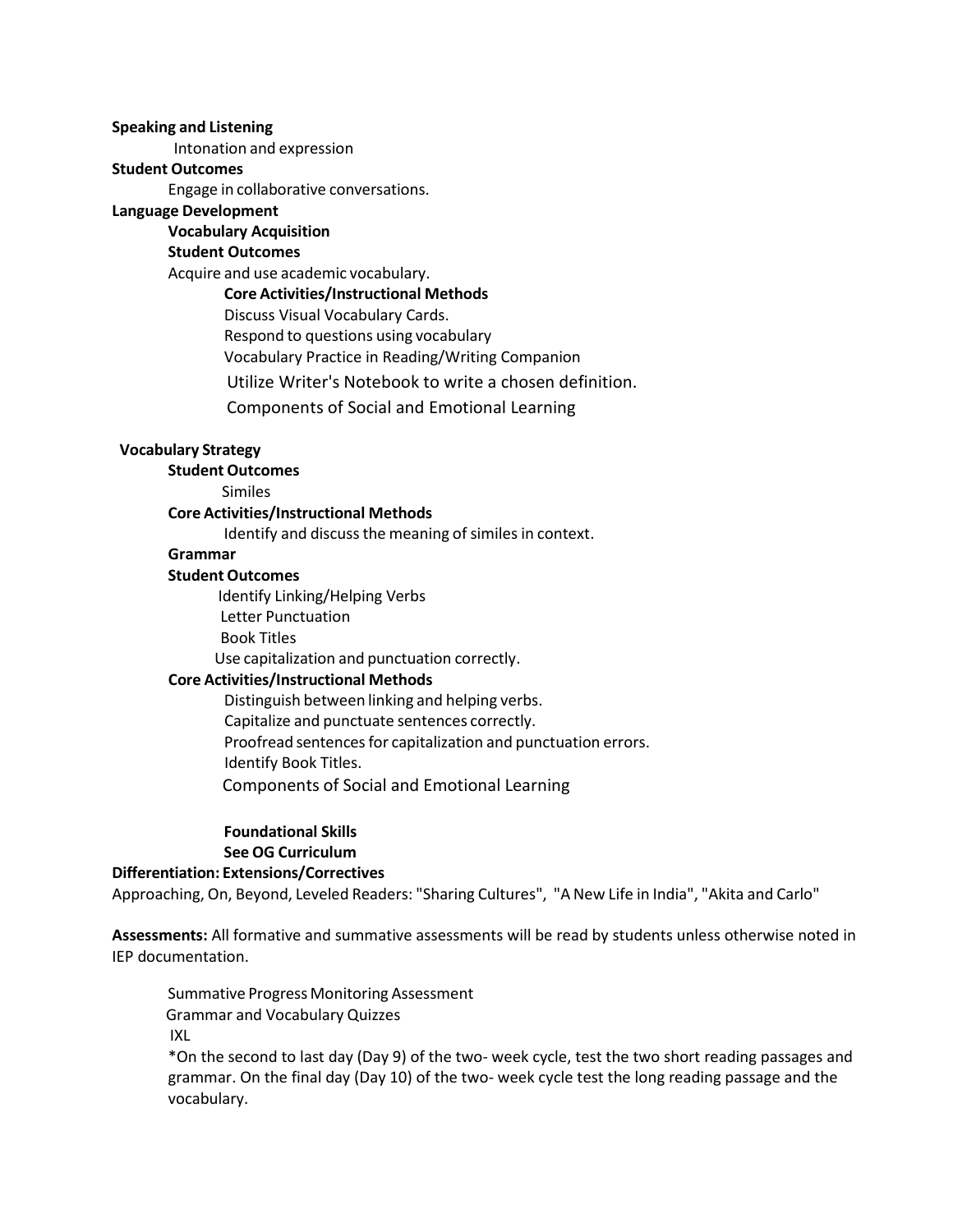Unit 4 Weeks 3-4

#### **Genre Study: Expository Text**

Corresponding novel studies:

#### **Essential Question:**

How does the Earth change? Students read and write about how the Earth changes.

# **Comprehension/Genre/Author's Craft**

**Student Outcomes**

Cite relevant evidence from text. Reread, Cause and Effect, Text Structure Understand cause and effect. Demonstrate understanding of author's text structure by identifying cause and effect. Identify details in a story.

# **Core Activities/Instructional Methods**

Introduce the concept of EIT through collaborative conversations. Introduce the genre EIT read aloud "Into the Sea" and "Volcanoes". Use the close reading routine to read "To the Rescue. Practice using ACT and Close Read questioning: Vocabulary Strategy: Sentence Clues Comprehension Strategy: Reread, Cause and Effect, Text Structure Text Feature OR Literary Elements: Phrasing and Intonation Grammar Skill: Irregular Verbs Contractions with Not Capitalization of Proper Nouns Apostrophes Author's Craft: Text Structure

Components of Social and Emotional Learning

#### **Writing**

Writing Process

Student Outcomes

Utilize Writer's Notebook activities in the Reading/Writing Companion

Plan and draft a story using details from illustrations

# **Core Activities/Instructional Methods**

Study the expert model "Into the Sea". Discussthe key details using the Cause and Effect Organizer". Discuss the "Shared Read Response to Reading". Use details to complete the writing Discuss details to answer a question. Use a chart to organize details. Write a draft including details based on the story to answer the question. Discuss sentence structure. Write the draft. Components of Social and Emotional Learning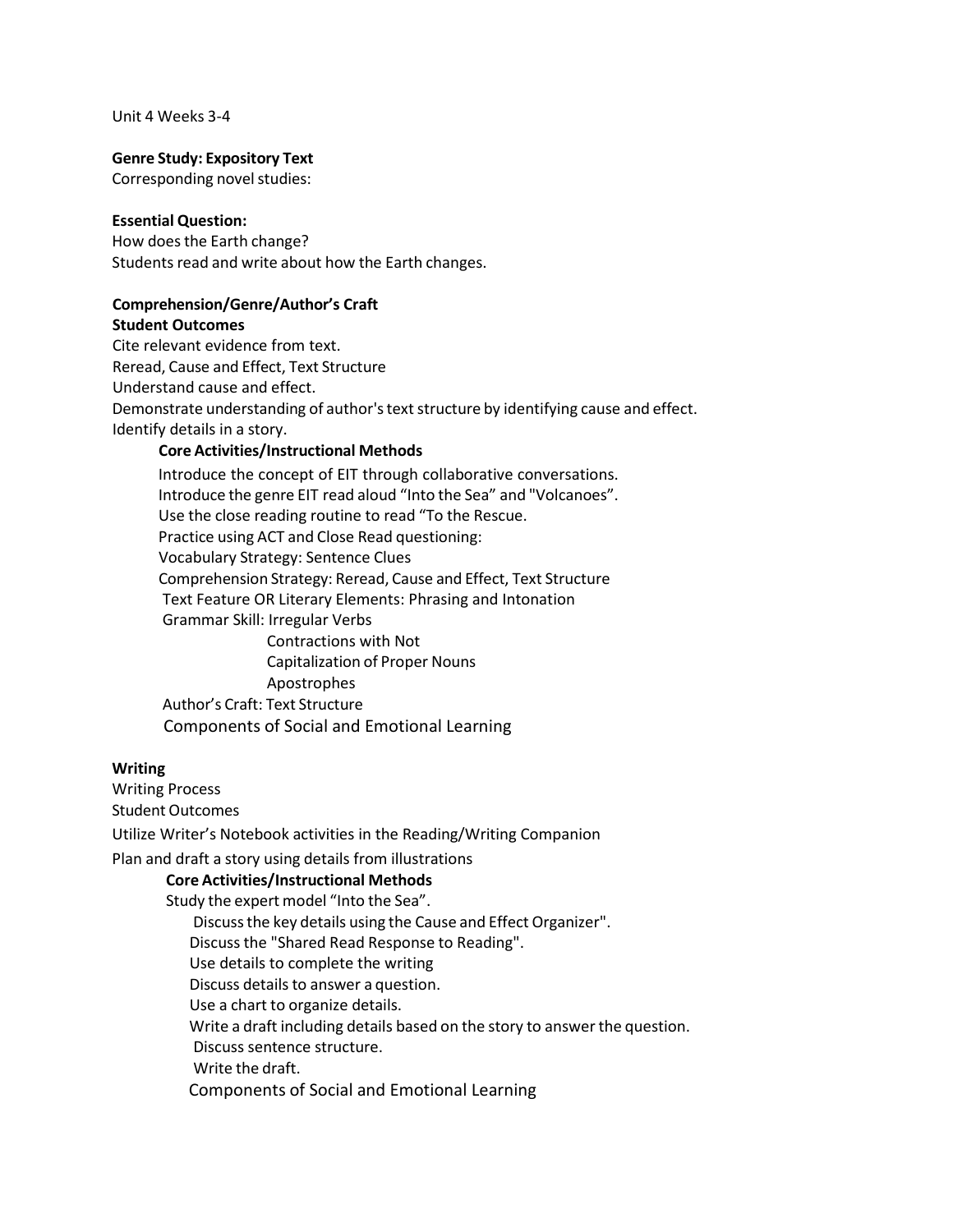#### **Writing**

#### **Student Outcomes**

Write responses that demonstrate understanding.

# **Core Activities/Instructional Methods**

Analyze a prompt using text structure sequence. Cite text evidence using chart and "Quick Tips" Use sentence frames to organize text evidence. **Respond using text evidence.** Components of Social and Emotional Learning

#### **Speaking and Listening**

Phrasing and Intonation

#### St**udent Outcomes**

Engage in collaborative conversations.

#### **Language Development**

# **Vocabulary Acquisition**

# **Student Outcomes**

Acquire and use academic vocabulary.

#### **Core Activities/Instructional Methods**

Discuss Visual Vocabulary Cards.

Respond to questions using vocabulary

Vocabulary Practice in Reading/Writing Companion

Utilize Writer's Notebook to write a chosen definition.

Components of Social and Emotional Learning

## **Vocabulary Strategy**

**Student Outcomes**

#### Sentence Clues **Core Activities/Instructional Methods**

Identify and discuss sentence clues. Components of Social and Emotional Learning

#### **Grammar**

#### **Student Outcomes**

Identify irregular verbs. Use contractions with not. Use capitalization of proper nouns correctly. Use apostrophes correctly.

#### **Core Activities/Instructional Methods**

Identify irregular verbs Use apostrophes correctly. Components of Social and Emotional Learning

#### **Foundational Skills**

#### **See OG Curriculum**

#### **Differentiation: Extensions/Correctives**

Approaching, On, Beyond, Leveled Readers: "Earthquakes", "Earthquakes", "Earthquakes"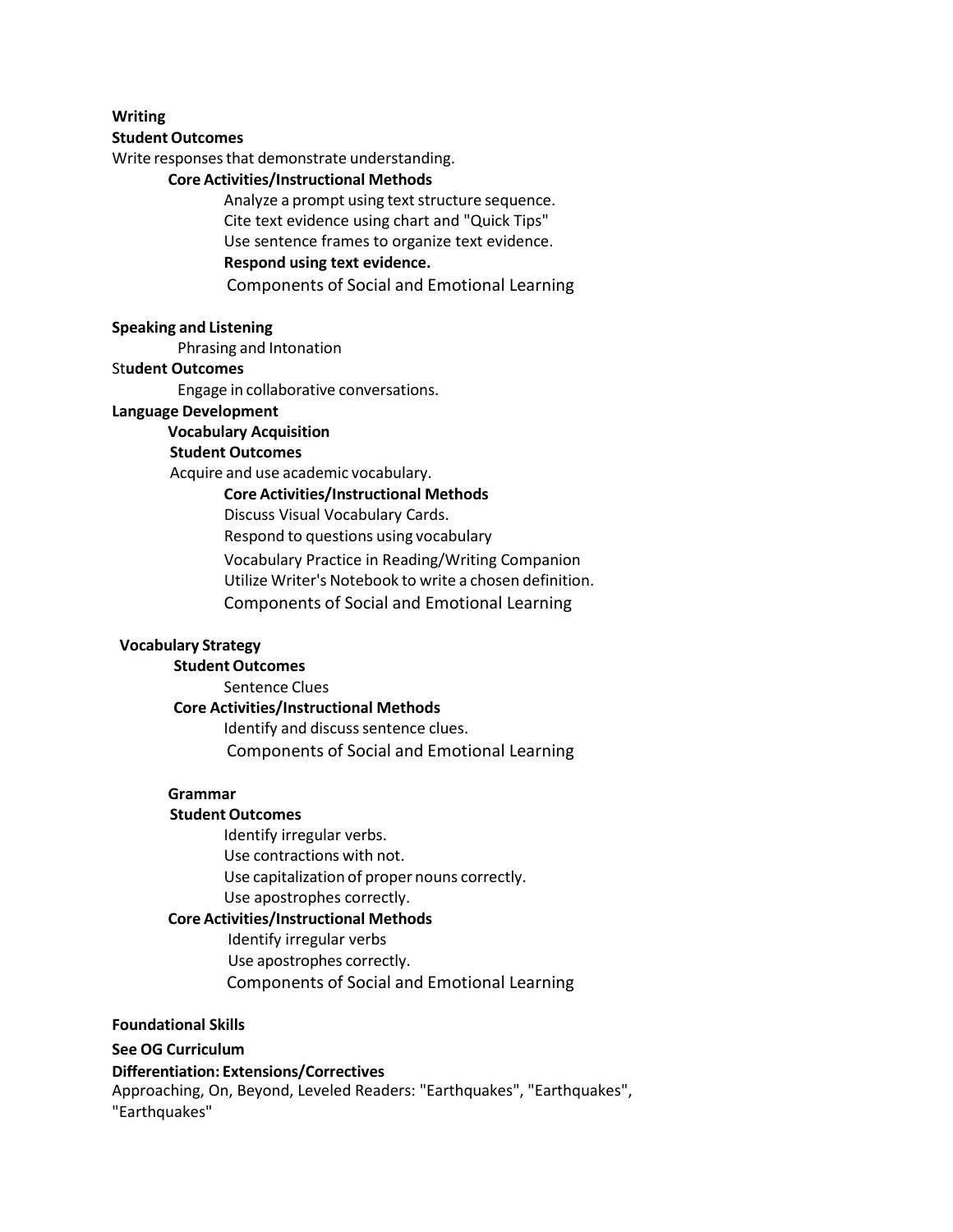**Assessments: All formative and summative assessments will be read by students unless otherwise noted in IEP documentation.**

> Summative Progress Monitoring Assessment Grammar and Vocabulary Quizzes IXL

**\*On the second to last day (Day 9) of the two-week cycle, test the two short reading passages and grammar. On the final day (Day 10) of the two-week cycle test the long reading passage and the vocabulary.**

Unit 4 Week 5

#### **Genre Study: Poetry**

Corresponding novel studies:

#### **Essential Question:**

What excites us about nature? Students read and write about excites us about nature.

#### **Comprehension/Genre/Author's Craft**

#### **Student Outcomes**

Cite relevant evidence from text.

Ask and answer questions.

Understand theme and figurative language.

Identify key details in a story.

#### **Core Activities/Instructional Methods**

Introduce the concept of poems about how nature excites us. Introduce the genre poetry read aloud "Snow Shapes etc." and "B-April Rain Song" Practice using ACT and Close Read questioning: Vocabulary Strategy: Antonyms Comprehension Strategy: Figurative Language and Theme Text FeatureOR Literary Elements: Free Verse and Repetition Grammar Skill: Using conjunctionsto form compound subjects and predicates Sentence Punctuation Author's Craft: Figurative Language Components of Social and Emotional Learning

#### **Writing**

Writing Process Student Outcomes Utilize Writer's Notebook activities in the Reading/Writing Companion Respond to a question using text evidence.

#### **Core Activities/Instructional Methods**

Study the expert model "Snow Shapes". Discussthe key details using the Detail Graphic Organizer". Discuss the "Shared Read Response to Reading". Use themes to complete the writing. Discuss details. Use a chart to organize details. Write a draft including details based on text to answerthe question. Discuss sentence structure. Write the draft.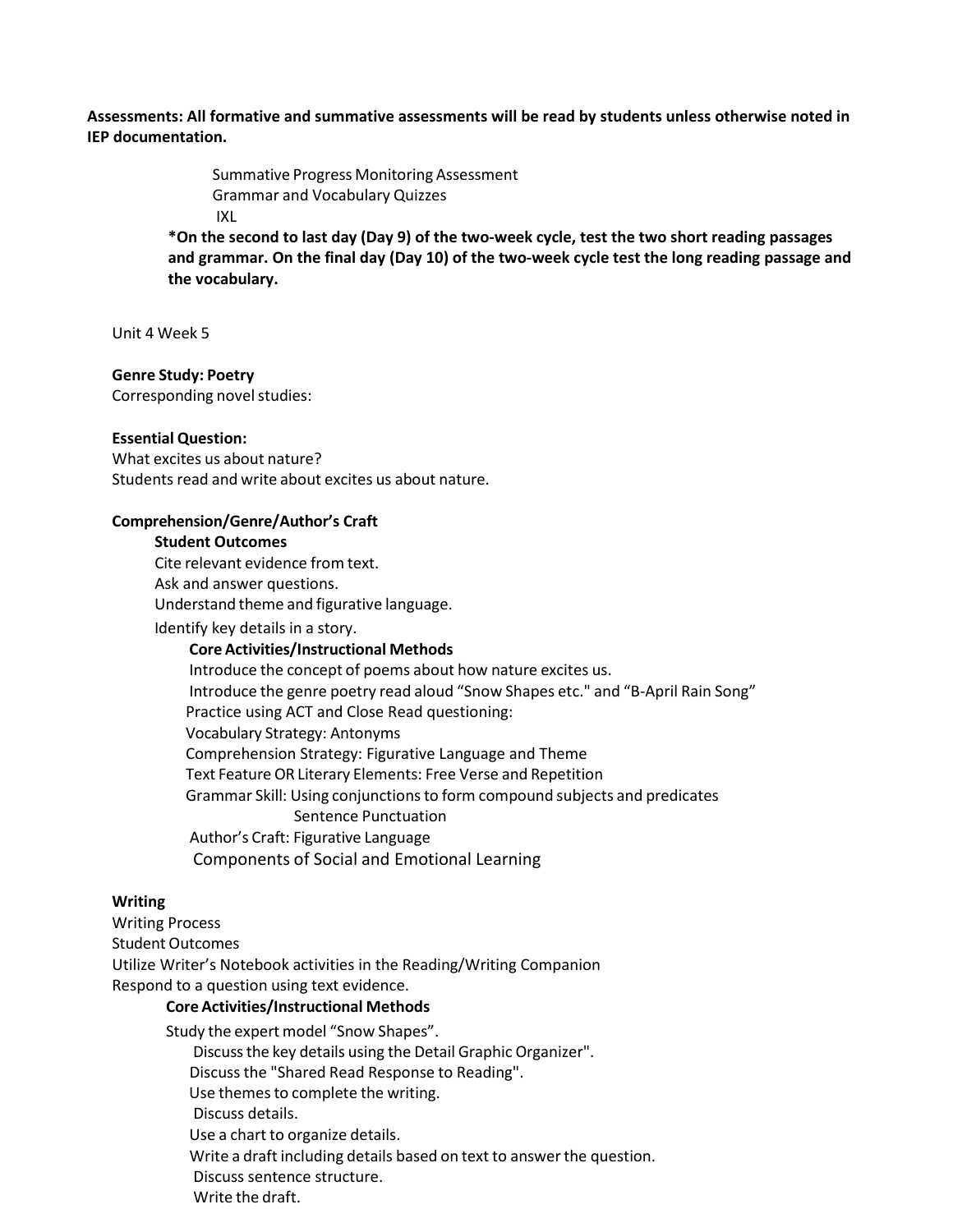#### Components of Social and Emotional Learning

# **Analytical Writing**

# **Student Outcomes**

Write responses that demonstrate understanding.

# **Core Activities/Instructional Methods**

Analyze a prompt using text structure sequence. Cite text evidence using chart and "Quick Tips" Use sentence frames to organize text evidence. Respond using text evidence. Components of Social and Emotional Learning

#### **Speaking and Listening**

Expression

# St**udent Outcomes**

Engage in collaborative conversations.

**Language Development**

#### **Vocabulary Acquisition**

#### **Student Outcomes**

Acquire and use academic vocabulary.

#### **Core Activities/Instructional Methods**

Discuss Visual Vocabulary Cards.

Respond to questions using vocabulary

Vocabulary Practice in Reading/Writing Companion

Utilize Writer's Notebook to write a chosen definition.

Components of Social and Emotional Learning

#### **Vocabulary Strategy**

**Student Outcomes** Antonyms **Core Activities/Instructional Methods I**dentify and discussthe meaning of antonyms. Components of Social and Emotional Learning

### **Grammar**

## **Student Outcomes**

**Conjunctions** 

Punctuation

# **Core Activities/Instructional Methods**

Write sentences using conjunctions Use punctuation correctly. Components of Social and Emotional Learning

**Foundational Skills See OG Curriculum Differentiation: Extensions/Correctives** Approaching, On, Beyond, Leveled Readers: "A Hike in the Woods", "A Little World", "Star Party"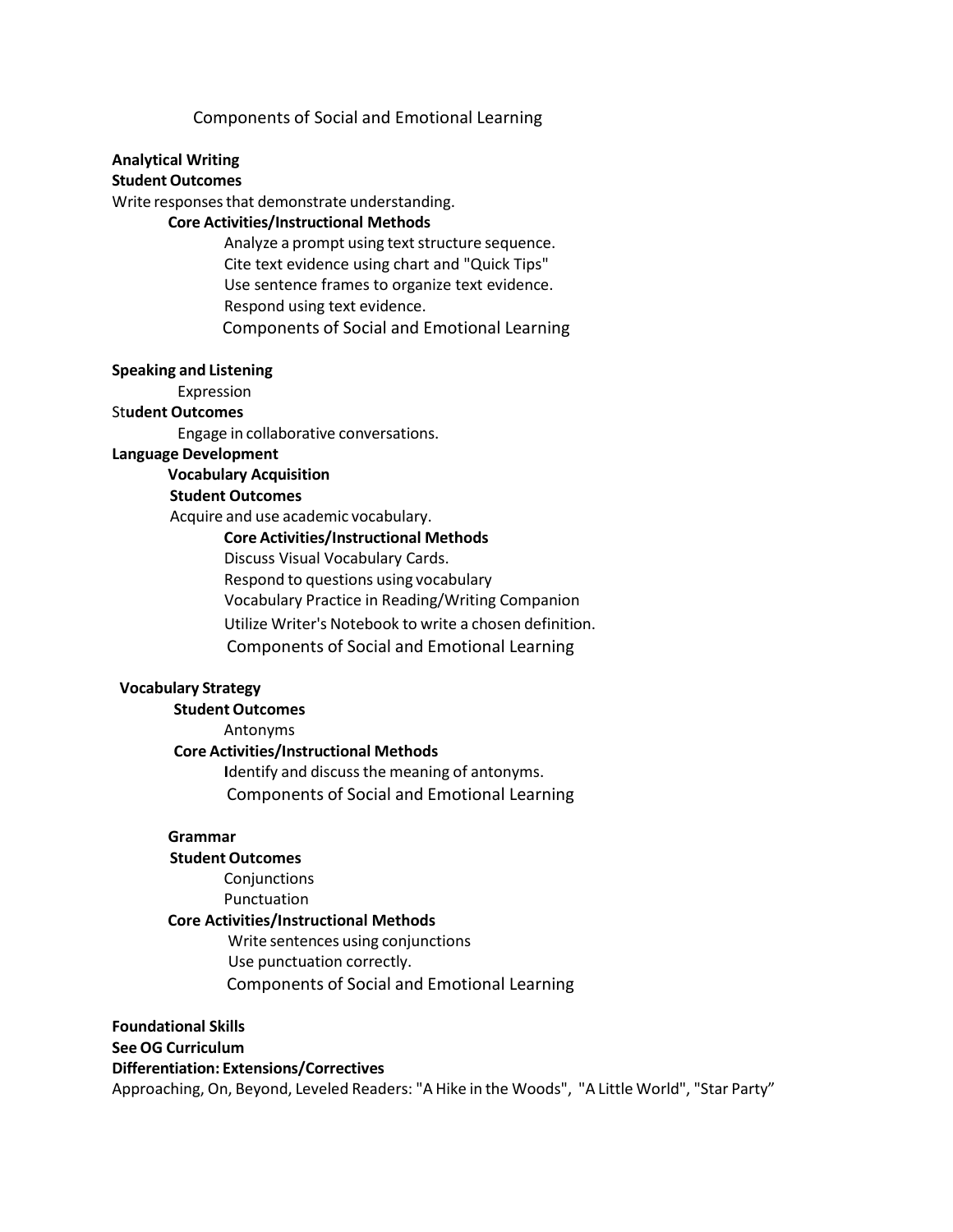**Assessments: All formative and summative assessments will be read by students unless otherwise noted in IEP documentation.**

> Summative Progress Monitoring Assessment IXL

**Unit 4 Week 6**

**Follow the "Spiral Review' in the Reading/Writing Companion beginning on page 90.**

**Unit 4 Weeks 1-2 Genre Study: Realistic Fiction Corresponding novel studies:**

#### **Essential Question:**

How are kids around the world the same and different? Students read and write about how kids are the same and different around the world.

#### **Comprehension/Genre/Author's Craft**

#### **Student Outcomes**

Cite relevant evidence from text. Visualize, Compare and contrast, and Ma Use text evidence to answer questions. Demonstrate understanding of author's use of map Understanding compare and contrast.

#### **Core Activities/Instructional Methods**

Introduce the concept of how kids are the same and different through collaborative

#### conversations.

Introduce the genre realistic fiction read aloud "Happy New Year" and "Dear Primo: A Letter to my Cousin". Use the close reading routine to read "Games Around the World". Components of Social and Emotional Learning

Practice using ACT and Close Read questioning:

Vocabulary Strategy: Similes

Comprehension Strategy: Visualize, Compare and Contrast, Maps

Text Feature OR Literary Elements: D-Point of View

Grammar Skill: Linking and Helping Verbs

# **Writing**

#### Letter Punctuation Book Titles

# Author's Craft: Maps

# **Writing Process**

#### **Student Outcomes**

Utilize Writer's Notebook activities in the Reading/Writing Companion Use facts from a story to answer a given question.

#### **Core Activities/Instructional Methods**

Study the expert model "Happy New Year". Discuss how celebrations are different. Discussthe "Shared Read Response to Reading". Identify main idea. Identify details Use a compare and contrast chart.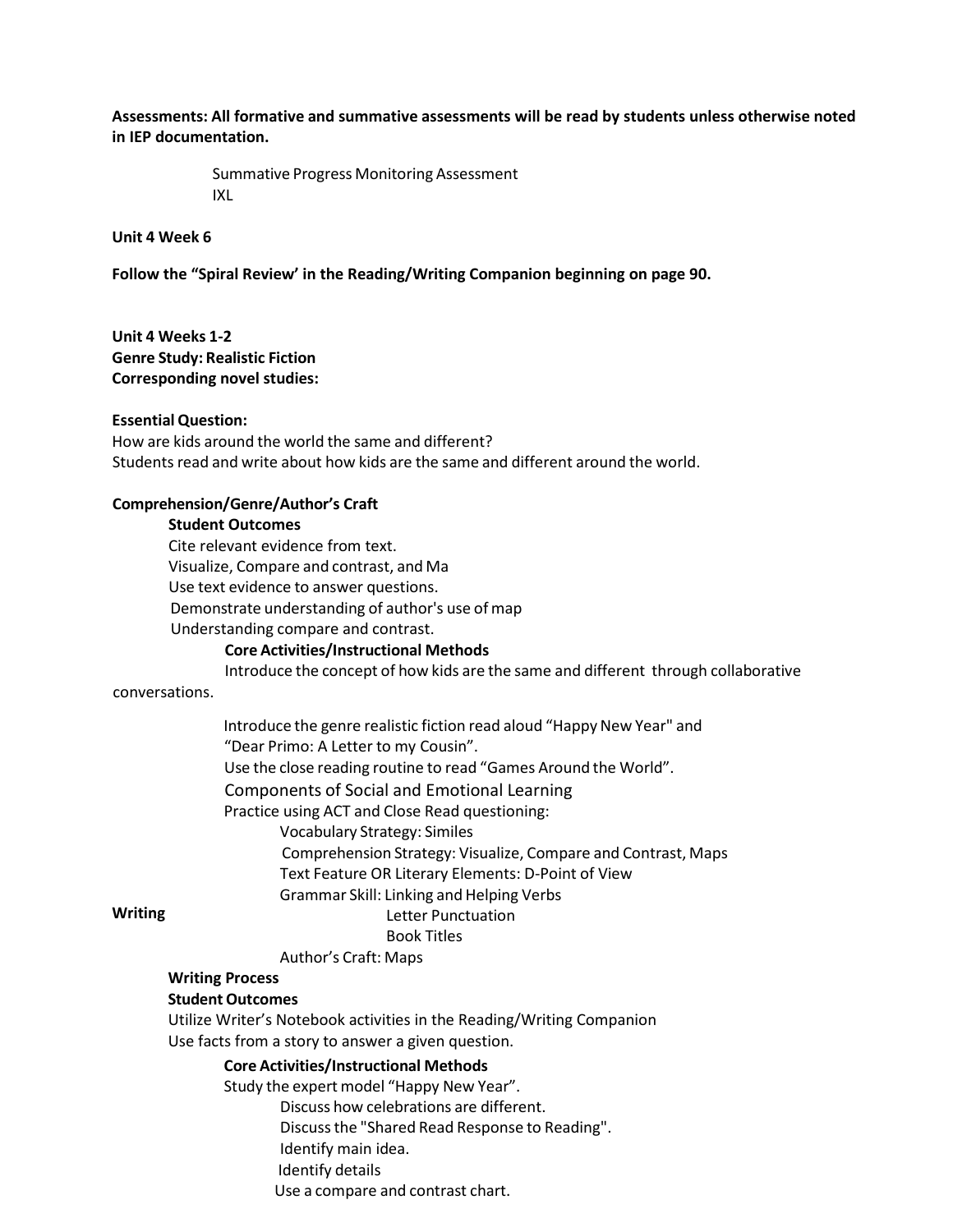Discuss sentence structure. Write the draft. Components of Social and Emotional Learning

#### **Analytical Writing**

# **Student Outcomes**

Write responses that demonstrate understanding.

#### **Core Activities/Instructional Methods**

Analyze a prompt using text structure sequence. Cite text evidence using a compare and contrast chart. Respond using text evidence. Components of Social and Emotional Learning

#### **Speaking and Listening**

Intonation and expression

# **Student Outcomes**

Engage in collaborative conversations.

#### **Language Development**

#### **Vocabulary Acquisition**

# **Student Outcomes**

Acquire and use academic vocabulary.

#### **Core Activities/Instructional Methods**

Discuss Visual Vocabulary Cards.

Respond to questions using vocabulary

Vocabulary Practice in Reading/Writing Companion

Utilize Writer's Notebook to write a chosen definition.

Components of Social and Emotional Learning

#### **Vocabulary Strategy**

# **Student Outcomes**

Similes

# **Core Activities/Instructional Methods**

Identify and discuss the meaning of similes in context. Components of Social and Emotional Learning

#### **Grammar**

#### **Student Outcomes**

Identify Linking/Helping Verbs Letter Punctuation Book Titles Use capitalization and punctuation correctly.

**Core Activities/Instructional Methods**

Distinguish between linking and helping verbs. Capitalize and punctuate sentences correctly.

Proofread sentences for capitalization and punctuation errors.

Identify Book Titles.

Components of Social and Emotional Learning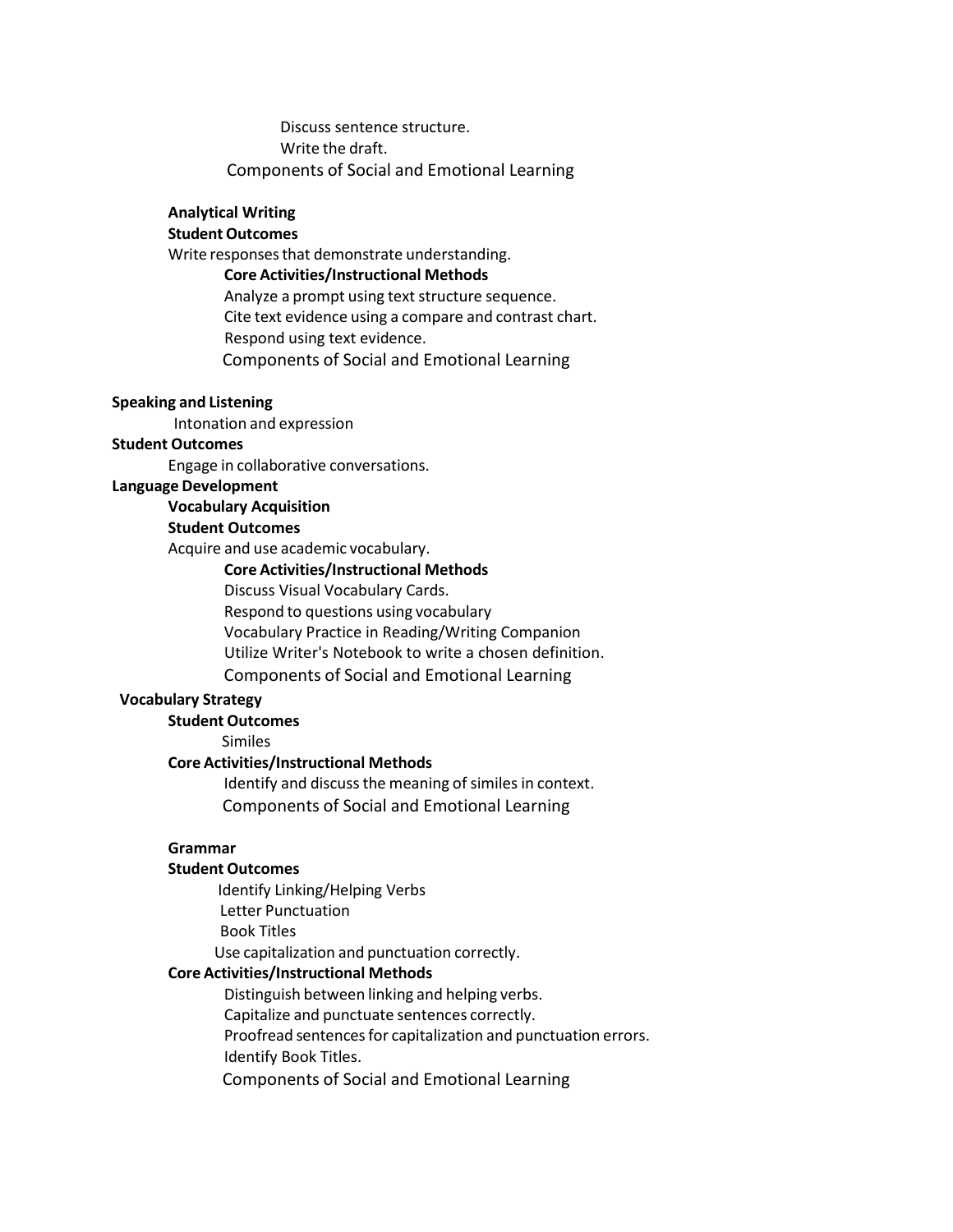# **Foundational Skills See OG Curriculum Differentiation: Extensions/Correctives** Approaching, On, Beyond, Leveled Readers: "Sharing Cultures", "A New Life in India", "Akita and Carlo"

**Assessments:** All formative and summative assessments will be read by students unless otherwise noted in IEP documentation.

Summative Progress Monitoring Assessment Grammar and Vocabulary Quizzes IXL \*On the second to last day (Day 9) of the two- week cycle, test the two short reading passages and grammar. On the final day (Day 10) of the two- week cycle test the long reading passage and the vocabulary.

Unit 4 Weeks 3-4

# **Genre Study: Expository Text**

Corresponding novel studies:

#### **Essential Question:**

How does the Earth change? Students read and write about how the Earth changes.

#### **Comprehension/Genre/Author's Craft**

#### **Student Outcomes**

Cite relevant evidence from text. Reread, Cause and Effect, Text Structure Understand cause and effect. Demonstrate understanding of author's text structure by identifying cause and effect. Identify details in a story.

#### **Core Activities/Instructional Methods**

Introduce the concept of EIT through collaborative conversations. Introduce the genre EIT read aloud "Into the Sea" and "Volcanoes". Use the close reading routine to read "To the Rescue. Practice using ACT and Close Read questioning: Vocabulary Strategy: Sentence Clues Comprehension Strategy: Reread, Cause and Effect, Text Structure Text Feature OR Literary Elements: Phrasing and Intonation Grammar Skill: Irregular Verbs Contractions with Not Capitalization of Proper Nouns Apostrophes Author's Craft: Text Structure Components of Social and Emotional Learning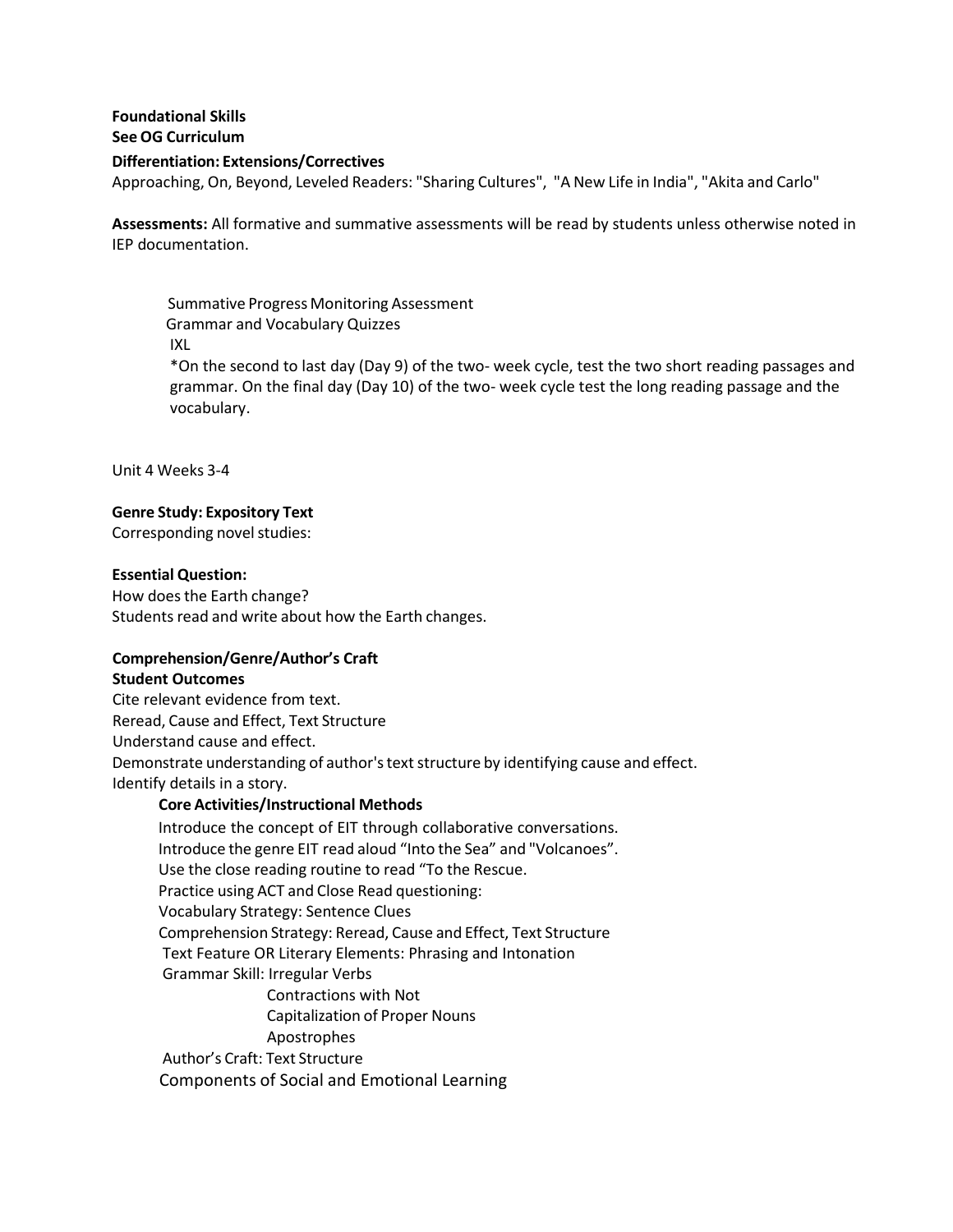# **Writing**

Writing Process Student Outcomes Utilize Writer's Notebook activities in the Reading/Writing Companion Plan and draft a story using details from illustrations

# **Core Activities/Instructional Methods**

Study the expert model "Into the Sea". Discussthe key details using the Cause and Effect Organizer". Discuss the "Shared Read Response to Reading". Use details to complete the writing Discuss details to answer a question. Use a chart to organize details.

Components of Social and Emotional Learning Write a draft including details based on the story to answer the question.

Discuss sentence structure. **Writing** Write the draft.

# **Student Outcomes**

Write responses that demonstrate understanding.

#### **Core Activities/Instructional Methods**

Analyze a prompt using text structure sequence. Cite text evidence using chart and "Quick Tips" Use sentence frames to organize text evidence. **Respond using text evidence.** Components of Social and Emotional Learning

# **Speaking and Listening**

Phrasing and Intonation

# St**udent Outcomes**

Engage in collaborative conversations.

#### **Language Development**

#### **Vocabulary Acquisition**

#### **Student Outcomes**

Acquire and use academic vocabulary.

#### **Core Activities/Instructional Methods**

Discuss Visual Vocabulary Cards.

Respond to questions using vocabulary

Vocabulary Practice in Reading/Writing Companion

Utilize Writer's Notebook to write a chosen definition.

Components of Social and Emotional Learning

#### **Vocabulary Strategy**

**Student Outcomes**

Sentence Clues

#### **Core Activities/Instructional Methods**

**Identify and discuss sentence clues.** Components of Social and Emotional Learning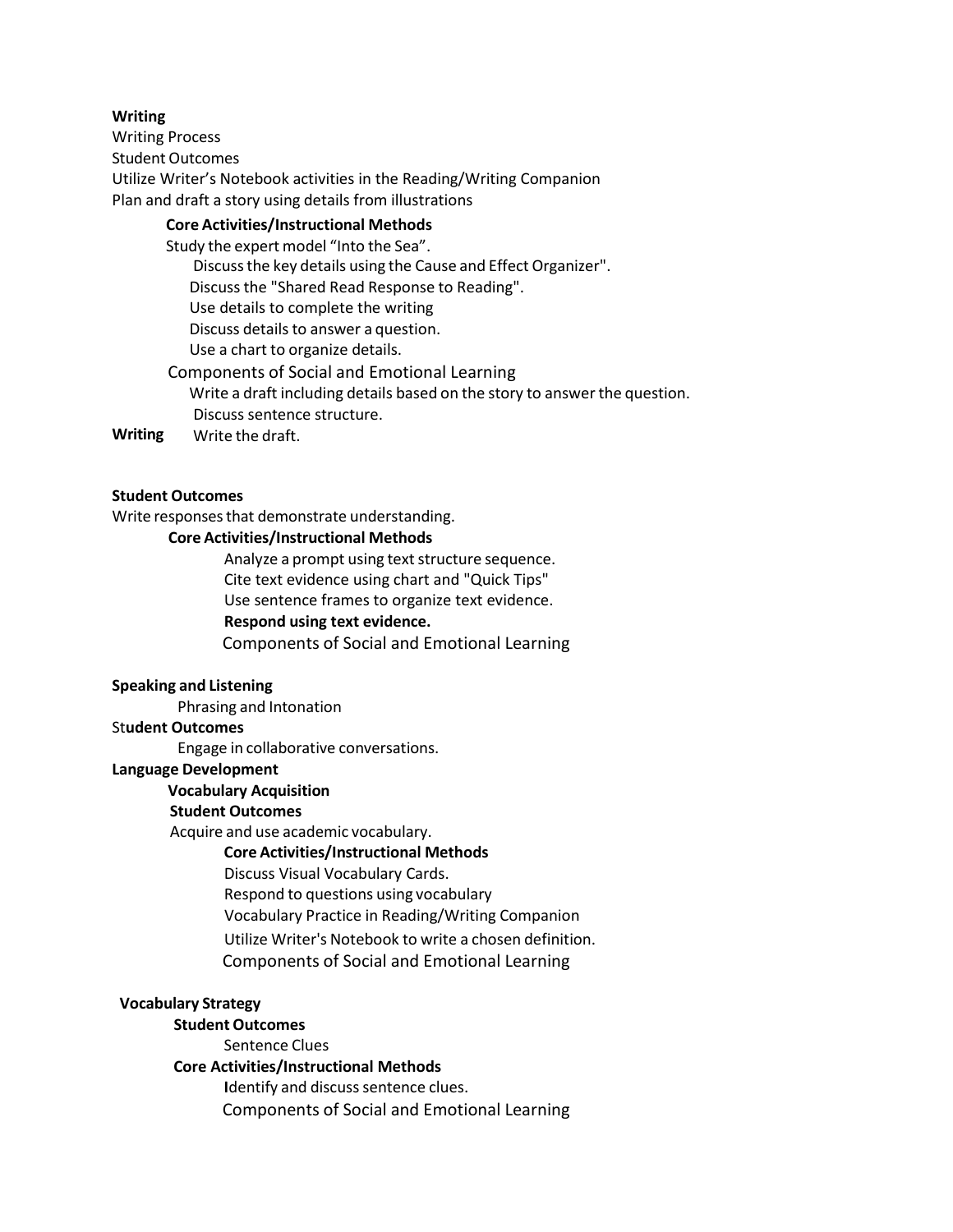# **Grammar**

#### **Student Outcomes**

Identify irregular verbs. Use contractions with not. Use capitalization of proper nouns correctly. Use apostrophes correctly. **Core Activities/Instructional Methods**

Identify irregular verbs Use apostrophes correctly. Components of Social and Emotional Learning

**Foundational Skills See OG Curriculum Differentiation: Extensions/Correctives** Approaching, On, Beyond, Leveled Readers: "Earthquakes", "Earthquakes",

"Earthquakes"

**Assessments: All formative and summative assessments will be read by students unless otherwise noted in IEP documentation.**

> Summative Progress Monitoring Assessment Grammar and Vocabulary Quizzes IXL **\*On the second to last day (Day 9) of the two- week cycle, test the two short reading passages and grammar. On the final day (Day 10) of the two- week cycle test the long reading passage and the vocabulary.**

Unit 4 Week 5

**Genre Study: Poetry** Corresponding novel studies:

#### **Essential Question:**

What excites us about nature? Students read and write about excites us about nature.

#### **Comprehension/Genre/Author's Craft**

#### **Student Outcomes**

Cite relevant evidence from text. Ask and answer questions. Understand theme and figurative language.

Identify key details in a story.

#### **Core Activities/Instructional Methods**

Introduce the concept of poems about how nature excites us. Introduce the genre poetry read aloud "Snow Shapes etc." and "B April Rain Song" Practice using ACT and Close Read questioning: Vocabulary Strategy: Antonyms Comprehension Strategy: Figurative Language and Theme Text FeatureOR Literary Elements: Free Verse and Repetition Grammar Skill: Using conjunctionsto form compound subjects and predicates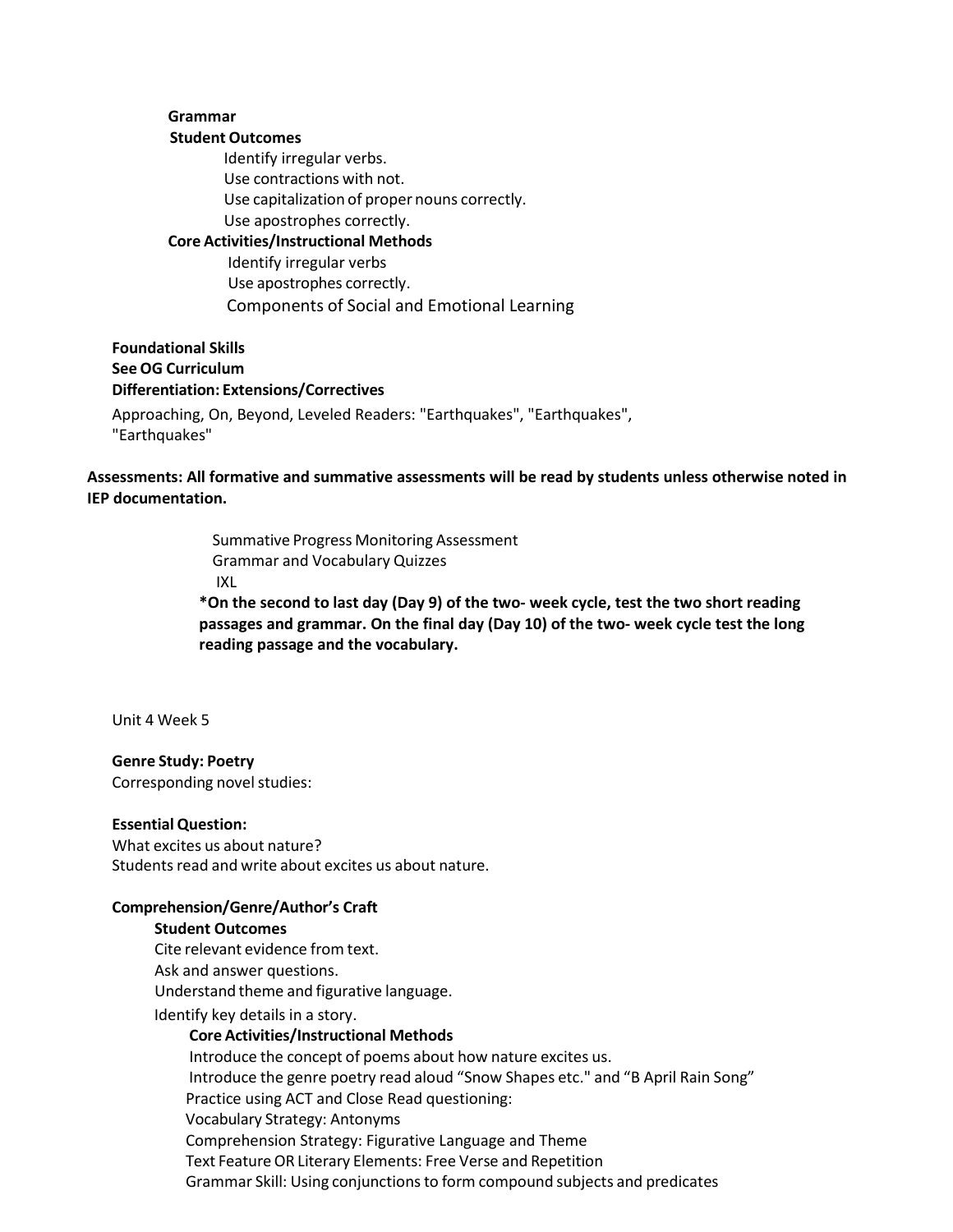# Sentence Punctuation Author's Craft: Figurative Language Components of Social and Emotional Learning

#### **Writing**

Writing Process Student Outcomes Utilize Writer's Notebook activities in the Reading/Writing Companion Respond to a question using text evidence.

# **Core Activities/Instructional Methods**

Study the expert model "Snow Shapes". Discussthe key details using the Detail Graphic Organizer". Discussthe "Shared Read Response to Reading". Use themes to complete the writing. Discuss details. Use a chart to organize details. Write a draft including details based on text to answer the question. Discuss sentence structure. Write the draft. Components of Social and Emotional Learning

# **Analytical Writing**

# **Student Outcomes**

Write responses that demonstrate understanding.

#### **Core Activities/Instructional Methods**

Analyze a prompt using text structure sequence. Cite text evidence using chart and "Quick Tips" Use sentence frames to organize text evidence. Respond using text evidence. Components of Social and Emotional Learning

#### **Speaking and Listening**

Expression

# St**udent Outcomes**

Engage in collaborative conversations.

#### **Language Development**

#### **Vocabulary Acquisition**

# **Student Outcomes**

Acquire and use academic vocabulary.

#### **Core Activities/Instructional Methods**

- Discuss Visual Vocabulary Cards.
- Respond to questions using vocabulary
- Vocabulary Practice in Reading/Writing Companion
- Utilize Writer's Notebook to write a chosen definition.
- Components of Social and Emotional Learning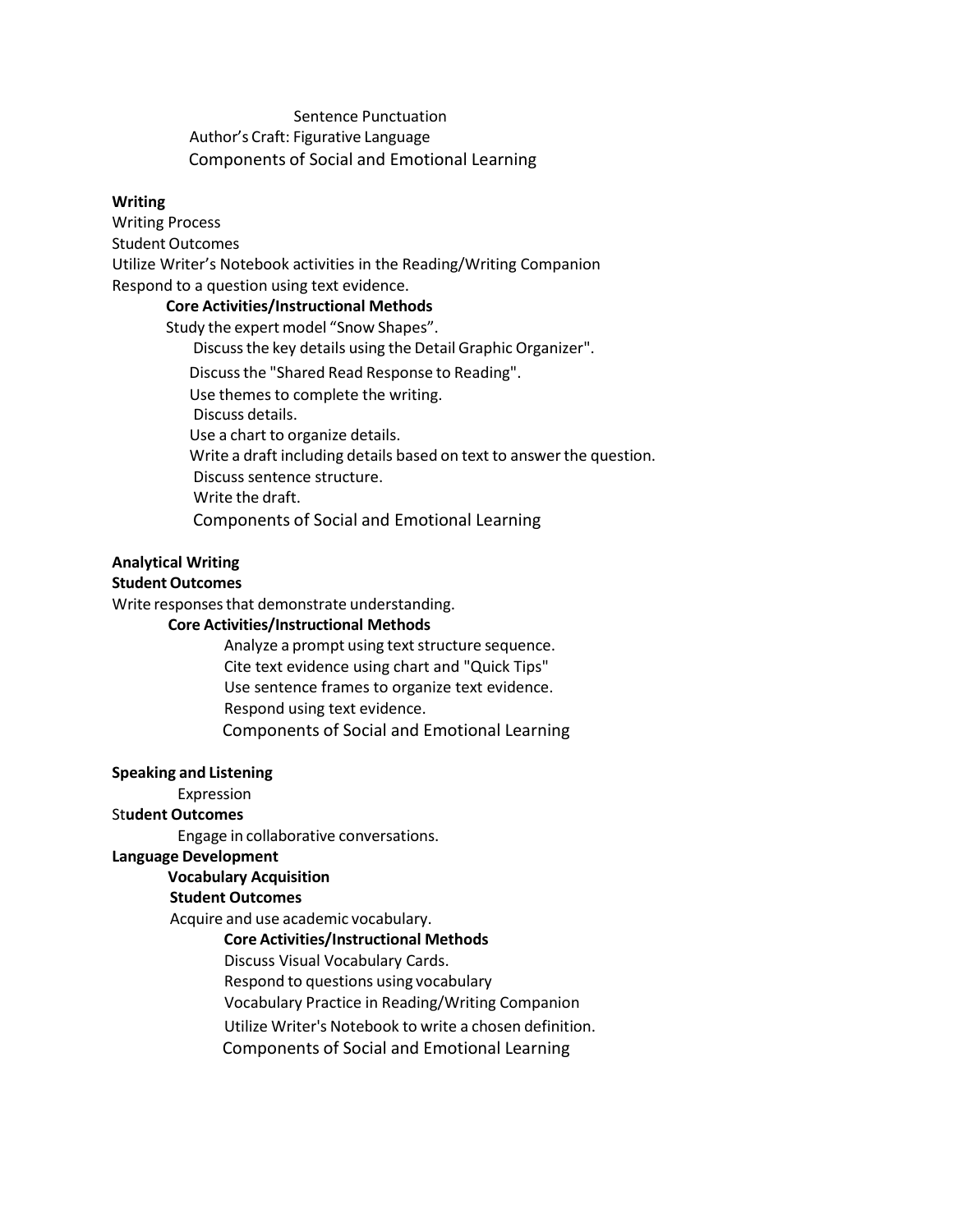# **Vocabulary Strategy**

# **Student Outcomes** Antonyms

# **Core Activities/Instructional Methods**

Identify and discuss the meaning of antonyms. Components of Social and Emotional Learning

**Grammar Student Outcomes** Conjunctions Punctuation **Core Activities/Instructional Methods** Write sentences using conjunctions Use punctuation correctly. Components of Social and Emotional Learning

**Foundational Skills See OG Curriculum Differentiation: Extensions/Correctives** Approaching, On, Beyond, Leveled Readers: "A Hike in the Woods", "A Little World", "Star Party"

**Assessments: All formative and summative assessments will be read by students unless otherwise noted in IEP documentation.**

> Summative Progress Monitoring Assessment IXL

**Unit 4 Week 6**

**Follow the "Spiral Review' in the Reading/Writing Companion beginning on page 90.**

**Unit 5 Weeks 1-2 Genre Study: Biography Corresponding novel studies:**

**Essential Question:** What do heroes do? Students read and write about what heroes do.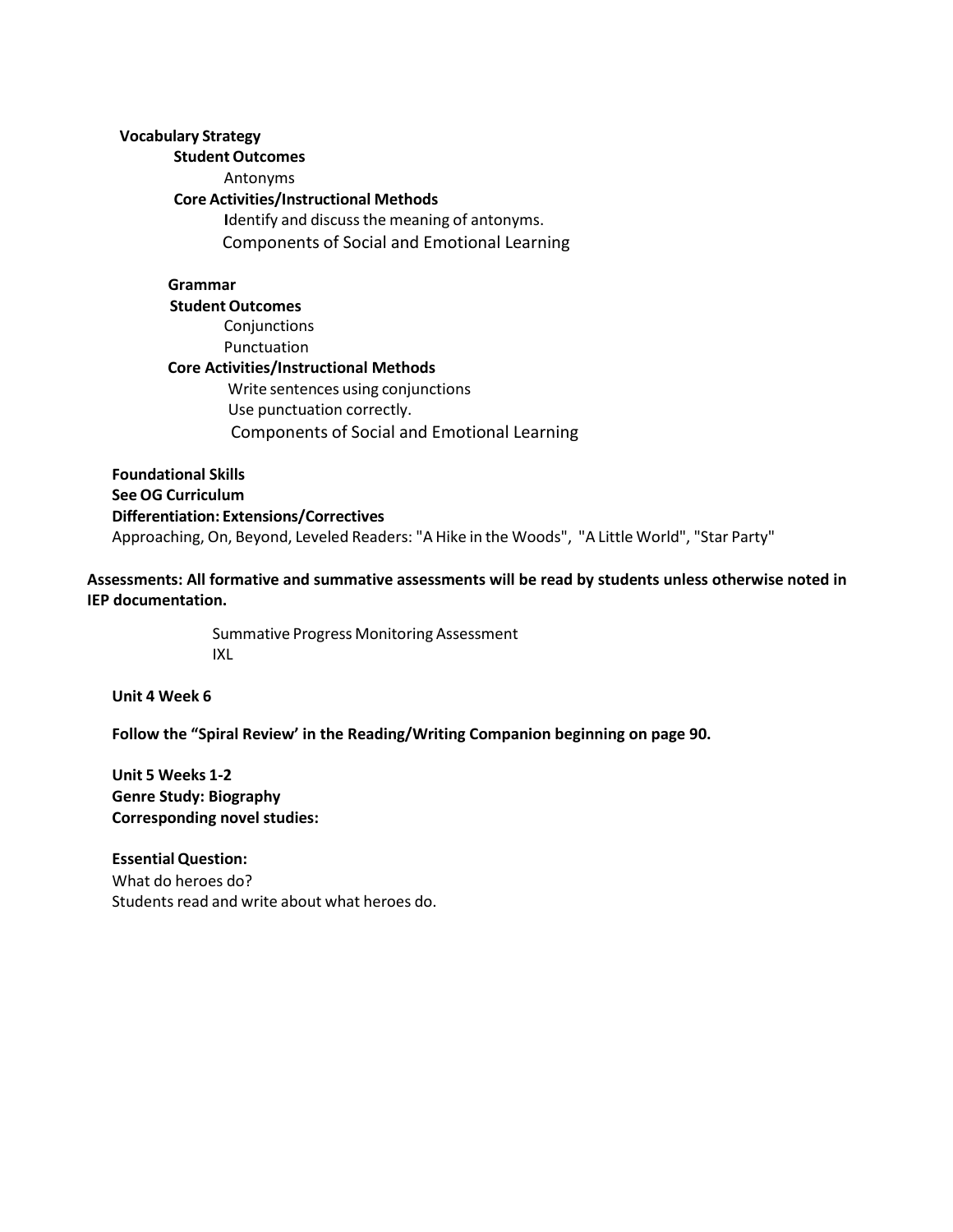#### **Comprehension/Genre/Author's Craft**

# **Student Outcomes**

**Summarize** 

Connections within a text sequence

Third person point of view

Demonstrate understanding of author's use of bold print and timelines

# **Core Activities/Instructional Methods**

Introduce the concept of what makes people a hero.

Components of Social and Emotional Learning

Introduce the genre biography read aloud "Cesar Chavez" and "Brave Bessie".

Use the close reading routine to read "The Princess Frog".

Practice using ACT and Close Read questioning:

Vocabulary Strategy: Synonyms

**Writing**

Comprehension Strategy: Visualize, Summarize, Sequence Text Feature OR Literary Elements: Bold print and Timelines Grammar Skill: Pronouns

Capitalizing the pronoun I

Subjective Objective Possessive Pronouns Commas in Dates

Author's Craft: Third person Point of View

# **Writing Process**

# **Student Outcomes**

Utilize Writer's Notebook activities in the Reading/Writing Companion Use facts from a story to answer a given question.

# **Core Activities/Instructional Methods**

Study the expert model "The Princess Frog".

Discuss how Peter's feelings change in the story.

Discuss the "Shared Read Response to Reading".

Identify authors point of view.

Identify details

Use a detail chart.

Discuss sentence structure.

Write the draft.

Components of Social and Emotional Learning

# **Analytical Writing**

# **Student Outcomes**

Write responses that demonstrate understanding.

# **Core Activities/Instructional Methods**

Analyze a prompt using text structure sequence. Cite text evidence using a compare and contrast chart.

Respond using text evidence.

Components of Social and Emotional Learning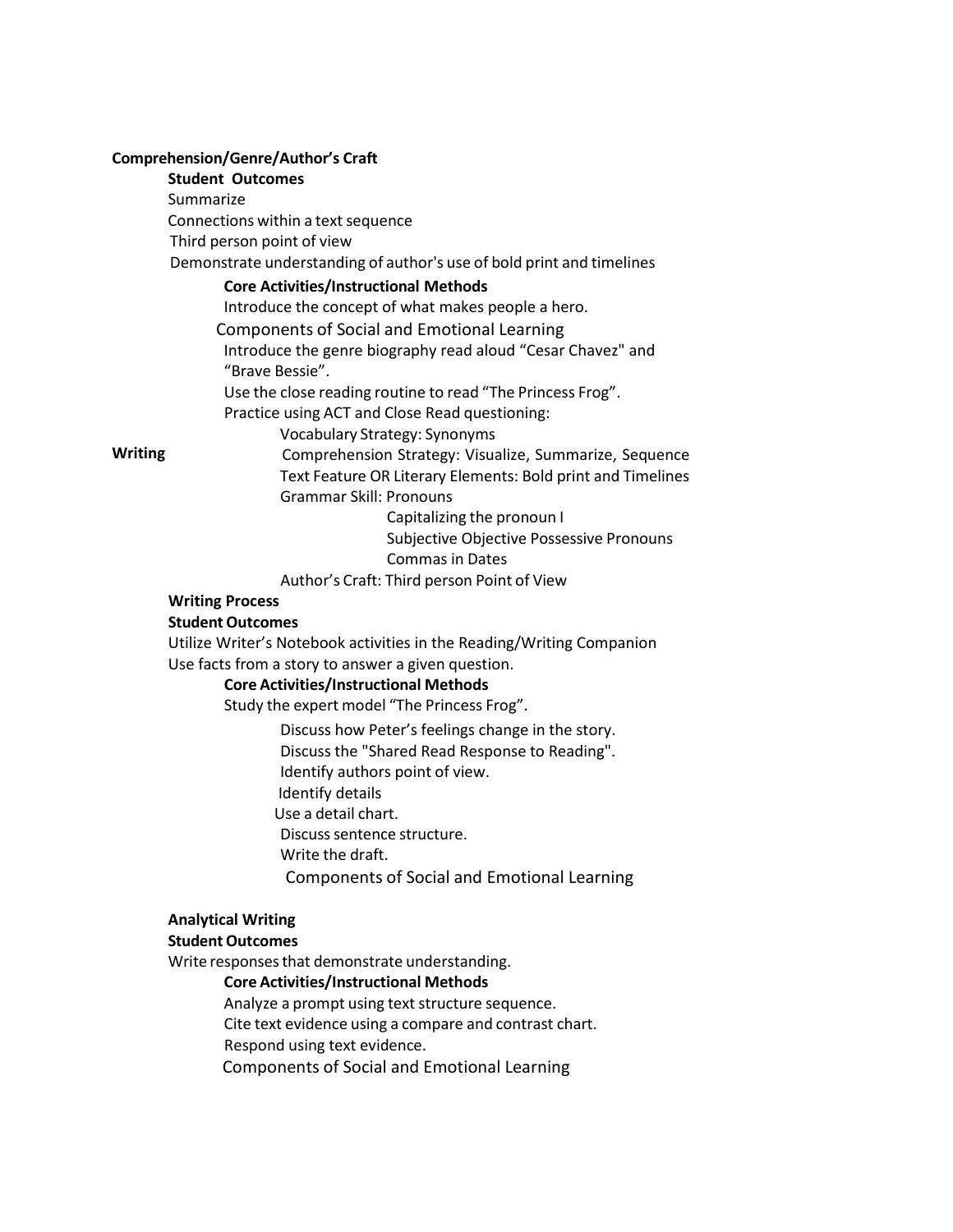#### **Speaking and Listening**

Intonation and Phrasing

#### **Student Outcomes**

Engage in collaborative conversations.

#### **Language Development**

**Vocabulary Acquisition**

#### **Student Outcomes**

Acquire and use academic vocabulary.

#### **Core Activities/Instructional Methods**

Discuss Visual Vocabulary Cards. Respond to questions using vocabulary Vocabulary Practice in Reading/Writing Companion Utilize Writer's Notebook to write a chosen definition. Components of Social and Emotional Learning

#### **Vocabulary Strategy**

**Student Outcomes**

Synonyms

# **Core Activities/Instructional Methods**

Identify and discuss the meaning of synonyms in context. Components of Social and Emotional Learning

#### **Grammar**

#### **Student Outcomes**

Identify Pronouns Letter Punctuation Capitalize the pronoun I Use commasin dates correctly. **Core Activities/Instructional Methods**

Distinguish between various kinds of pronouns. Capitalize the pronoun I. Proofread sentences for capitalization and punctuation errors. Components of Social and Emotional Learning

#### **Foundational Skills**

#### **See OG Curriculum**

#### **Differentiation: Extensions/Correctives**

Approaching,On, Beyond, Leveled Readers: "Rudy Garcia Tolson", "Rudy Garcia Tolson", "Rudy Garcia Tolson"

**Assessments:** All formative and summative assessments will be read by students unless otherwise noted in IEP documentation.

Summative Progress Monitoring Assessment Grammar and Vocabulary Quizzes IXL

\*On the second to last day (Day 9) of the two- week cycle, test the two short reading passages and grammar. On the final day (Day 10) of the two- week cycle test the long reading passage and the vocabulary.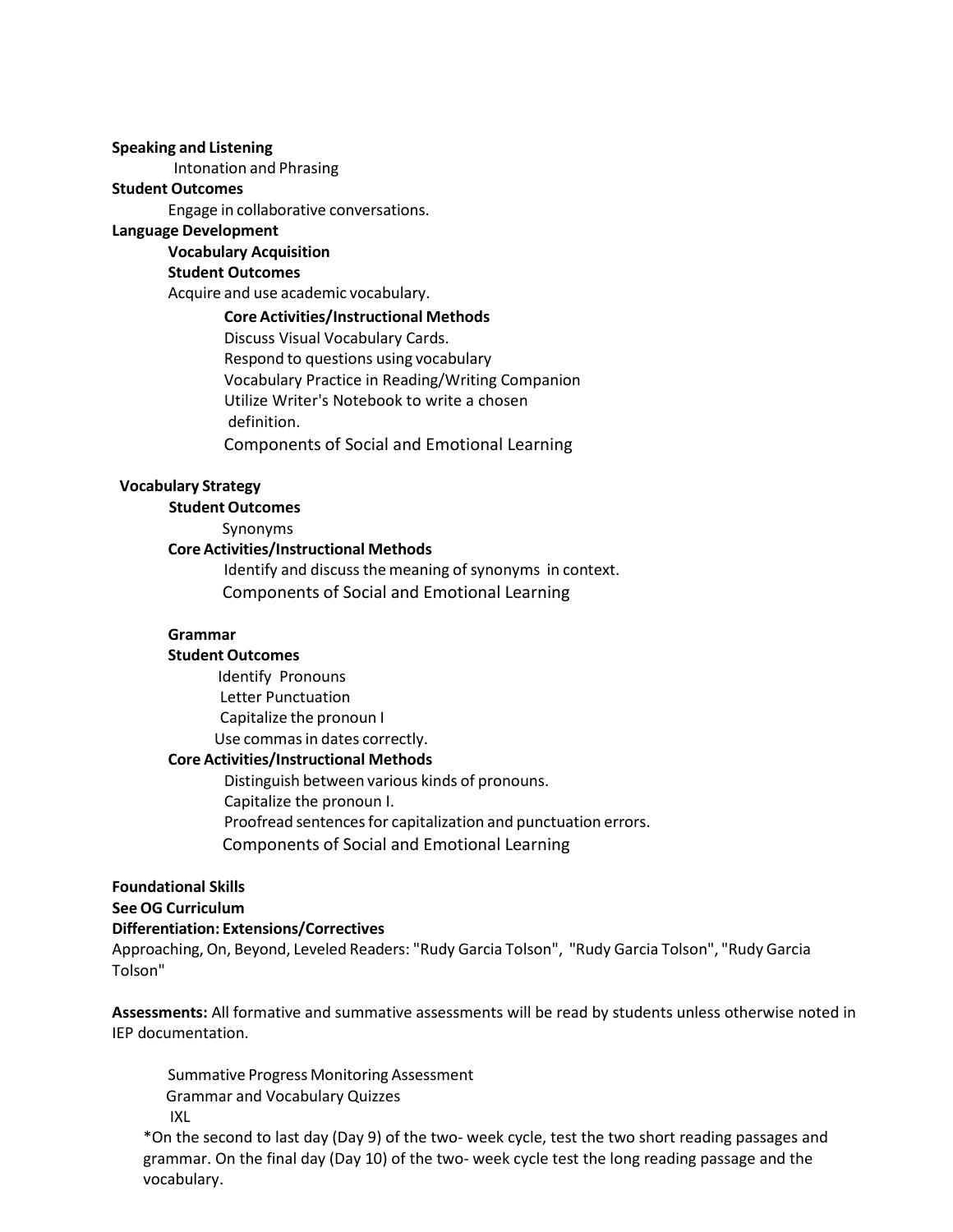Unit 5 Weeks 3-4

#### **Genre Study: Realistic Fiction**

Corresponding novel studies:

#### **Essential Question:**

What do good citizens do? Students read and write about what good citizens do.

#### **Comprehension/Genre/Author's Craft**

# **Student Outcomes**

Cite relevant evidence from text. Make and confirm predictions Understand point of view. Demonstrate understanding of graphic features and call outs. Identify details in a story.

#### **Core Activities/Instructional Methods**

Introduce the concept of EIT through collaborative conversations. Introduce the genre realistic fiction read aloud "A Difficult Decision" and "Grace for President". Use the close reading routine to read "Helping to Make Smiles". Practice using ACT and Close Read questioning: Vocabulary Strategy: Suffixes -ful and -less Comprehension Strategy: Point of View and Predictions Text Feature OR Literary Elements: Story Structure and First Person Grammar Skill: Pronoun Verb Agreement Possessive Pronouns and Reflexive Pronouns Capitalization of Proper Nouns Letter Punctuation Author's Craft: Graphic Features and Call Outs Components of Social and Emotional Learning

#### **Writing**

Writing Process Student Outcomes Utilize Writer's Notebook activities in the Reading/Writing Companion Plan and draft a story using details from illustrations **Core Activities/Instructional Methods** Study the expert model "A Difficult Decision". Discussthe key details using the Text Evidence Chart. Discussthe "Shared Read Response to Reading". Use details to complete the writing Discuss details to answer a question. Use a chart to organize details. Write a draft including details based on the story to answer the question. Discuss sentence structure. Components of Social and Emotional Learning

Write the draft.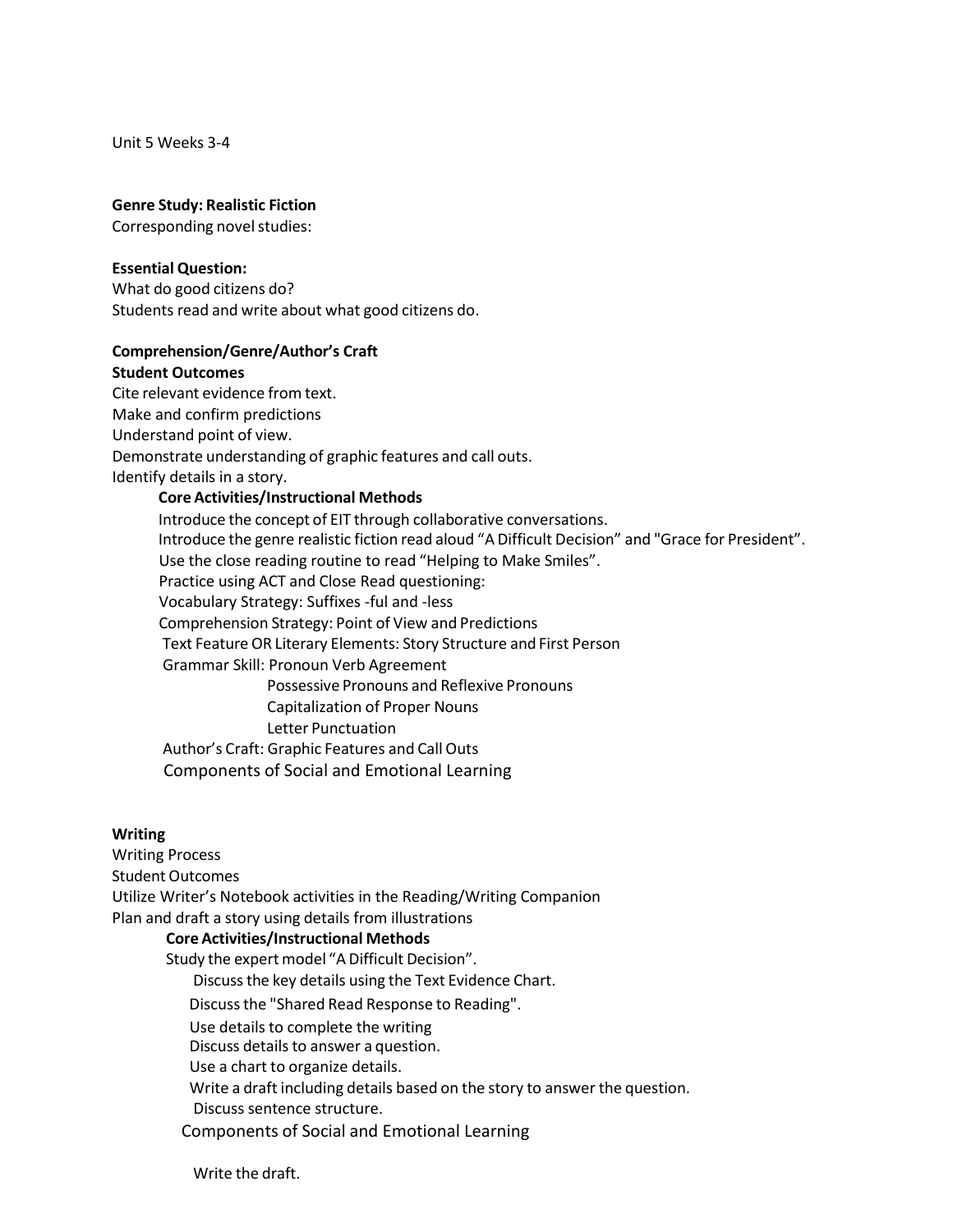#### **Writing**

#### **Student Outcomes**

Write responses that demonstrate understanding.

# **Core Activities/Instructional Methods**

Analyze a prompt using text structure sequence. Cite text evidence using chart and "Quick Tips" Use sentence frames to organize text evidence. **Respond using text evidence.** Components of Social and Emotional Learning

#### **Speaking and Listening**

Phrasing and Expression

#### St**udent Outcomes**

Engage in collaborative conversations.

#### **Language Development**

**Vocabulary Acquisition**

#### **Student Outcomes**

Acquire and use academic vocabulary.

#### **Core Activities/Instructional Methods**

Discuss Visual Vocabulary Cards.

Respond to questions using vocabulary

Vocabulary Practice in Reading/Writing Companion

Utilize Writer's Notebook to write a chosen definition.

Components of Social and Emotional Learning

#### **Vocabulary Strategy**

# **Student Outcomes**

Suffixes-ful and -less

#### **Core Activities/Instructional Methods**

Identify and discuss sentence clues. Components of Social and Emotional Learning

#### **Grammar**

#### **Student Outcomes**

Identify pronoun verb agreement.

Use possessive and reflexive pronouns.

Use capitalization of proper nouns correctly.

Use letter punctuation correctly.

#### **Core Activities/Instructional Methods**

Identify pronouns. Use capitalization and letter punctuation correctly. Components of Social and Emotional Learning

#### **Foundational Skills**

#### **See OG Curriculum**

#### **Differentiation: Extensions/Correctives**

Approaching, On, Beyond, Leveled Readers: "Fixing the Playground", "The Food Crew", "How Many Greats"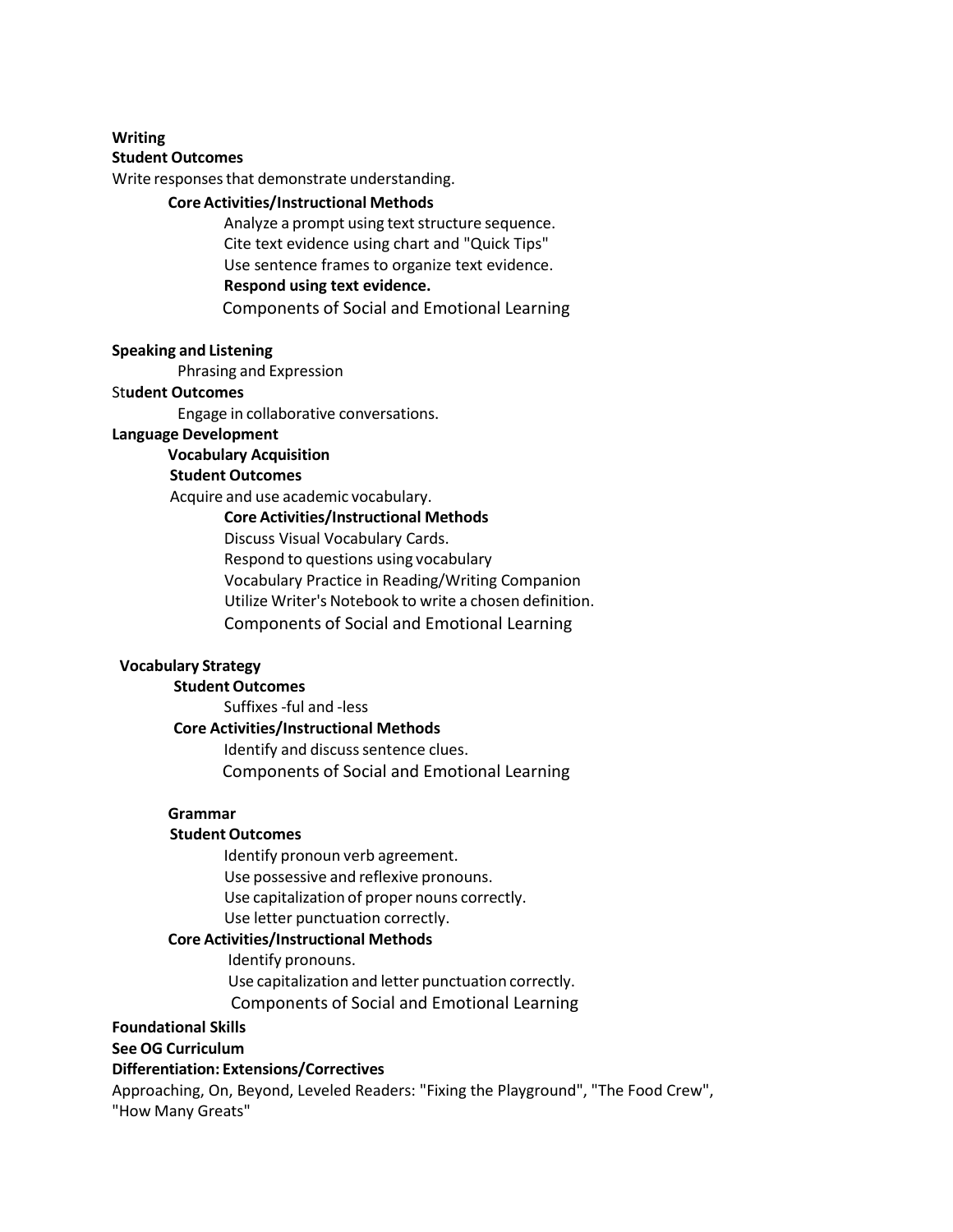# **Assessments: All formative and summative assessments will be read by students unless otherwise noted in IEP documentation.**

Summative Progress Monitoring Assessment Grammar and Vocabulary Quizzes IXL **\*On the second to last day (Day 9) of the two-week cycle, test the two short reading passages and grammar. On the final day (Day 10) of the two-week cycle test the long reading passage and the vocabulary.**

Unit 5 Week 5

#### **Genre Study: Persuasive Text**

Corresponding novel studies:

#### **Essential Question:**

Why are rules important? Students read and write about rules and why they are important.

#### **Comprehension/Genre/Author's Craft**

**Student Outcomes** Summarize. Author's Purpose. Understand print and graphic features. Identify key details in a story. **Core Activities/Instructional Methods** Introduce the concept of persuasive text. Introduce the genre poetry read aloud "The Problem with Plastic Bags" and "A Callto Composite" Practice using ACT and Close Read questioning: Vocabulary Strategy: Multiple Meaning Words Comprehension Strategy: Summarizing Text Feature OR Literary Elements: Multiple Meaning Words and Charts Grammar Skill: Contractions Contractions with Pronouns

Possessive Pronouns Author's Craft: Print and Graphic Features Components of Social and Emotional Learning

#### **Writing**

Writing Process Student Outcomes Utilize Writer's Notebook activities in the Reading/Writing Companion Respond to a question using text evidence.

#### **Core Activities/Instructional Methods**

Study the expert model "The Problem with Plastic Bags".

Discuss author's purpose using a detail chart.

Discussthe "Shared Read Response to Reading".

Use themes to complete the writing.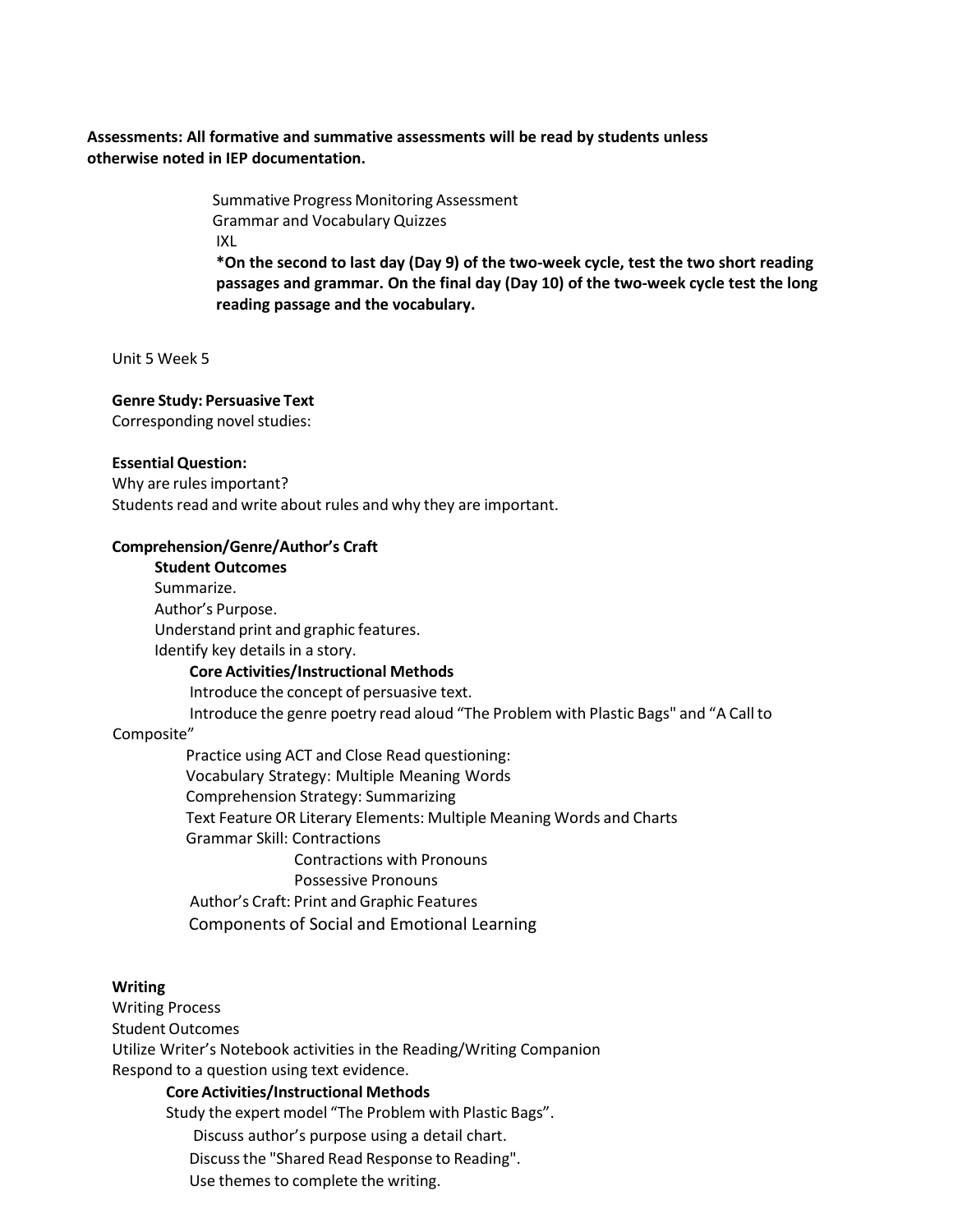Discuss details. Use a chart to organize details. Write a draft including details based on text to answer the question. Discuss sentence structure. Write the draft. Components of Social and Emotional Learning

# **Analytical Writing**

# **Student Outcomes**

Write responses that demonstrate understanding.

#### **Core Activities/Instructional Methods**

Analyze a prompt using text structure sequence. Cite text evidence using chart and "Quick Tips" Use sentence frames to organize text evidence. Respond using text evidence. Components of Social and Emotional Learning

#### **Speaking and Listening**

Innotation

# St**udent Outcomes**

Engage in collaborative conversations.

# **Language Development**

# **Vocabulary Acquisition**

#### **Student Outcomes**

Acquire and use academic vocabulary.

#### **Core Activities/Instructional Methods**

Discuss Visual Vocabulary Cards.

Respond to questions using vocabulary Vocabulary Practice in Reading/Writing Companion Utilize Writer's Notebook to write a chosen definition. Components of Social and Emotional Learning

#### **Vocabulary Strategy**

# **Student Outcomes**

Multiple Meaning Words

# **Core Activities/Instructional Methods**

**I**dentify and discussthe meanings of words. Components of Social and Emotional Learning

# **Grammar**

#### **Student Outcomes**

Contractions with Pronouns Possessive Pronouns

#### **Core Activities/Instructional Methods**

Write sentences using contractions.

Use punctuation correctly.

Components of Social and Emotional Learning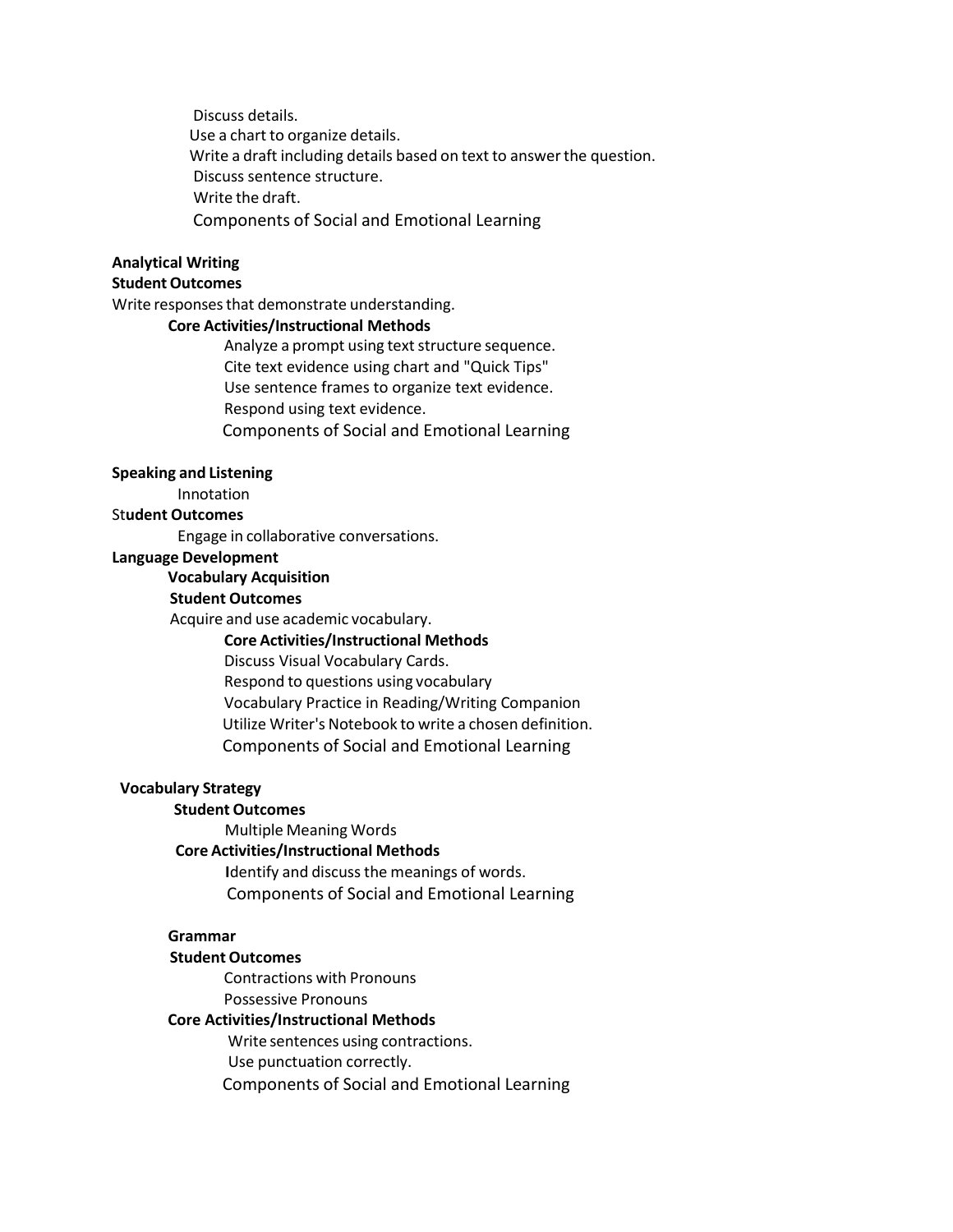# **Foundational Skills See OG Curriculum Differentiation: Extensions/Correctives**

Approaching, On, Beyond, Leveled Readers: "Do People Need Rules", "Do People Need Rules", "Do People Need Rules"

# **Assessments: All formative and summative assessments will be read by students unless otherwise noted in IEP documentation.**

Summative Progress Monitoring Assessment IXL

**Unit 5 Week 6**

**Writing**

**Follow the "Spiral Review' in the Reading/Writing Companion beginning on page 90.**

**Unit 6 Weeks 1-2 Genre Study: Expository Test Corresponding novel studies: Essential Question:** How do we use money? Students read and write about how we use money.

# **Comprehension/Genre/Author's Craft**

#### **Student Outcomes**

Cite relevant evidence from text. Summarize, Text Structure, Problem and Solution Use text evidence to answer questions. Understand word choice.

# **Core Activities/Instructional Methods**

Introduce the concept of how we use money and how money is made. Introduce the genre realistic fiction read aloud "The Life of a Dollar Bill" and "Money Madness". Use the close reading routine to read "King Midas and the Golden Touch". Components of Social and Emotional Learning Practice using ACT and Close Read questioning: Vocabulary Strategy: Paragraph Clues Comprehension Strategy: Summarize, Problem and Solution Text Feature OR Literary Elements: Subheads and Graphs Grammar Skill: Adjectives and Articles Abbreviations Commas in dates Author's Craft: Word Choice **Writing Process Student Outcomes** 

Use facts from a story to answer a given question.

**Core Activities/Instructional Methods**

Study the expert model "The Life of a Dollar Bill".

Discuss how celebrations are different.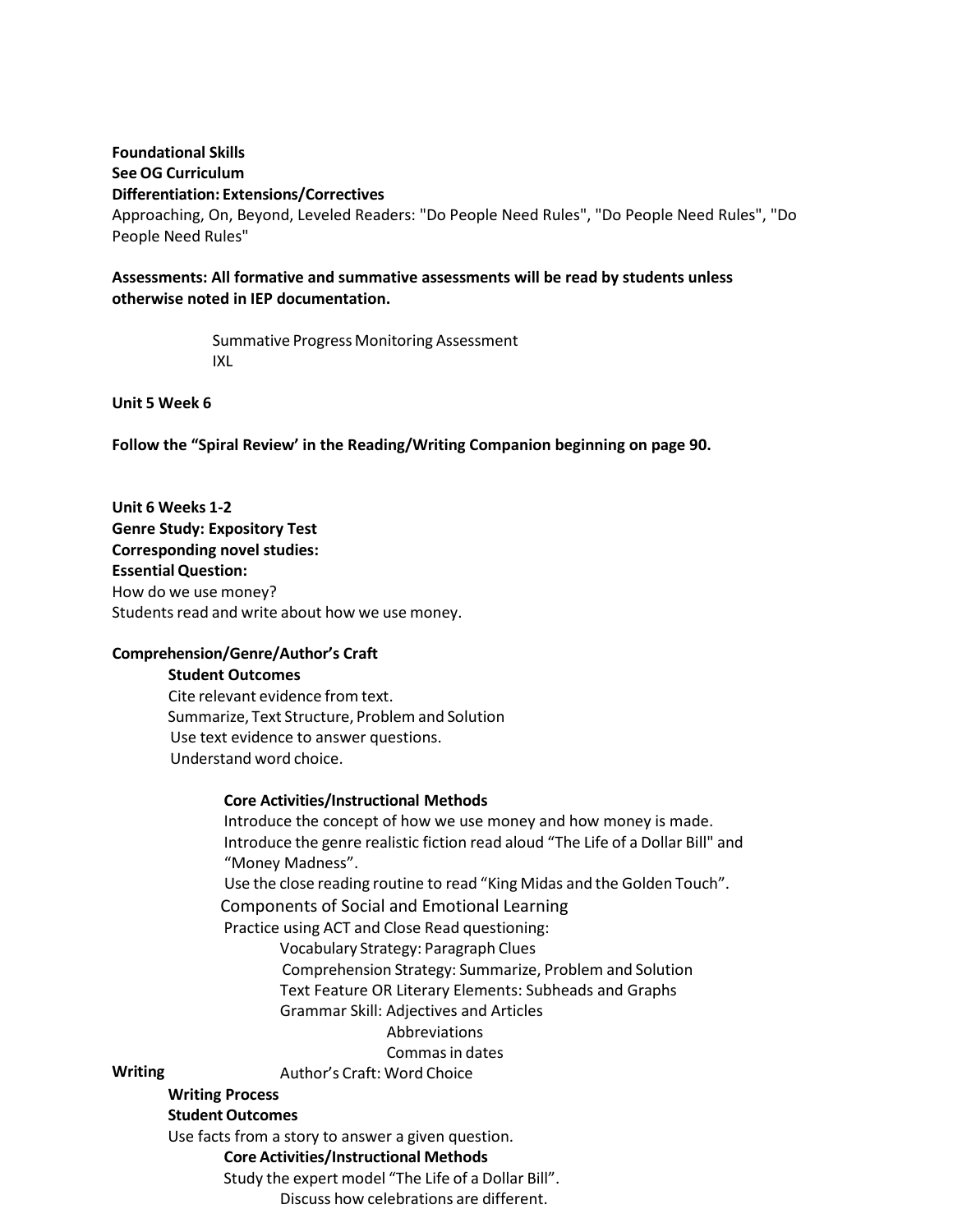Discuss the "Shared Read Response to Reading". Identify problems and solutions. Identify details Use a problem and solution chart. Discuss sentence structure. Write the draft. Components of Social and Emotional Learning

# **Analytical Writing**

#### **Student Outcomes**

Write responses that demonstrate understanding.

# **Core Activities/Instructional Methods**

Analyze a prompt using text structure sequence. Cite text evidence using a problem and solution chart. Respond using text evidence. Components of Social and Emotional Learning

#### **Speaking and Listening**

Intonation and phrasing

# **Student Outcomes**

Engage in collaborative conversations.

#### **Language Development**

#### **Vocabulary Acquisition**

#### **Student Outcomes**

Acquire and use academic vocabulary.

# **Core Activities/Instructional Methods**

Discuss Visual Vocabulary Cards.

Respond to questions using vocabulary Vocabulary Practice in Reading/Writing Companion Utilize Writer's Notebook to write a chosen definition. Components of Social and Emotional Learning

#### **Vocabulary Strategy**

#### **Student Outcomes**

Paragraph Clues

#### **Core Activities/Instructional Methods**

Identify and discuss paragraph clues in context. Components of Social and Emotional Learning

#### **Grammar**

#### **Student Outcomes**

Identify Adjectives Abbreviations Articles this, that, these, and those Commas in Dates

#### **Core Activities/Instructional Methods**

Distinguish between adjectives and articles. Capitalize and punctuate sentences correctly. Proofread sentences for capitalization and punctuation errors. Components of Social and Emotional Learning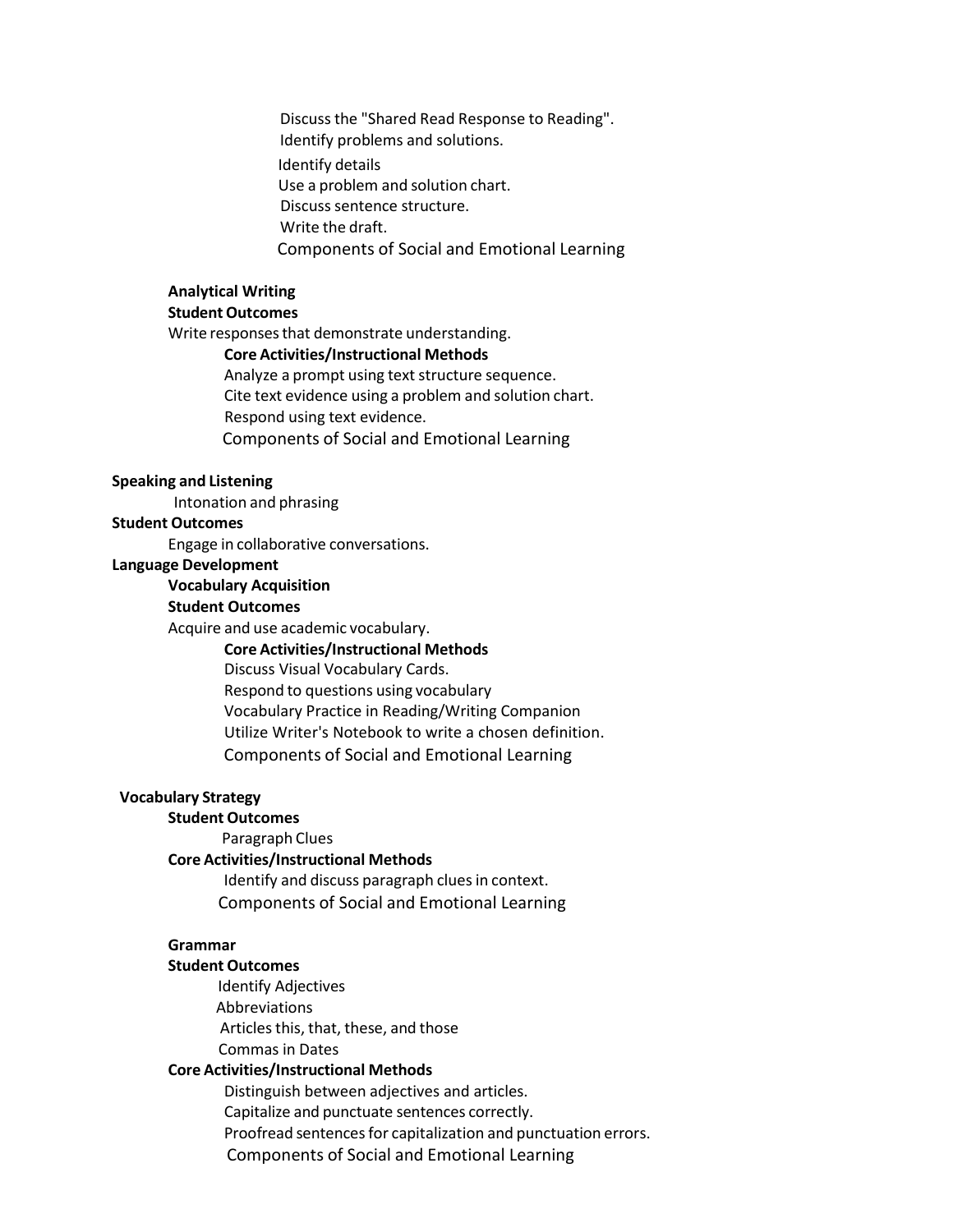# **Foundational Skills-See OGCurriculum Differentiation: Extensions/Correctives** Approaching, On, Beyond, Leveled Readers: "How to be a Smart Shopper", "How to be a Smart Shopper", "How to be a Smart Shopper" **Assessments:** All formative and summative assessments will be read by students unless otherwise noted in IEP documentation.

Summative Progress Monitoring Assessment Grammar and Vocabulary Quizzes IXL \*On the second to last day (Day 9) of the two-week cycle, test the two short reading passages and grammar. On the final day (Day 10) of the two-week cycle test the long reading passage and the vocabulary.

Unit 6 Weeks 3-4

# **Genre Study: Drama in Myth**

Corresponding novel studies:

#### **Essential Question:**

What do myths help us understand? Students read and write about lessons learned from myths.

# **Comprehension/Genre/Author's Craft**

#### **Student Outcomes**

Cite relevant evidence from text. Reread, Theme, Instructions Understand following instructions. Demonstrate understanding of author's text structure by identifying theme and elements in a play. Identify details in a story.

# **Core Activities/Instructional Methods**

Introduce the concept of EIT through collaborative conversations.

Introduce the genre drama and myth read aloud "The Starry Asters" and "The Contest of Athena and Poseidon".

Use the close reading routine to read "A Pumpkin Plant". Practice using ACT and Close Read questioning: Vocabulary Strategy: Idioms Comprehension Strategy: Reread, Theme, Instructions Text Feature OR Literary Elements: Elements of a Play Grammar Skill: Adjectives the Compare Adverbs Capitalization of Namesin Titles

Apostrophes

Author's Craft: Instructions

Components of Social and Emotional Learning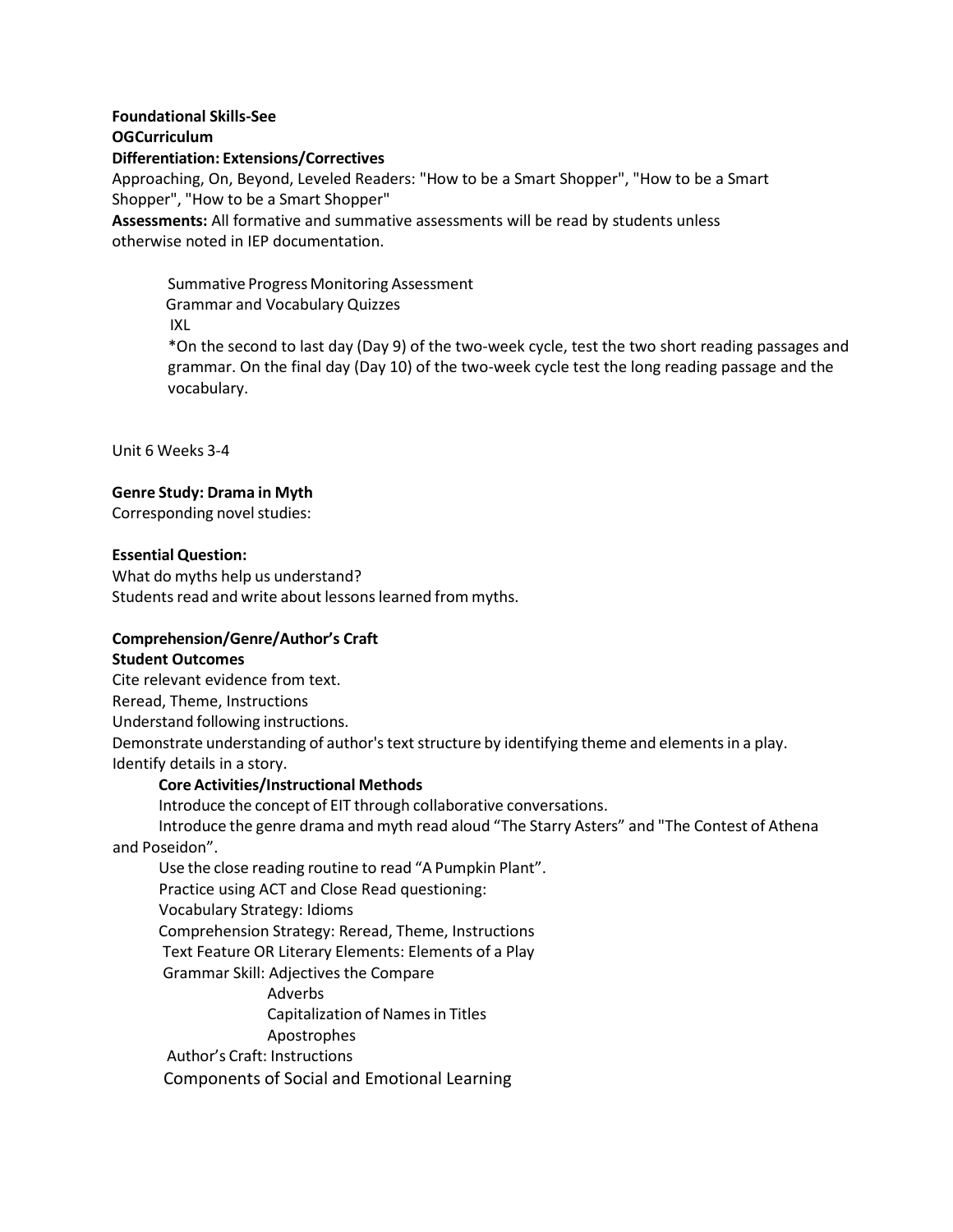#### **Writing**

Writing Process Student Outcomes Utilize Writer's Notebook activities in the Reading/Writing Companion Plan and draft a story using details from illustrations

# **Core Activities/Instructional Methods**

Study the expert model "The Starry Asters".

Discussthe key details using the Clue/Theme Chart.

Discussthe "Shared Read Response to Reading".

Use details to complete the writing

Discuss details to answer a question.

Use a chart to organize details.

Components of Social and Emotional Learning Write a draft including details based on the story to answer the question.

Discuss sentence structure.

Write the draft.

#### **Writing**

#### **Student Outcomes**

Write responses that demonstrate understanding.

#### **Core Activities/Instructional Methods**

Analyze a prompt using text structure sequence. Cite text evidence using chart and "Quick Tips" Use sentence frames to organize text evidence.

# **Respond using text evidence.**

Components of Social and Emotional Learning

#### **Speaking and Listening**

Expression and Innotation

#### St**udent Outcomes**

Engage in collaborative conversations.

#### **Language Development**

# **Vocabulary Acquisition**

#### **Student Outcomes**

Acquire and use academic vocabulary.

#### **Core Activities/Instructional Methods**

Discuss Visual Vocabulary Cards.

Respond to questions using vocabulary

Vocabulary Practice in Reading/Writing Companion

Utilize Writer's Notebook to write a chosen definition.

Components of Social and Emotional Learning

#### **Vocabulary Strategy**

#### **Student Outcomes**

Idioms

# **Core Activities/Instructional Methods**

**Identify and discuss sentence clues.** 

Components of Social and Emotional Learning

# **Grammar**

# **Student Outcomes**

Identify adjectives that compare. Identify adverbs.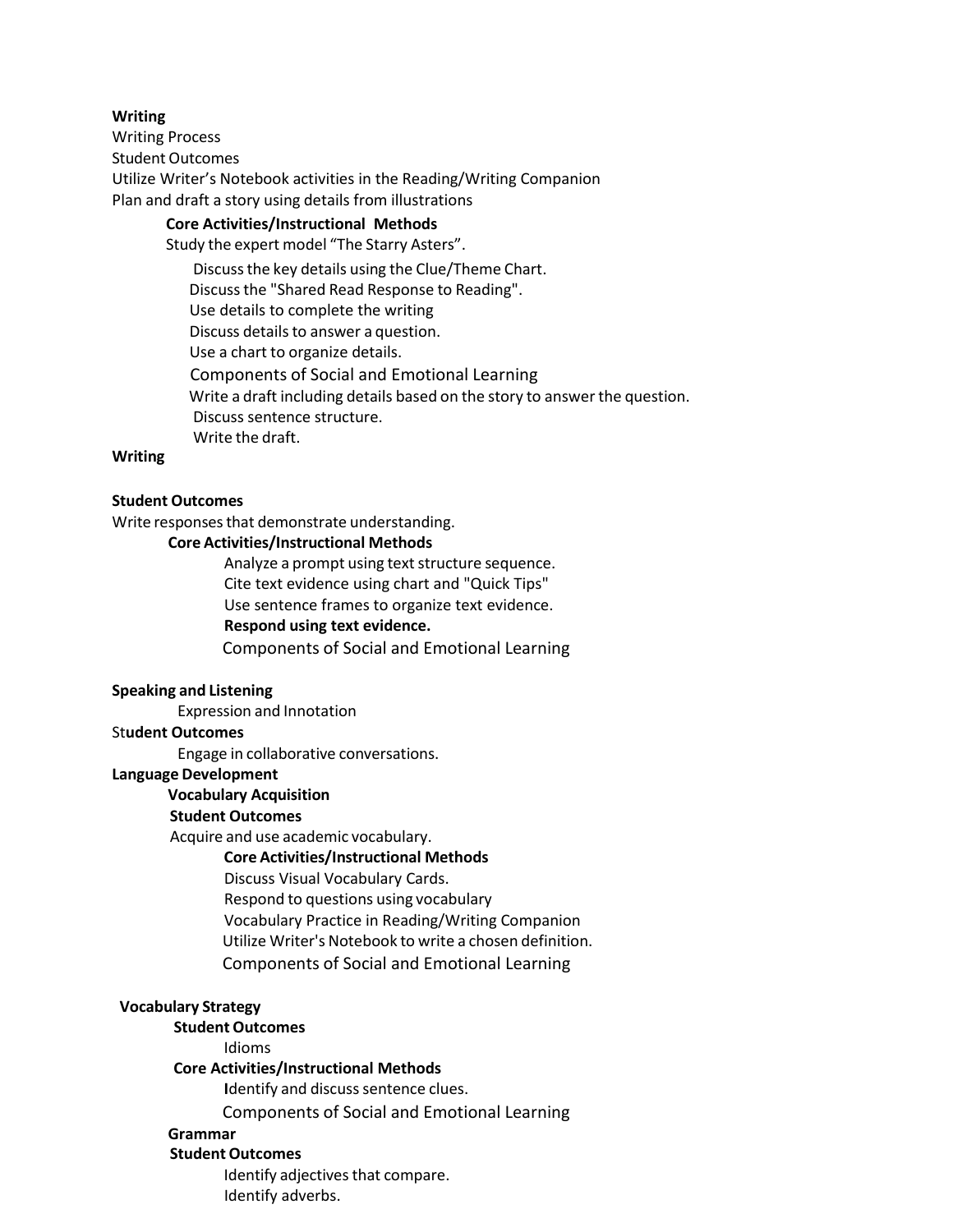Write names in titles correctly. Use apostrophes correctly. **Core Activities/Instructional Methods** Identify adjectives and adverbs Use apostrophes correctly. Components of Social and Emotional Learning

# **Foundational Skills See OG Curriculum Differentiation: Extensions/Correctives**

Approaching, On, Beyond, Leveled Readers: "The Apples of Idum", "Hercules and the Golden Apples", "Demeter and Persephone"

# **Assessments: All formative and summative assessments will be read by students unless otherwise noted in IEP documentation.**

Summative Progress Monitoring Assessment Grammar and Vocabulary Quizzes IXL **\*On the second to last day (Day 9) of the two-week cycle, test the two short reading passages and grammar. On the final day (Day 10) of the two-week cycle test the long reading passage and the vocabulary.**

Unit 6 Week 5

#### **Genre Study: Poetry**

Corresponding novel studies:

#### **Essential Question:**

Where can your imagination take you? Students read and write about where their imagination can take them.

#### **Comprehension/Genre/Author's Craft**

#### **Student Outcomes**

Cite relevant evidence from text. Ask and answer questions. Understand point of view. Understand rhythm and rhyme.

# **Core Activities/Instructional Methods**

Introduce the concept of poems about how nature excites us. Introduce the genre poetry read aloud "A Box of Crayons" and "What Story is This" Practice using ACT and Close Read questioning: Vocabulary Strategy: Metaphors Comprehension Strategy: Point of View and Rhythm/Rhyme Text Feature OR Literary Elements: Stanza Grammar Skill: Prepositions and Prepositional Phrases Sentence Punctuation Author's Craft: Rhythm and Rhyme Components of Social and Emotional Learning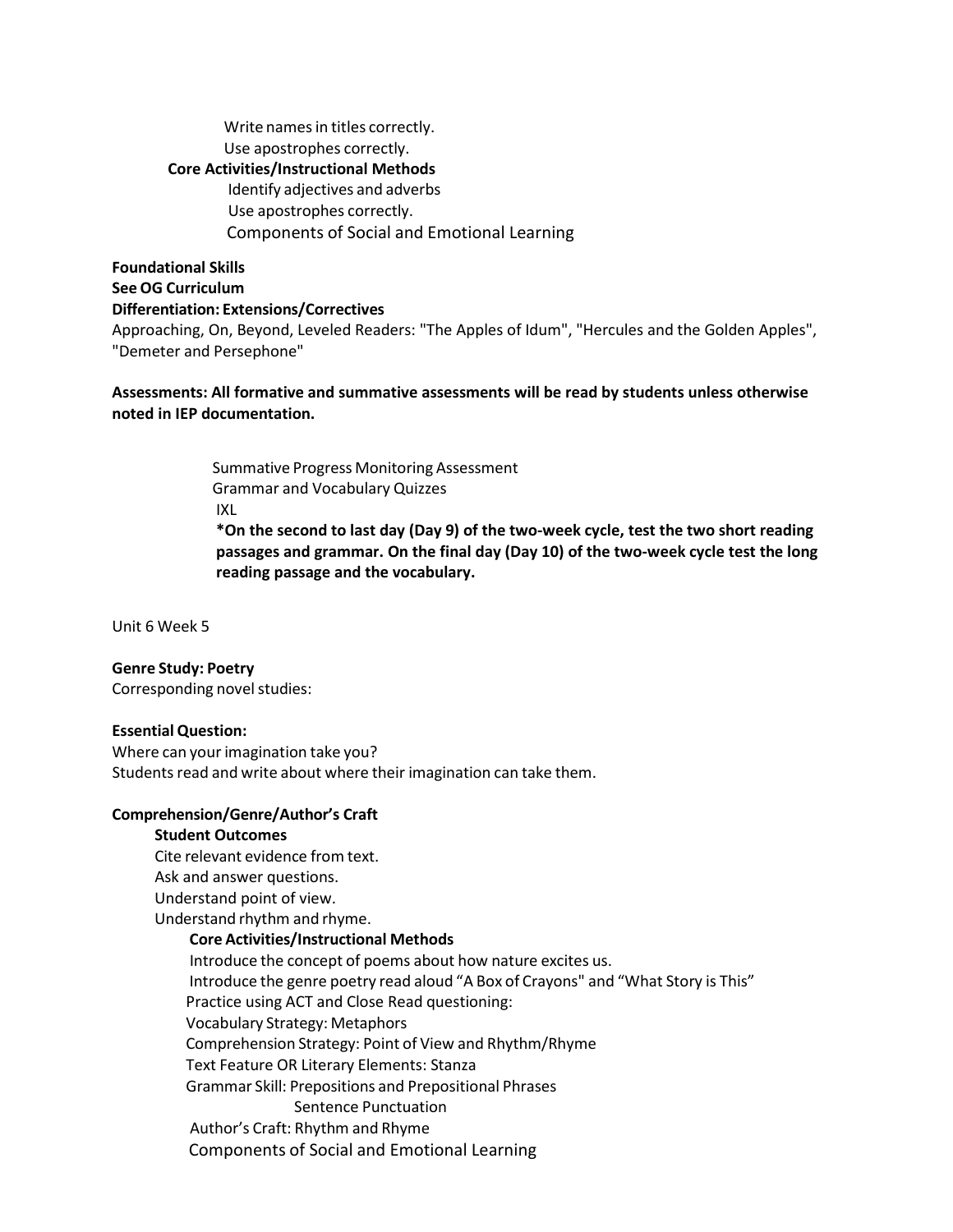#### **Writing**

Writing Process Student Outcomes Utilize Writer's Notebook activities in the Reading/Writing Companion Respond to a question using text evidence.

# **Core Activities/Instructional Methods**

Study the expert model "A Box of Crayons".

Discuss character and point of view.

Discuss the "Shared Read Response to Reading".

Use author's point of view to complete the writing.

Discuss details.

Use a chart to organize details.

Write a draft including details based on text to answer the question.

Discuss sentence structure.

Write the draft.

Components of Social and Emotional Learning

#### **Analytical Writing**

#### **Student Outcomes**

Write responses that demonstrate understanding.

#### **Core Activities/Instructional Methods**

Analyze a prompt using text structure sequence. Cite text evidence using chart and "Quick Tips" Use sentence frames to organize text evidence. Respond using text evidence. Components of Social and Emotional Learning

#### **Speaking and Listening**

#### Expression

#### St**udent Outcomes**

Engage in collaborative conversations.

#### **Language Development**

#### **Vocabulary Acquisition**

# **Student Outcomes**

Acquire and use academic vocabulary.

#### **Core Activities/Instructional Methods**

Discuss Visual Vocabulary Cards.

Respond to questions using vocabulary

Vocabulary Practice in Reading/Writing Companion

Utilize Writer's Notebook to write a chosen definition.

Components of Social and Emotional Learning

#### **Vocabulary Strategy**

# **Student Outcomes**

**Metaphors** 

# **Core Activities/Instructional Methods**

**I**dentify and discuss the meaning of metaphors. Components of Social and Emotional Learning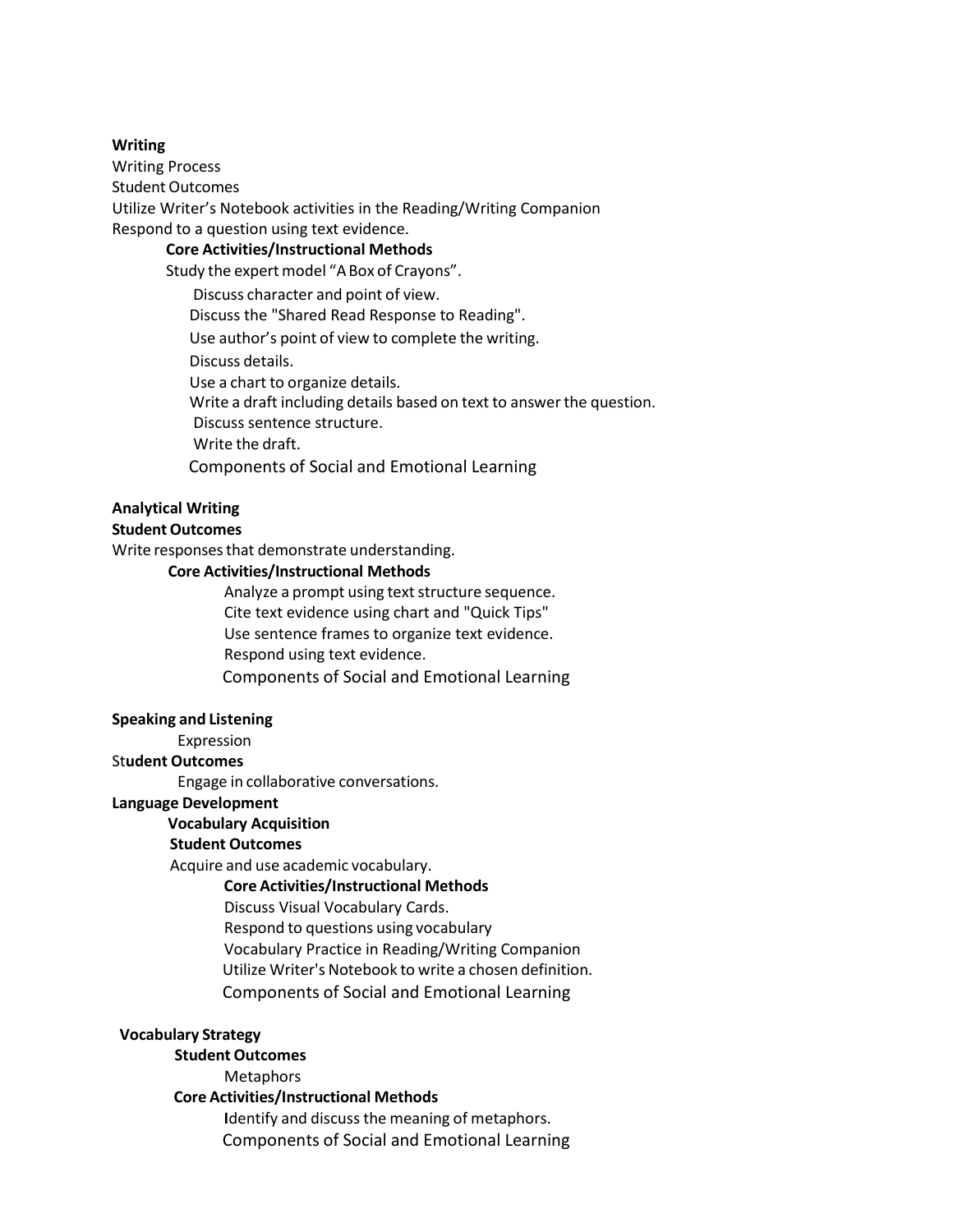**Grammar Student Outcomes** Conjunctions Punctuation **Core Activities/Instructional Methods** Write sentences using prepositional phrases Use punctuation correctly. Components of Social and Emotional Learning **Foundational Skills See OG Curriculum Differentiation: Extensions/Correctives** Approaching, On, Beyond, Leveled Readers: "Matt's Journey", "Fantastic Day", "A Day in Ancient Rome"

**Assessments: All formative and summative assessments will be read by students unless otherwise noted in IEP documentation.**

> Summative Progress Monitoring Assessment IXL

**Unit 6 Week 6**

**Follow the "Spiral Review' in the Reading/Writing Companion beginning on page 90.**